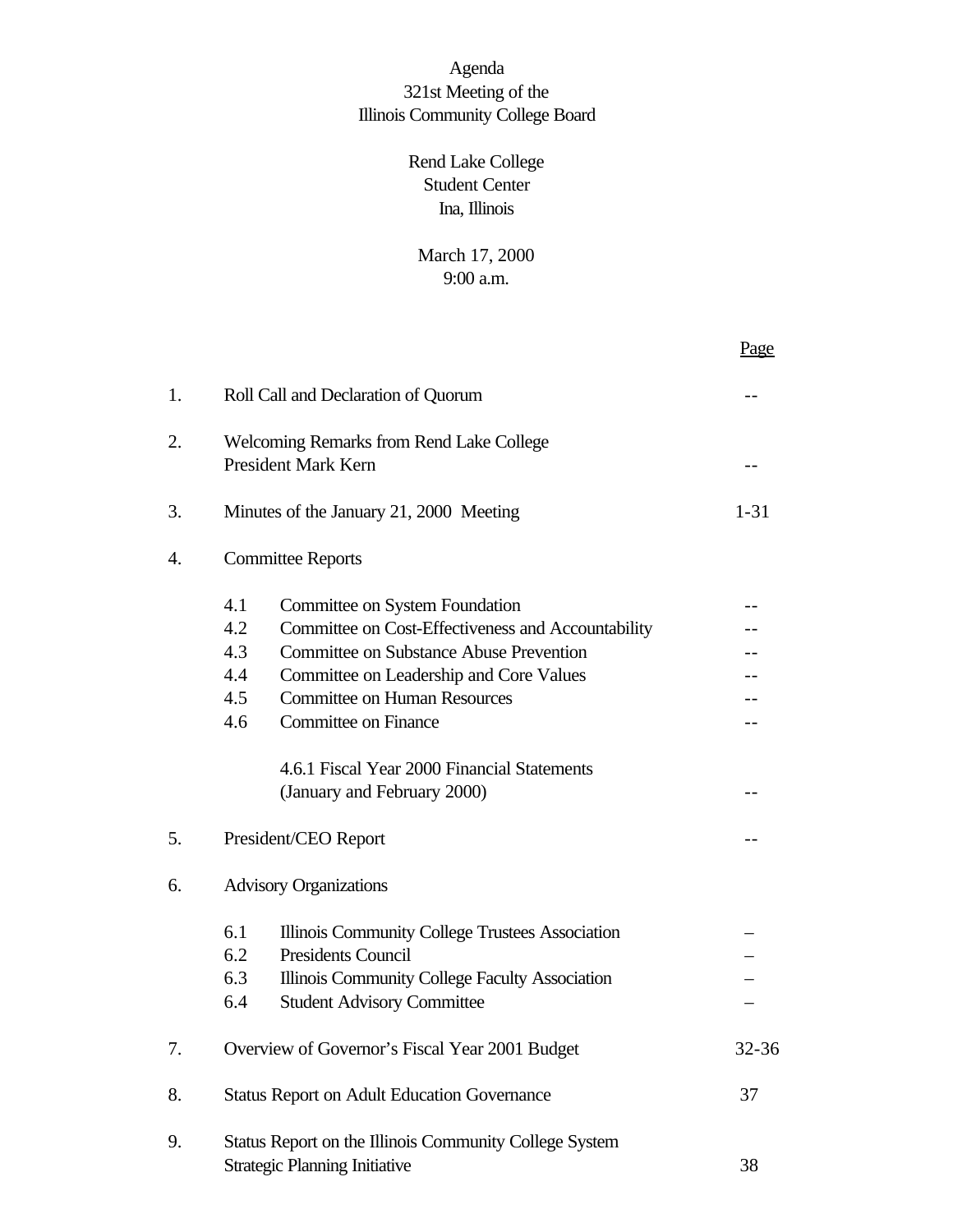# Agenda 321st Meeting of the Illinois Community College Board

|     |                                                                                                                               | Page      |
|-----|-------------------------------------------------------------------------------------------------------------------------------|-----------|
| 10. | Report on Community College Program and Services<br>for Special Populations and Underrepresented<br>Groups - Fiscal Year 1999 | 39        |
| 11. | Status Report on the P-16 Partnership for<br><b>Educational Excellence</b>                                                    | $40 - 41$ |
| 12. | Fiscal Year 2000 Spring Enrollment Report                                                                                     | 42-47     |
| 13. | Student Enrollment and Completions in the Illinois<br>Community College System - Fiscal Year 1999                             | $48 - 51$ |
| 14. | Cooperative Agreement Between Lewis and Clark<br>Community College and Lake Land College                                      | 52        |
| 15. | New Units of Instruction                                                                                                      | 53-56     |
| 16. | A Summary of Capital Projects Approved by the<br>President/CEO During Calendar Year 1999                                      | $57 - 63$ |
| 17. | <b>Executive Session</b>                                                                                                      |           |
| 18. | <b>Other Business</b>                                                                                                         |           |
| 19. | Adjournment                                                                                                                   |           |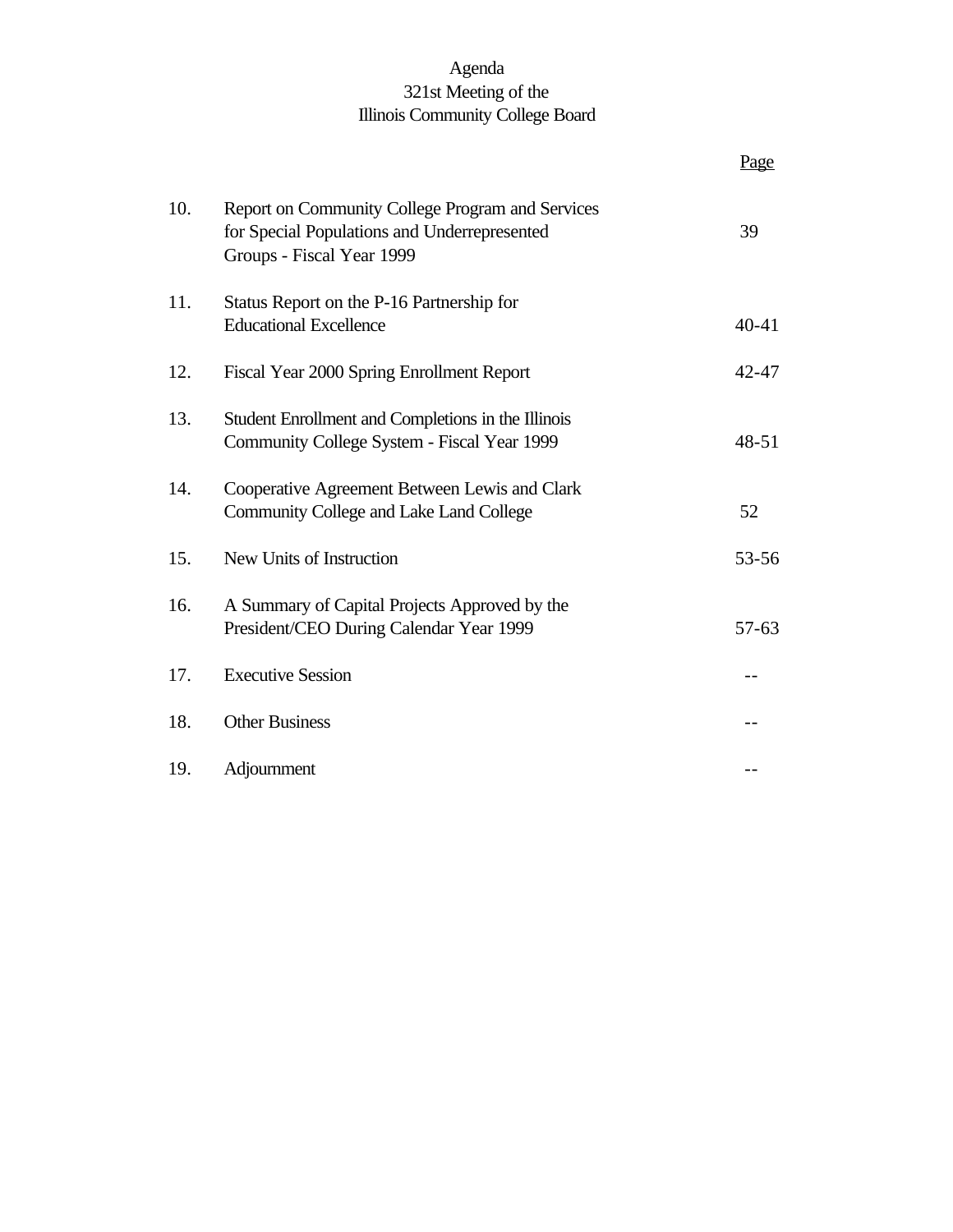#### UNAPPROVED

Minutes of the 320th Meeting of the Illinois Community College Board January 21, 2000 Harry L. Crisp II Community College Center Springfield, Illinois

#### Item #1 - Roll Call and Declaration of Quorum

Chairman Duffy called the meeting to order at 9:00 a.m. Roll call was taken with the following members present: James Berkel, Dave Davis, Inez Galvan, Laurna Godwin, Gwendolyn Laroche, Martha Olsson, James Zerkle, Edward Duffy, and Alison Womack. Joseph Neely, Delores Ray, and Lee Walker were absent.

\* \* \* \* \* \*

Chairman Duffy reported that Joe Neely is recovering very well from recent surgery, and he expects to join us at the next ICCB meeting at Rend Lake College on March 17.

Chairman Duffy welcomed Jim Zerkle to the ICCB membership.

\* \* \* \* \* \*

Item #2 - Minutes of the November 10, 1999, and December 8, 1999 Meetings

Jim Berkel made a motion, which was seconded by Inez Galvan, to approve minutes ofthe two meetings as recorded. The motion was approved by unanimous voice vote. Student advisory vote: Yes.

#### Item #3 - Review of Executive Session Minutes

Inez Galvan made the following motion, which was seconded by Gwendolyn Laroche:

The Illinois Community College Board hereby determines that the minutes ofits executive session held on November 10, 1999, are no longer confidential and may be released to the public. Minutes of its executive session held on March 19, 1999, will remain confidential.

The motion was approved by unanimous voice vote. Student advisory vote: Yes.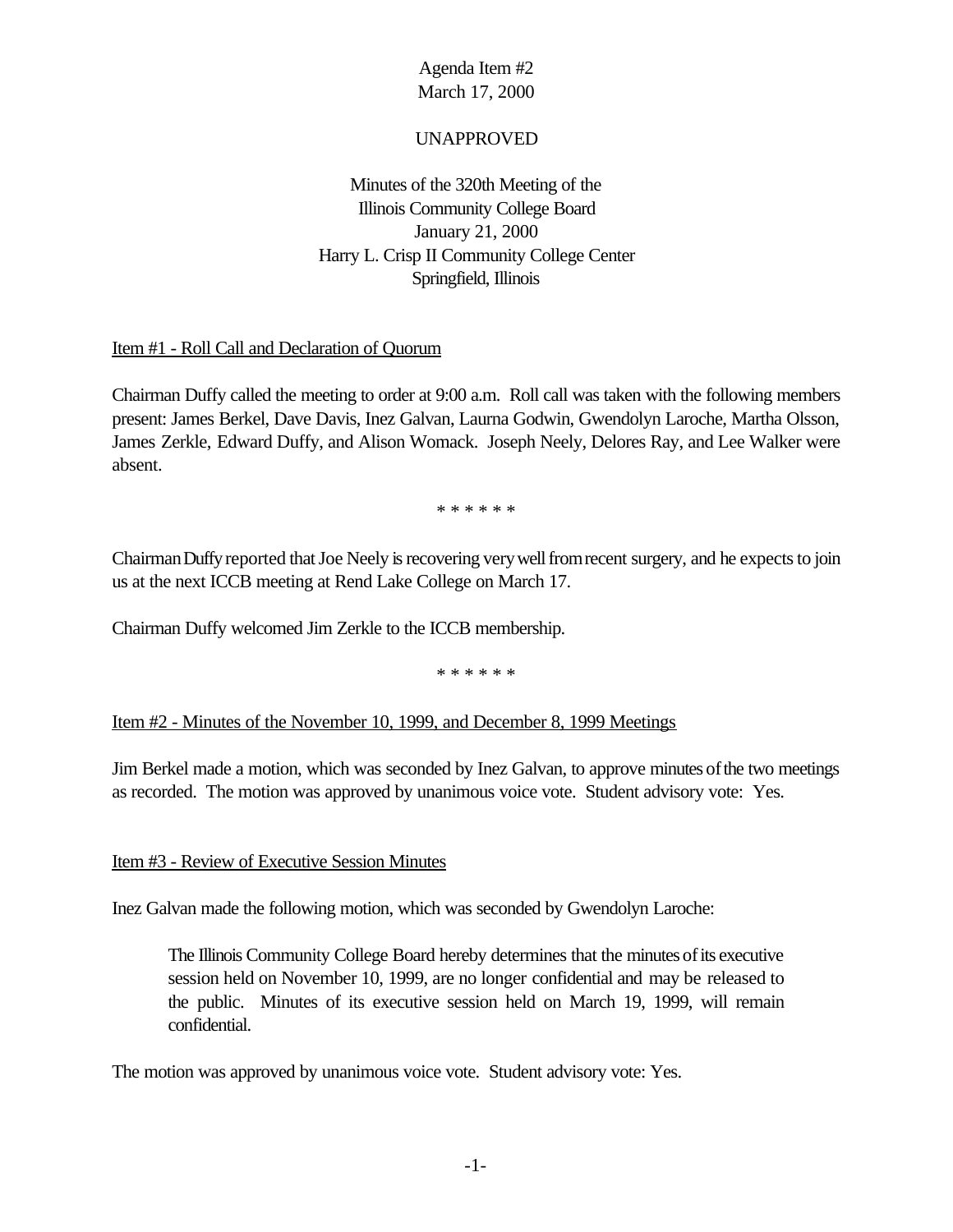#### Item #4 - Recognition of Molly F. Norwood for Service to the Illinois Community College Board

ChairmanEdward Duffyread a Resolution in honor of Molly F. Norwood's retirement from membership on the Illinois Community College Board. Gwendolyn Laroche made a motion to adopt the following Resolution, which was seconded by Jim Berkle.

WE, the members of the Illinois Community College Board, express our abiding gratitude to Molly F. Norwood for her exemplary service to the students, parents, taxpayers, and the entire community college system during her tenure on the Illinois Community College Board.

Molly's conscientious voice, hard work, and dedication to her position as a member of the ICCB have earned the respect of her fellow Board members and admiration of those working in the Illinois CommunityCollege System. Molly has been a consistent advocate for students and for securing the funding necessary for community colleges to properly serve their communities.

The experience Molly has brought to the Illinois Community College Board, especially through her thirteen years as a trustee of William Rainey Harper College in Palatine, Illinois, has been a willing resource for the entire Board and its staff. Through her service to the Board as a member of the ICCB Cost Effectiveness and Accountability Committee, she has been a guide for, and proponent of, making community colleges increasingly efficient and answerable, significant qualities that help Illinois community colleges garner the respect and trust of the people they serve.

Molly hasset an example for all Board members for the thorough preparation, discipline, and focus she has brought to the Illinois Community College Board. Her support and encouragement of the Board's staff have reinforced the professional respect she has garnered over the course of her term on the ICCB.

The Illinois Community College Board and the entire higher education community have benefitted from Molly's experience, knowledge of the educational system, and advocacy for excellence and diversity in educational delivery that every Illinois student deserves.

WE, the members of the Illinois Community College Board, salute Molly F. Norwood for her strength of character, her public spiritedness, and her commitment to the Illinois Community College System and the people of the State of Illinois.

The motion was approved by unanimous voice vote. Student advisory vote: Yes. Molly was also presented with a plaque in recognition of her service.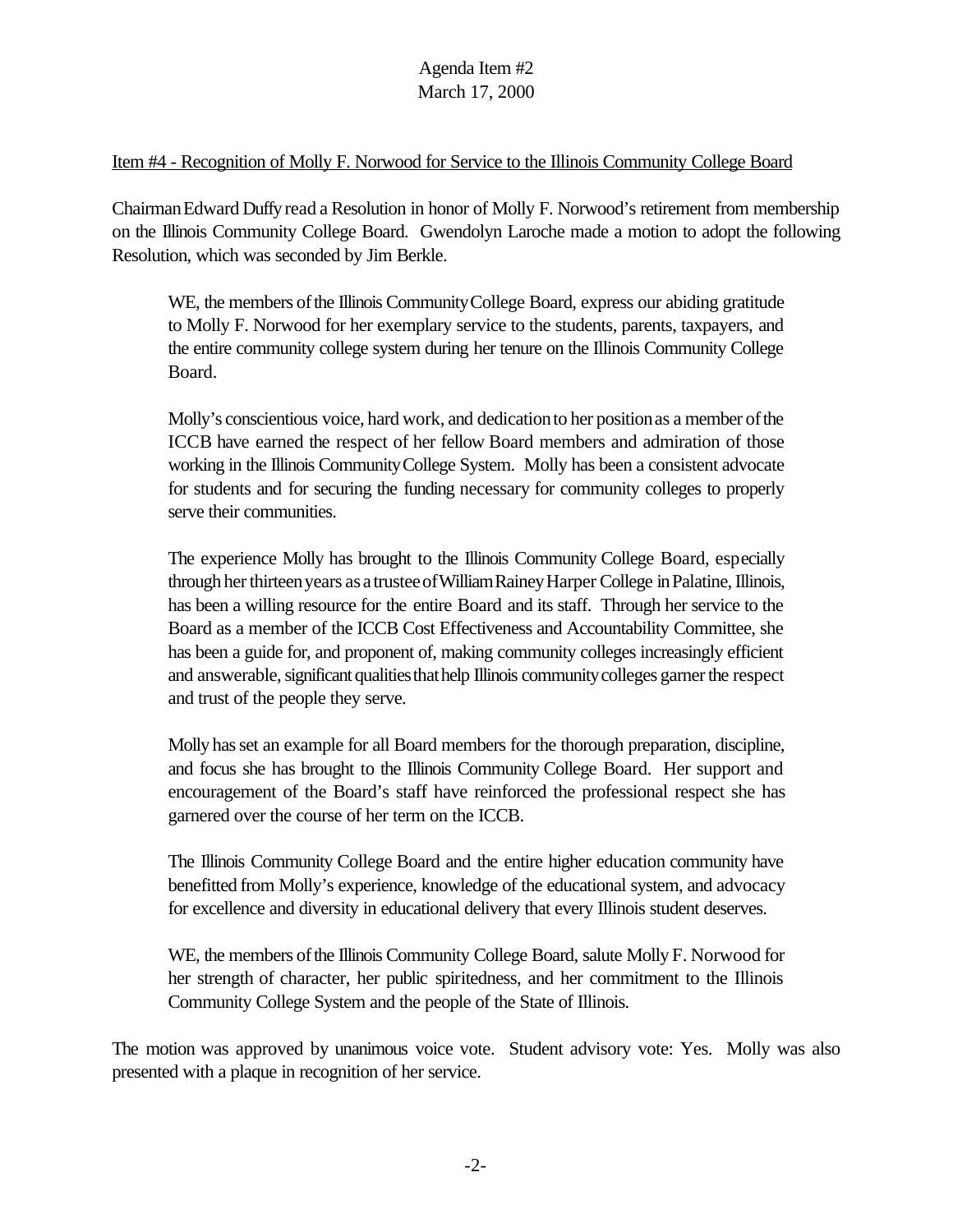Item #5 - Committee Reports

Item #5.1 - Committee on System Foundation

A report was deferred until the March 17 meeting.

Item #5.2 - Committee on Cost-Effectiveness and Accountability

Virginia McMillan reported that staff are finalizing the analysis of data for the fiscal year 2000 Performance-Based Incentive System grants. Panels have completed their reviews of the local component of the grants, and the data for the statewide measures are being finalized.

The Annual Enrollment and Completion Trend Report has been completed and is included in the Board Agenda materials. This isthe first year that the report includes analysis of unit record data for noncredit students. While these data are not as complete as they will be within the next couple ofyears, theyare starting to provide the system with much needed accountabilitydata for a major component of its noncredit activities.

Illinois has been selected to participate in two major national activities. At the invitation of the American Association of Community Colleges, it will be one of six states taking part in a roundtable on the use of UI Wage Data for accountability purposes. Likewise, the Board will be receiving a small grant from the U.S. Department of Education to participate in a workshop on policy and data issues at points of student transition. Eight states have been invited to participate in this project sponsored by the National Postsecondary Education Cooperative, a program of the Department of Education.

#### Item #5.3 - Committee on Substance Abuse Prevention

Inez Galvan reported that since the last meeting of the Illinois Community College Board on November 10, 1999, permission has been requested of the Illinois Department of Transportation to redesign the two ICCB Substance Abuse Prevention and Traffic Safety award programs into one grant program. This new program channels more resources to community colleges earlier in the fiscal year. This grant program allows colleges to apply for funds at the beginning of the spring semester - 2000. A copy of the grant application form was provided to the Board.

A subcommittee ofthe Student AdvisoryCommitteemembers,ICCBstaff, and Illinois Department of Transportation staff are responsible for reviewing college applications under the new grant program. Grant awards will being announced at today's meeting.

The Student Advisory Committee created a webpage that includes information about efforts to raise the awareness of substance abuse prevention and traffic safety in the Illinois Community College System. The Board received information on the webpage.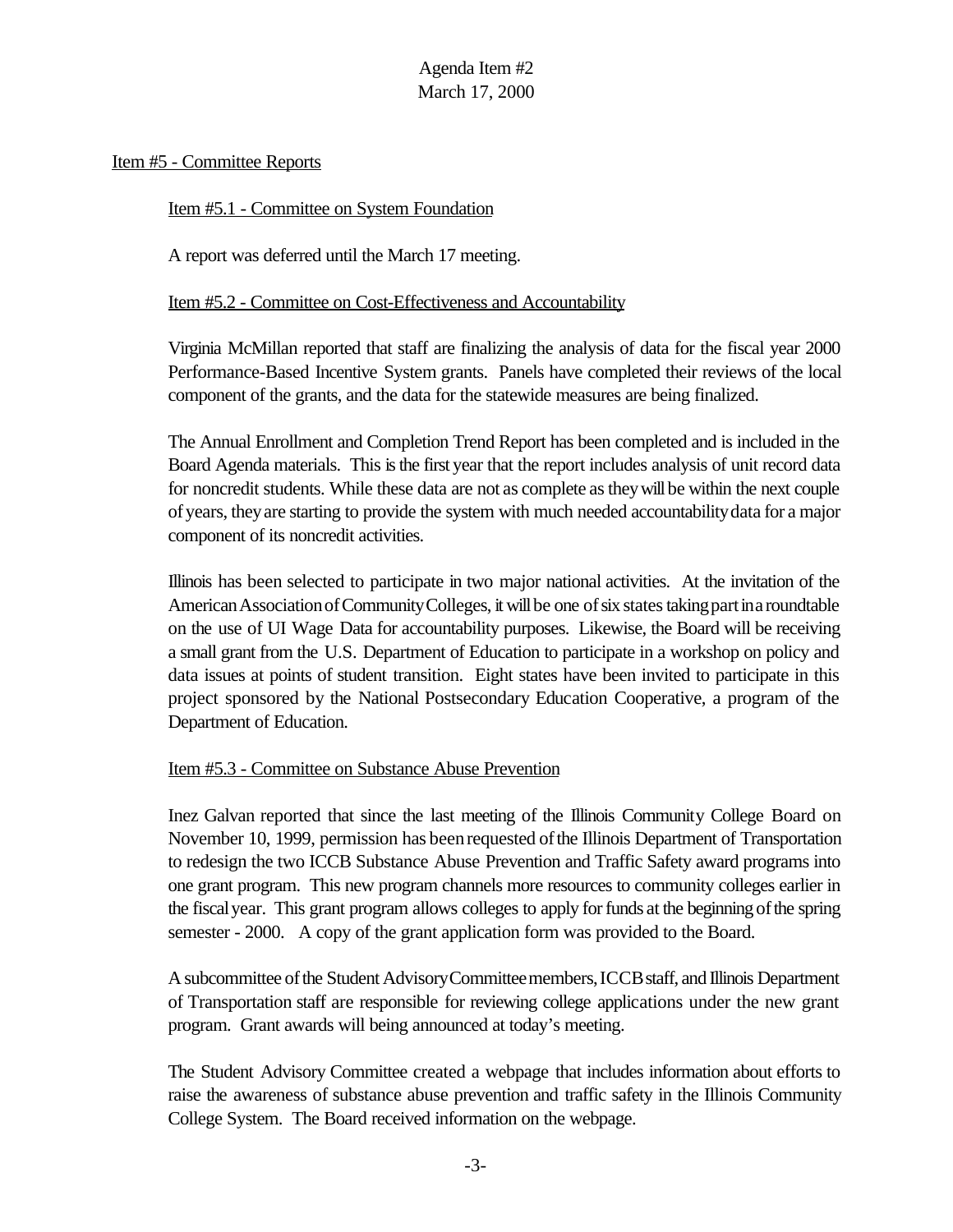### Item #5.4 - Committee on Leadership and Core Values

Martha Olssonreported Leadership and Core Values grantshave beenawarded to 32 community colleges for a total distribution of \$250,000. For fiscal year 2000, 30 grant applications totaling more than \$270,000 were submitted by the colleges. A list of the grant allocations for eachofthe colleges funded was provided to the Board.

The third Leadership and Core Values Institute is scheduled for February 7-8, 2000, at the Crowne Plaza, Springfield. Each college is asked to register a team of five persons. A plenary panel presentation will be made by Dr. Charles Novak, President, Richland Community College; Dr. Margaret Lee, President, Oakton Community College; Bruce Conners, faculty, Kaskaskia College; and Denise Anastasio, faculty, College of Lake County. Twelve concurrent sessions will be conducted by college personnel who have assumed a leadership role in this area on their respective campuses. The registration fee for each team is \$500 and covers the cost of materials, a reception, breakfast and lunch.

The Board received registration and conference information, and members were encouraged to attend.

#### Item #5.5 - Committee on Human Resources

Dave Davis reported that on November 10, 1999, the ICCB authorized the President/CEO to implement proposed staffing changes as presented in a revised ICCB organizational chart. As a result, Kristine Cordts has been appointed to the position of Assistant Director for Welfare-to-Work effective January 4 and, on January 24, Rob Kerr will assume the position of Associate Director for Career Instruction Initiatives.

#### Item #5.6 - Committee on Finance

Dave Davis reported that a review of the CEO's reimbursements was made and approved this morning, as well as the status of the fiscal year 2000 office budget.

Item #5.6.1 - Fiscal Year 2000 Financial Statements (November and December 1999)

Financial statements were reviewed by the Committee and were provided as information to the Board.

Chairman Duffy reported a review will be made of ICCB committees to determine if the purpose of each committee has been fulfilled. Board input is requested for on this initiative. Chairman Duffy will report on future committee structure on March 17.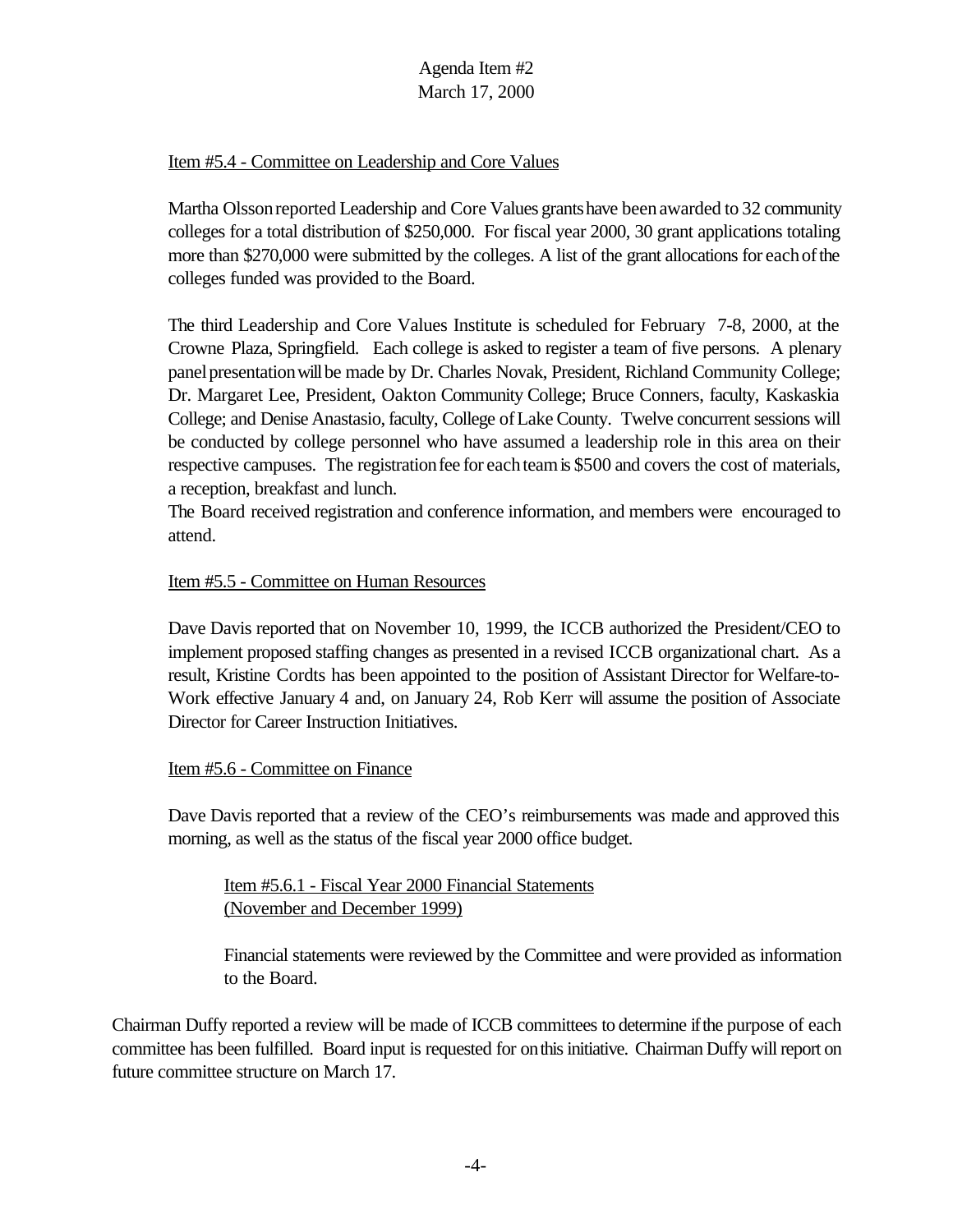#### Item #6 - President/CEO's Report

Joe Cipfl congratulated MollyNorwood onherretirement fromthe Illinois Community College Board and thanked her for her many contributions to the Illinois Community College System.

Dr. Cipfl also welcomed James Zerkle to membership on the Illinois Community College Board. Jill O'Shea Lane will terminate her contract with the ICCB the end of January 2000 to relocate with her family to Houston, Texas.

Nasim Ali was introduced. Nasim is doing an internship with the ICCB which will last from January 18 through April 28. Her internship is cosponsored bythe IBHE where she will also be giventhe opportunity to assume a variety of roles and responsibilities.

The Employers Services Network was effective January 20, 2000. Preston Morgan, Senior Director for Workforce Development, addressed the Board on the development of the 800 number and the mannerin which it will serve the Illinois Community College System. Steve Morse, Director for Marketing/Public Information, was also acknowledged for his work on this project. The 800 number initiative will again be presented to the Board to update the newest Board members. Sarah Hawker, Vice President for Workforce Development and Adult Education, was commended for her leadership - she addressed the Board.

Joe Cipfl reported on the Human Resource Investment Council meeting held at the College of DuPage on Tuesday, January 18.

The ICCB office experienced no complications with transition into Y2K, and the Technology staff were commended for their preparation efforts.

Belleville Area College was renamed Southwestern Illinois College effective January 1, 2000.

### Item #7 - Advisory Organizations

### Item #7.1 - Student Advisory Committee

Alison Womack reported that the January 14 SAC meeting agenda included:

- Student concern about campus violence Prairie State College will hold a conference on January 29 to address campus violence.
- SAC appreciated the opportunity to assist with the Substance Abuse Grant selection process.
- Joe Cipfl addressed the students on adult education. SAC is currently working on a resolution to support the transfer of adult education.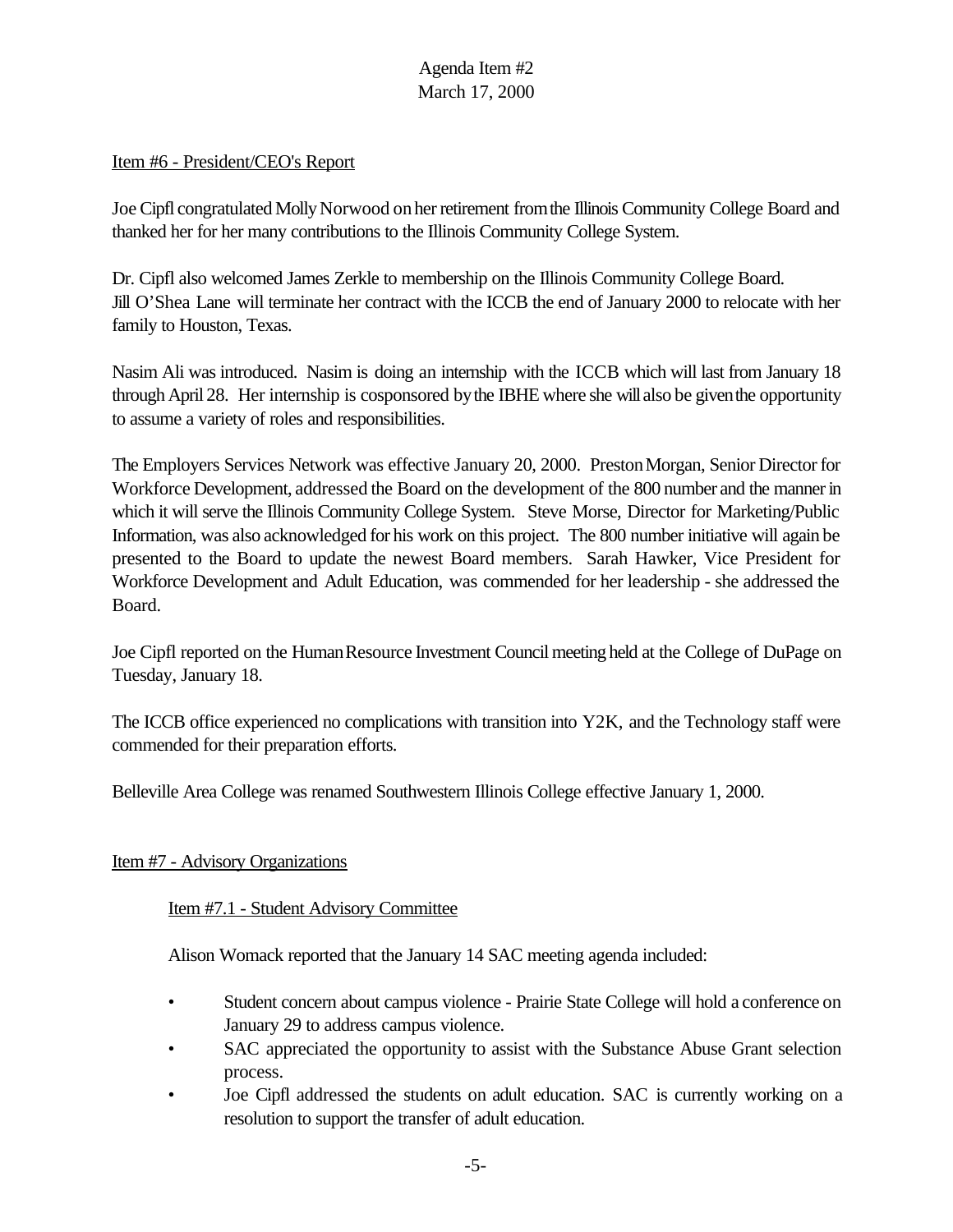- Former SAC member Cecelia Dunbar addressed the students.<br>• Student Lobby Day will be held April 4-5, 2000.
- Student Lobby Day will be held April 4-5, 2000.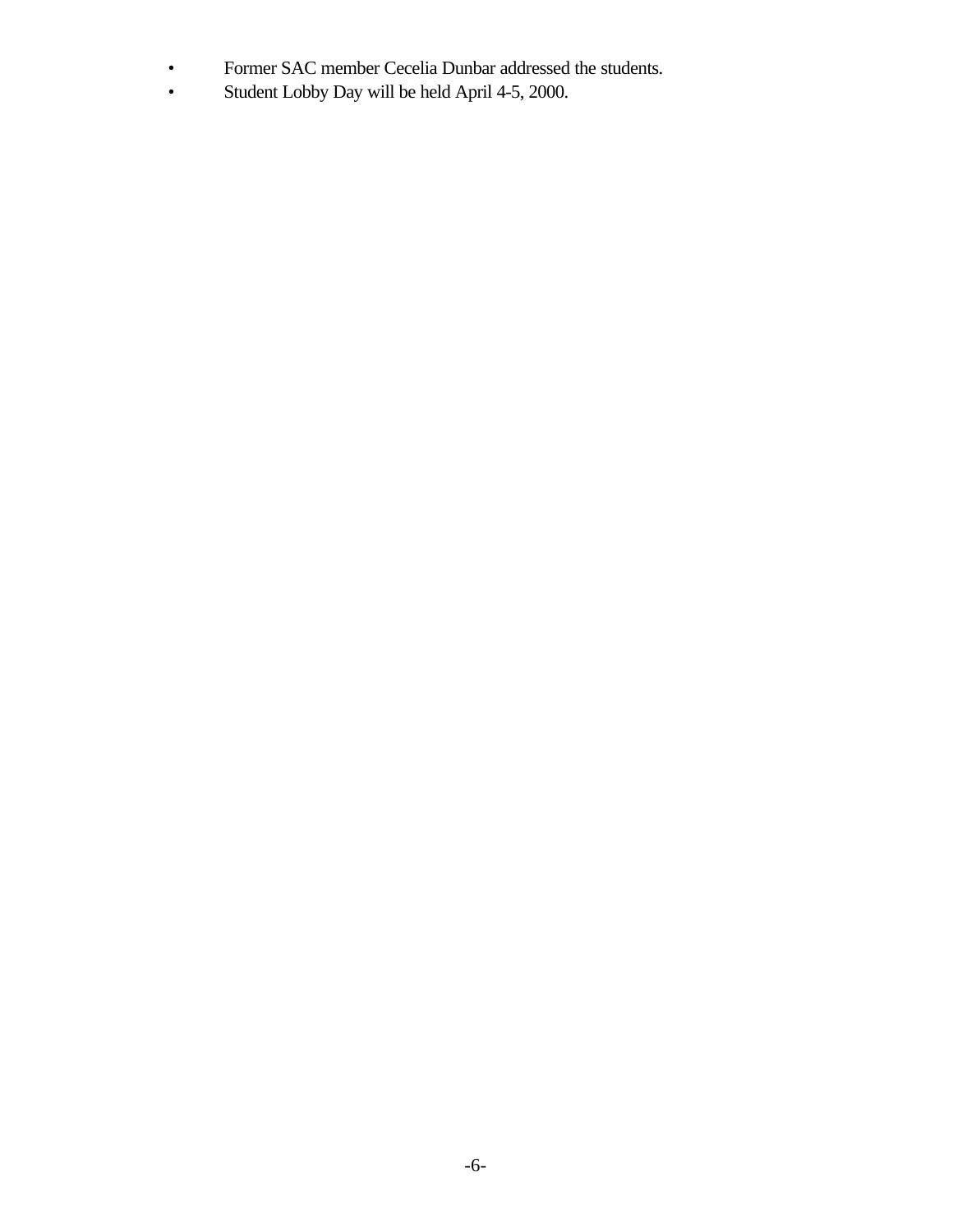• Students are working on a SAC Constitution which can also be used as a model for individual colleges.

#### Item #7.2 - Illinois Community College Trustees Association

Gary Davis expressed appreciation to Molly Norwood for her contributions to the Illinois Community College System.

Dr. Davis also expressed appreciation to members of the ICCB for their service to the system.

The ICCTA will celebrate its 30<sup>th</sup> anniversary in the year 2000. Plans are to quietly celebrate. Trustees who have served as trustees for 30 years will be recognized at the ICCTA Annual Convention in June.

Six ICCTA meetings are held each year. This year plans are to coordinate the June meetings of the Presidents Council, Trustees Association, and Community College Board to allow more interaction among attendees.

At the ICCTA Annual Convention in June, the Trustees Association has arranged for representatives from the Education Commission of the States to speak. They will explore whether performance funding will affect the manner in which the local board meets.

*ICCTA Board Highlights* and *Legislative Agenda for the Year 2000* was distributed to the ICCB.

On February 29 a trustee fly-in to Washington D.C. will be held to meet with members of Congress on various Illinois initiatives.

Also distributed was an article by Barbara Townsend, professor of higher education at the University of Missouri, addressing reverse transfer whereby community colleges are enrolling students who currently hold baccalaureate degrees.

#### Item #7.3 - Presidents Council

Larry Huffman congratulated Molly Norwood on her retirement from the ICCB. Dr. Huffman also welcomed Jim Zerkel to the ICCB membership.

Dr. Huffmanreported that presidents are cognizant that enrollment trendsin higher educationoften are not to seek a degree, but that knowledge, skills, and certification of competency are key elements for a successful workforce. This message is to be conveyed to the Board of Higher Education.

The Presidents Council is 100 percent behind the Illinois Community College Board having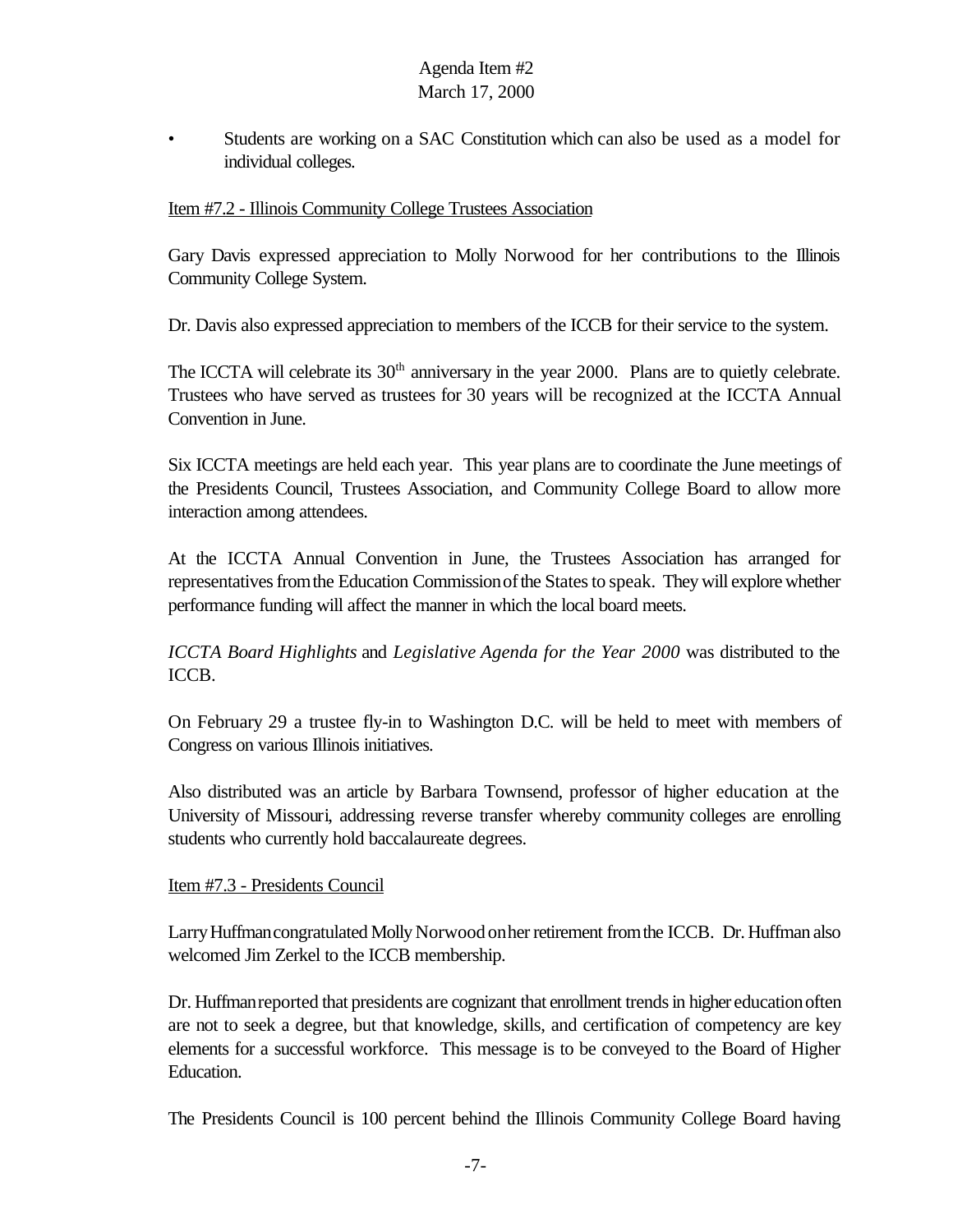responsibility for adult education.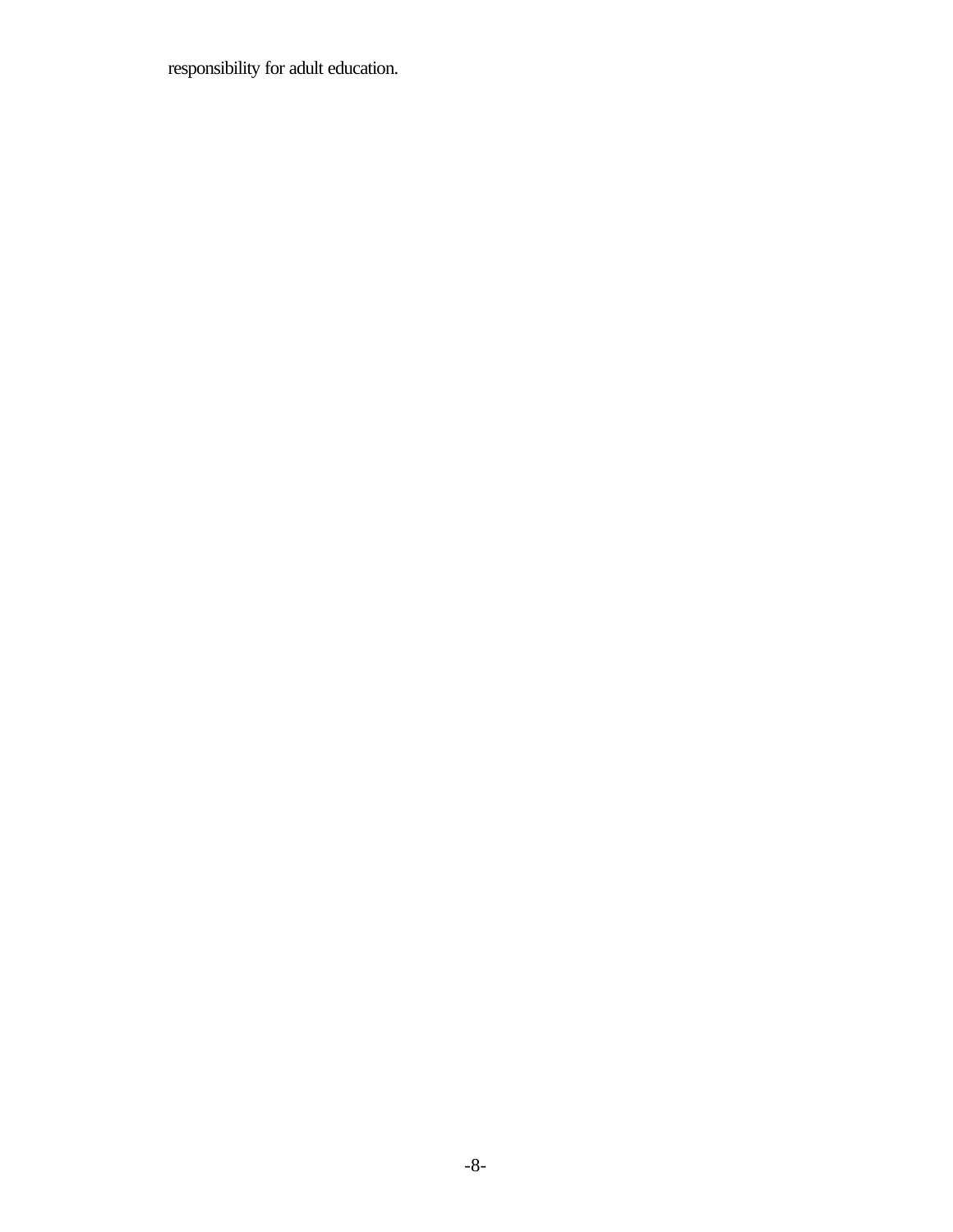#### Item #7.4 - Illinois Community College Faculty Association

Leo Welch reported that the Faculty Association approved the following resolution on October 29, 1999. Support is requested of the Illinois Community College Board.

WHEREAS it is the responsibility of the academic community to preserve the integrity of science, and

WHEREAS science is a systematic method of investigation based on continuous experimentation, observation, and measurement leading to evolving explanations of natural phenomena, explanations which are continuously open to further testing, and

WHEREAS evolution fully satisfies these criteria, irrespective of remaining debates concerning its detailed mechanisms, and

WHEREAS we the faculty respect the right of people to hold diverse beliefs about creation that do not come within the definitions of science, and

WHEREAS specific references to evolutionary biology have been omitted from the public schools science standards, and

THEREFORE BE IT RESOLVED the Illinois Community College Faculty Association urges citizens, educationalauthorities, and legislators to encourage the Illinois State Board of Education to include specific reference to evolutionary biology in the public school science standards.

Mr. Welch also expressed concern with MAP funding requests from private institutions in comparison to state funding for community colleges. Comparisons were presented to the Board, and Mr. Welch asked that the information be shared with the State Board. Chairman Duffy responded that the MAP information will be shared accordingly.

### Item #8 - Administration of Adult Education

Chairman Duffy provided background information which included that there was a legislative directive made lastspring for the chairs of the ICCB, IBHE, and ISBE to investigate the transfer of governance for adult education. The directive also stated that a report of the findings was due in October 1999. The final report by Chairmen Edward Duffy/ICCB, Philip Rock/IBHE, and Ronald Gidwitz/ISBE concluded that governance of adult educationshould be transferred fromthe Illinois State Board ofEducationtothe Illinois Community College Board.

On January20, 2000, the Illinois State Board ofEducationpasseda resolution, 5-2, supporting the transfer ofgovernance for adult education to the Illinois Community College Board. It is also understood that the Board of Higher Education staff will recommend that its Board approve the transfer of adult education to the ICCB at the February 1 IBHE meeting.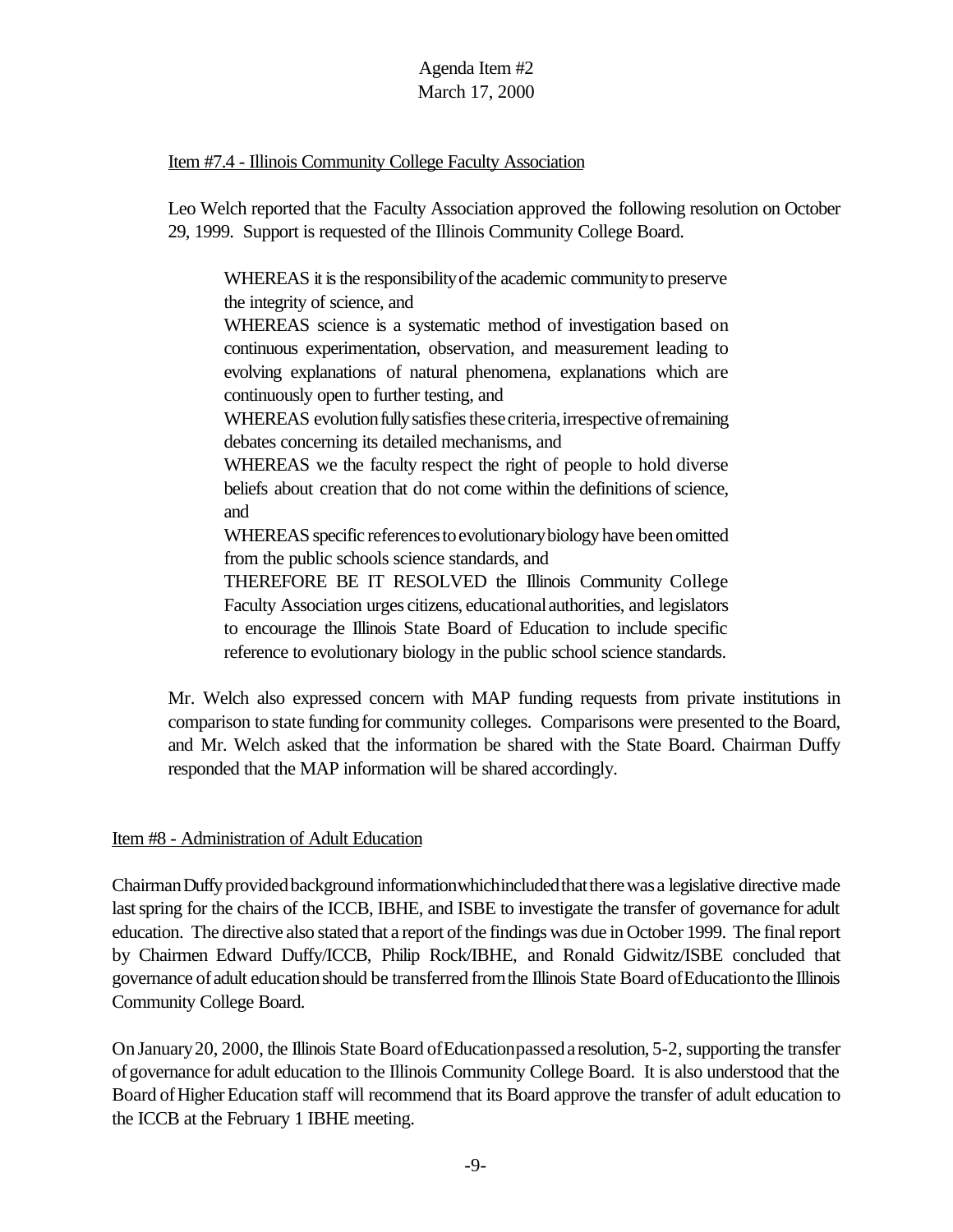When Chairman Duffy asked for comments, John Muirhead, president of the Illinois Adult and Continuing Educators Association, Inc., urged clear articulation and that a plan be developed on the transfer of governance.

Dave Davis made the following recommendation, which was seconded by Gwendolyn Laroche:

The Illinois Community College Board hereby recommends to the Governor and the General Assembly that the administration of adult education and literacy be transferred from the Illinois State Board of Education to the Illinois Community College Board. Care should be taken to ensure a smooth and orderly transition.

The motion was approved by unanimous voice vote. Student advisory vote: Yes.

Joe Cipfl concluded with remarks on efforts to date. Dr. Cipfl commended John Muirhead for the leadership he has shown in bringing adult educators together in this initiative.

#### Item #9 - Status Report on Strategic Planning

As co-chair of the Systemwide Steering Committee for the Strategic Planning Initiative for the Illinois Community College System, Virginia McMillan provided a status report on the committee's planning progress to date from its establishment in August 1999. The Steering Committee met last Thursday to discuss themes and potential strategic directions. A draft report of the plan will be presented at the March meeting.

Co-chair Robert Luther addressed the Board. Dr. Luther commended Ms. McMillan for her work on this initiative.

Joe Cipfl reported that the entire system is providing input into the planning process, and the final plan will be presented to the Illinois Community College Board for adoption in June 2000.

Laurna Godwin suggested that a review of the ICCB committees, as reportedly planned at the conclusion of Item #5, be postponed until the goals of the Strategic Planning document have been finalized.

#### Item #10 - Illinois Community College Board Fiscal Year 2000 Special Initiative Grant Awards

The Board received a report on how special initiative grants and contracts were awarded as of January 1, 2000. The \$500,000 appropriation allows three types of grant categories as follows: \$300,000 goes to collegesto increase the number of Information Technology professionals; \$150,000 has been designated in an open category for innovative initiatives proposed bycolleges; and the third allocationwas designated to offset expenses for colleges that provide the Center for Policy Development fellows.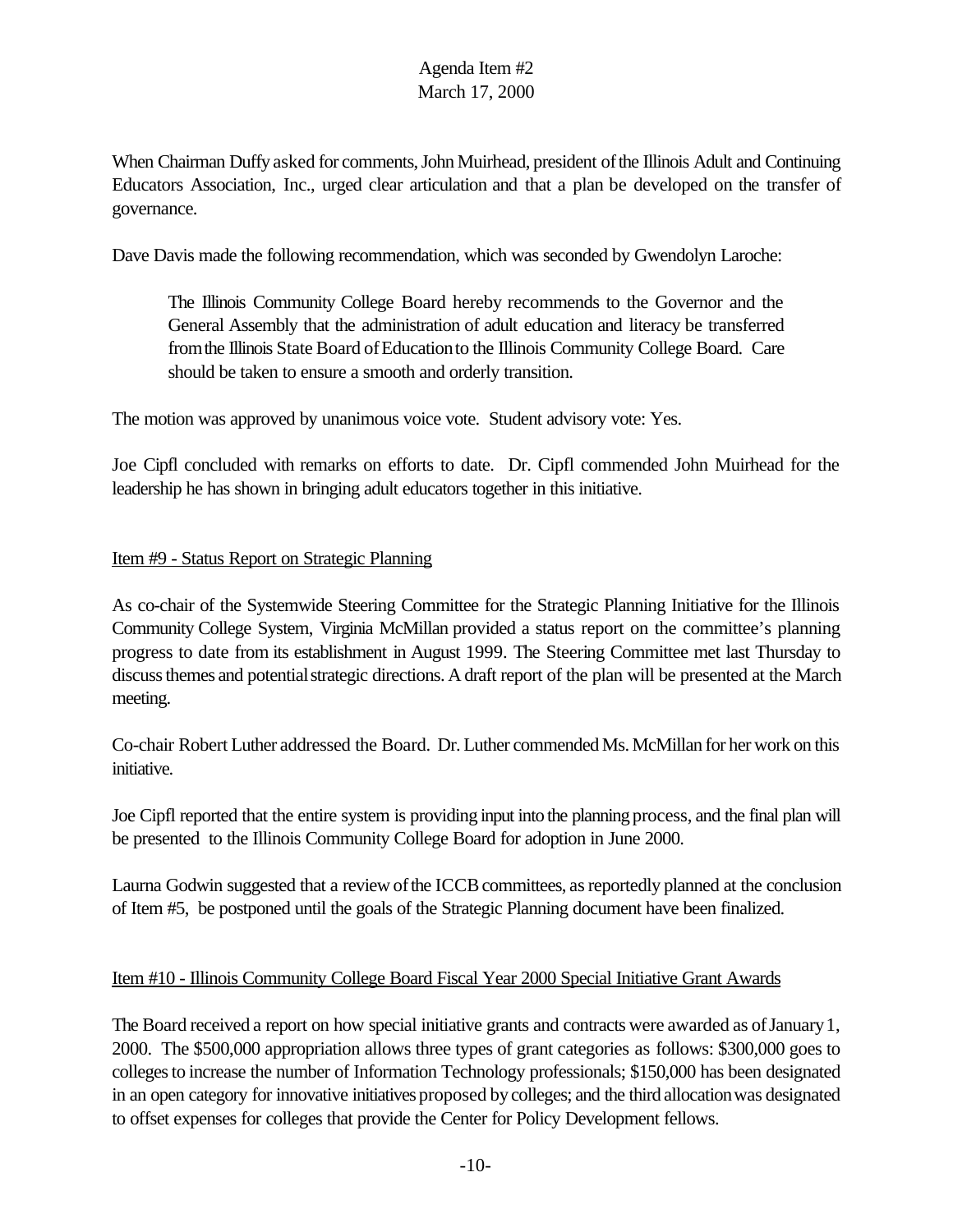Marie Czach of South Suburban College has been selected as the ICCB's third Fellow for the Center for Policy Development. Ms. Czach will focus on remedial/development education for the spring semester.

#### Item #11 - Cooperative Agreements for Instruction

Dave Davis made the following motion, which was seconded by Gwendolyn Laroche:

The Illinois Community College Board hereby approves cooperative agreements for instruction between Oakton Community College and Triton College; between Oakton Community College and Elgin CommunityCollege; betweenOaktonCommunityCollege and Kishwaukee College; and between Southwestern Illinois College and Spoon River College.

The motion was approved by unanimous voice vote. Student advisory vote: Yes.

#### Item #12 - New Units of Instruction

Martha Olsson made the following motion, which was seconded by Gwendolyn Laroche:

The Illinois Community College Board hereby approves the following new units of instruction for the community colleges listed below:

### **PERMANENT PROGRAM APPROVAL**

Black Hawk College

< Custodial Maintenance Certificate (17 semester credit hours) (To be offered at correctional facilities only)

Elgin Community College

< Associate in Engineering Science (60 semester credit hours)

Illinois Valley Community College

- < Metal Fabrication Certificate (29 semester credit hours)
- < Process Operations Technology Certificate (16.5 semester credit hours)

Lewis and Clark Community College

< Case Management for Aging Clients Certificate (10 semester credit hours)

Oakton Community College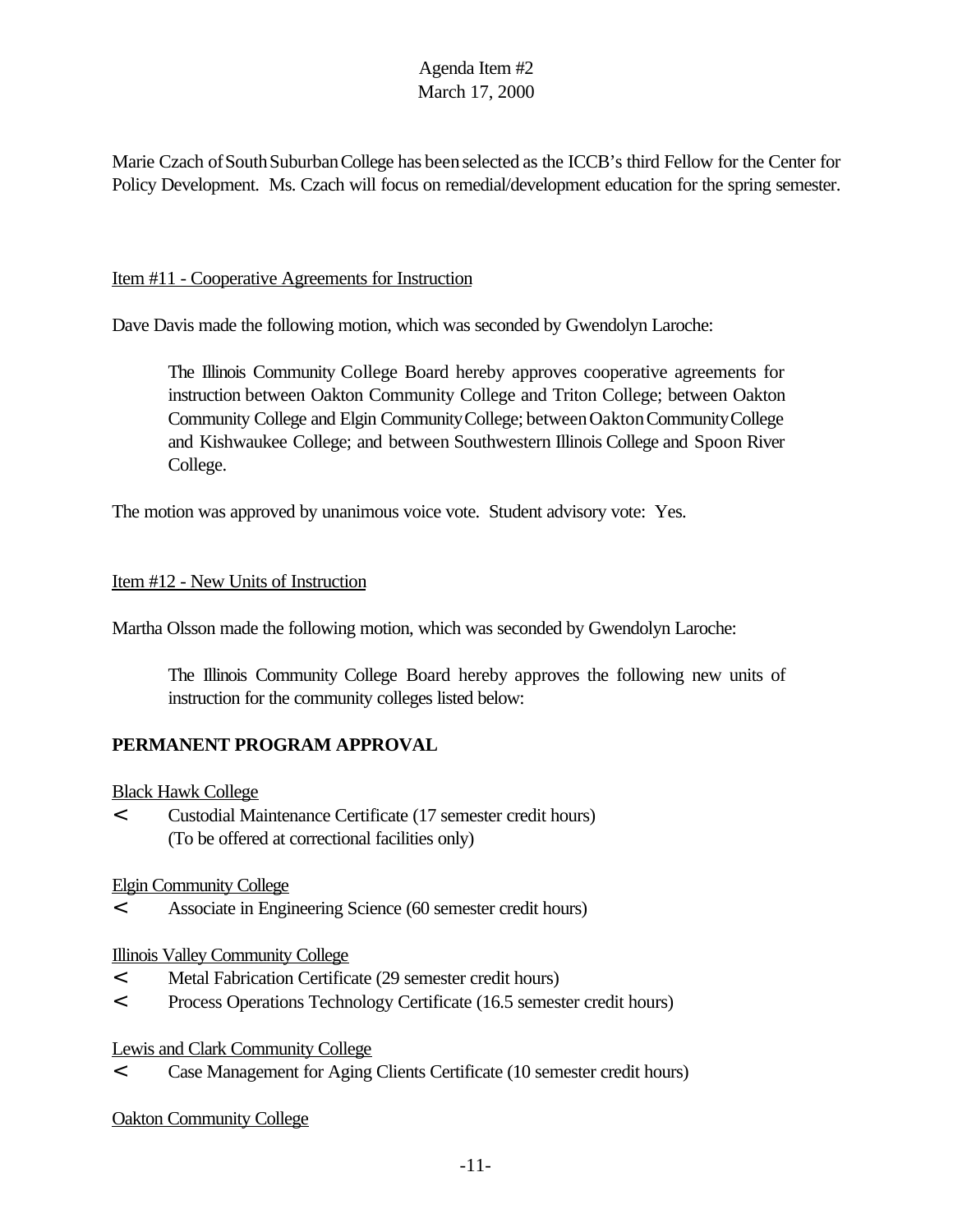< Human Services AAS degree (60 semester credit hours)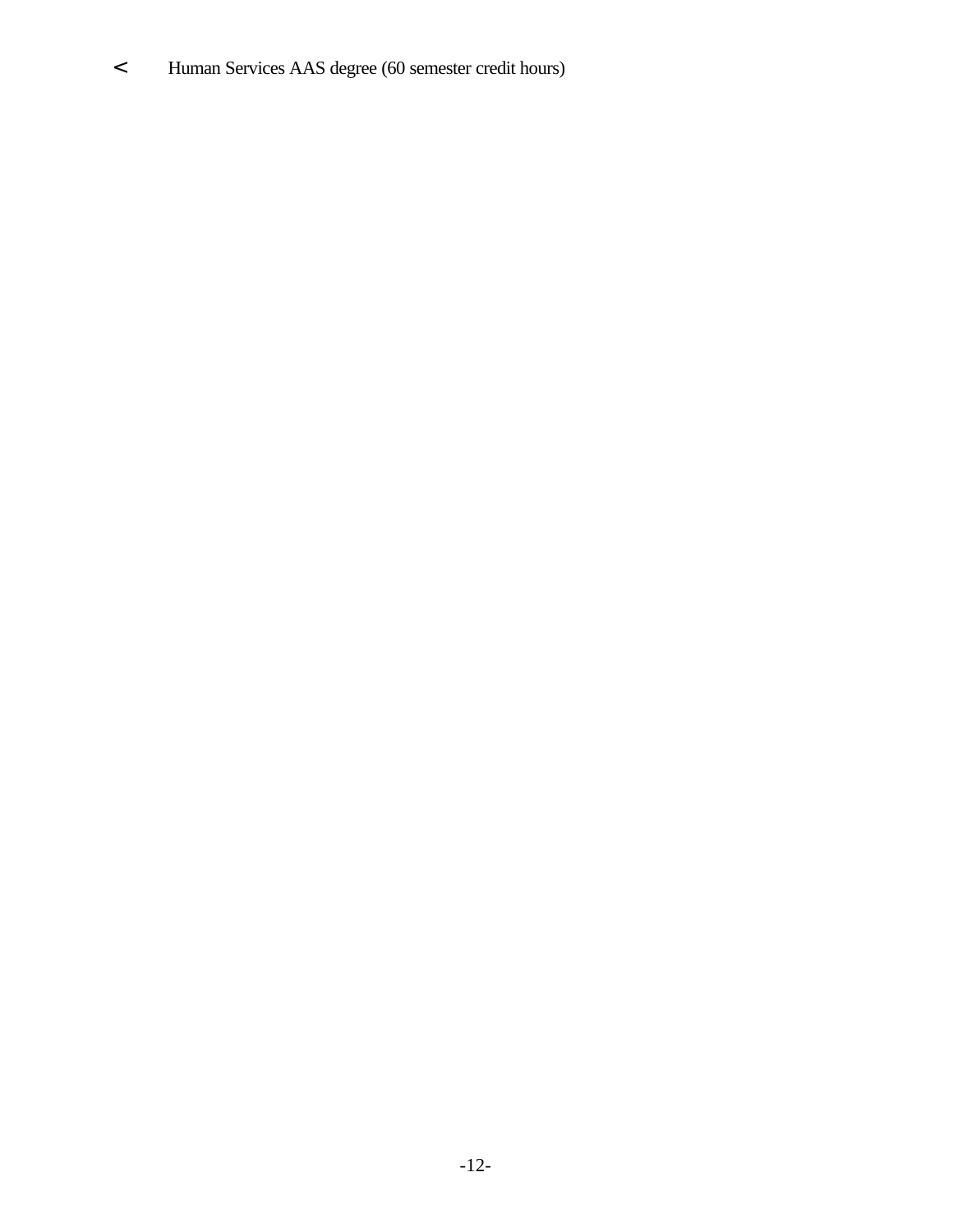#### Triton College

- < Associate in Engineering Science (67 semester credit hours)
- < Eye Care Assistant Certificate (19 semester credit hours)

### **TEMPORARY PROGRAM APPROVAL**

City Colleges of Chicago - Kennedy-King College

< The Art of French Pastry Certificate (24 semester credit hours)

Richland Community College

< Computer Service Technician Certificate (13 semester credit hours)

#### Southwestern Illinois College

< Therapeutic Massage Certificate (36 semester credit hours)

#### Triton College

< Personal Trainer Certificate (30 semester credit hours)

The motion was approved by unanimous voice vote. Student advisory vote: Yes.

#### Item #13 - Extension of Courses and Curricula Out of State

Dave Davis made the following motion, which was seconded by Jim Berkle:

The Illinois Community College Board hereby approves the out-of-state extension of courses for the College of DuPage in beginning, mid-level, and advanced-level German and the history and culture of Germany to be offered at In Lingua in Munich, Germany; courses in beginning, mid-level, and advanced-level Spanish and the history and culture of Costa Rica to be offered at the Forester Institutes in San Jose, Costa Rica; courses in beginning, mid-level, and advanced-levelJapanese and the history and culture ofJapanto be offered at the Kyoto International Academy in Kyoto, Japan; and courses in field archaeology, introduction to field methods and research design, and the culture and civilization of the Czech Republic to be offered through the auspices of the Czech Archaeological Bureau.

The motion was approved by unanimous voice vote. Student advisory vote: Yes.

Item #14 - Student Enrollment and Completions in the Illinois Community College System - Fiscal Year 1999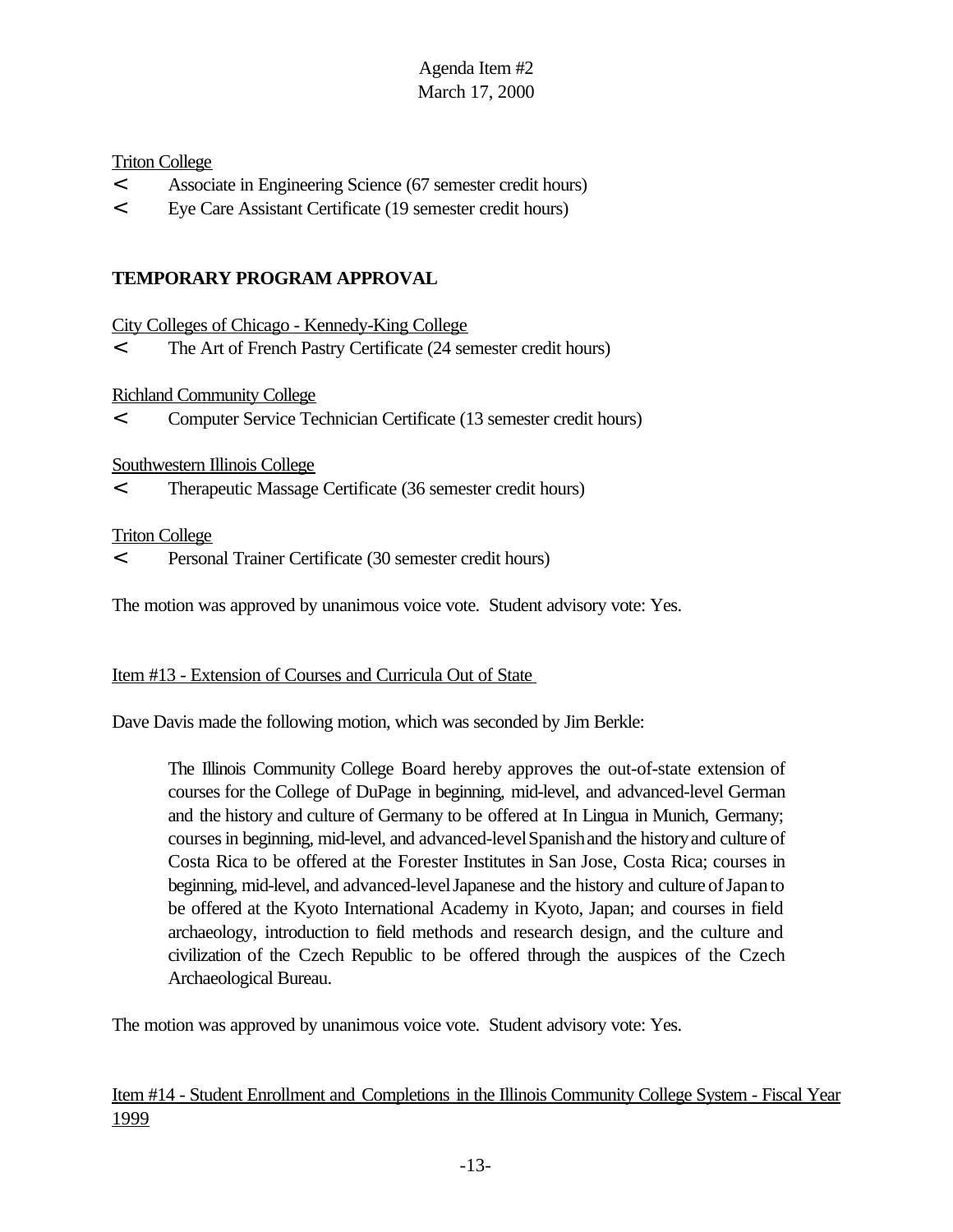This report was deferred until March 17, 2000.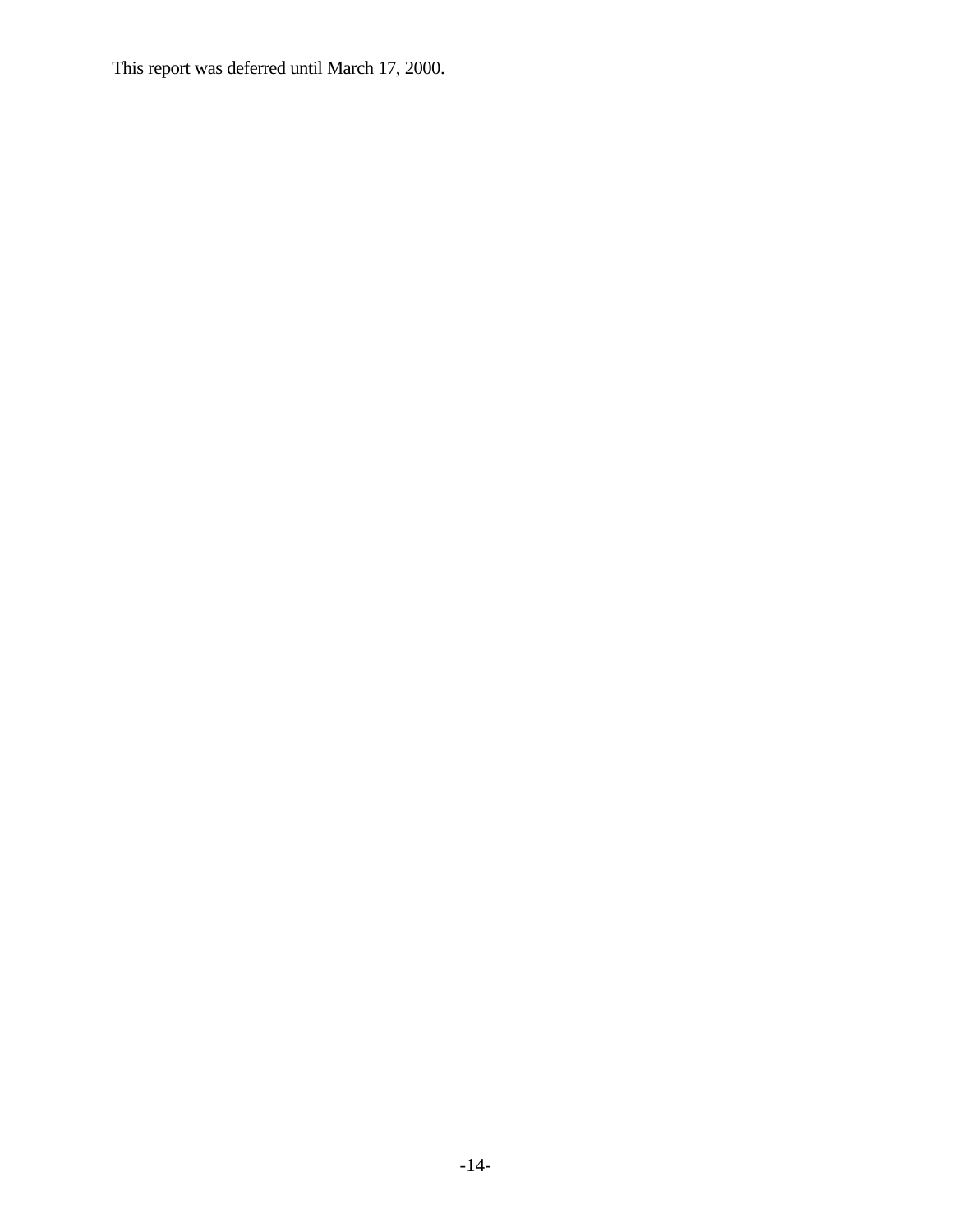#### Item #15 - Proposed Amendments to ICCB Rules (Final Approval)

### Item #15.1 - Proposed Amendments to Illinois Community College Board Rules Concerning Reporting Requirements, Course Classification, and Capital Project Priority Criteria

Laurna Godwin made the following motion, which was seconded by Inez Galvan:

The Illinois Community College Board hereby adopts and approves for filing and promulgation the following amendments to the *Administrative Rules of the Illinois Community College Board.*

### SUBPART B: LOCAL DISTRICT ADMINISTRATION

#### **Section 1501.201 Reporting Requirements**

Complete and accurate reports shall be submitted by the district/college to the ICCB in accordance with ICCB requirements and on forms provided by the ICCB, where applicable.

Listed below is the schedule of due dates indicating when items from the community colleges are due at the Illinois Community College Board office.

| January 1   | construction project status reports [see Section $1501.607(a)$ ]                                                                                             |
|-------------|--------------------------------------------------------------------------------------------------------------------------------------------------------------|
| January 31  | certificate of tax levy [see Section 1501.510(i)]<br>fall fiscal year-to-date unaudited uniform financial reporting system data [see<br>Section 1501.510(h)] |
| February 15 | spring semester enrollment survey [see Section 1501.406(a)]<br>$\overline{\phantom{a}}$                                                                      |
| May 30      | occupational follow-up study data for specified curricula [see Section<br>1501.406(c)                                                                        |
| July 1      | annual noncredit course enrollment survey [see Section 1501.406(e)]<br><b>Resource Allocation and Management Plan (RAMP/CC)</b> [see Section]<br>1501.510(b) |
| July 31 -   | Spring fiscal year-to-date unaudited uniform financial reporting system data [see<br>Section $1501.510(a)$ ]                                                 |
| August 1    | workforce preparation grant report [see Section 1501.509(f)]<br>advanced technology equipment grant report [see Section 1501.515(d)]                         |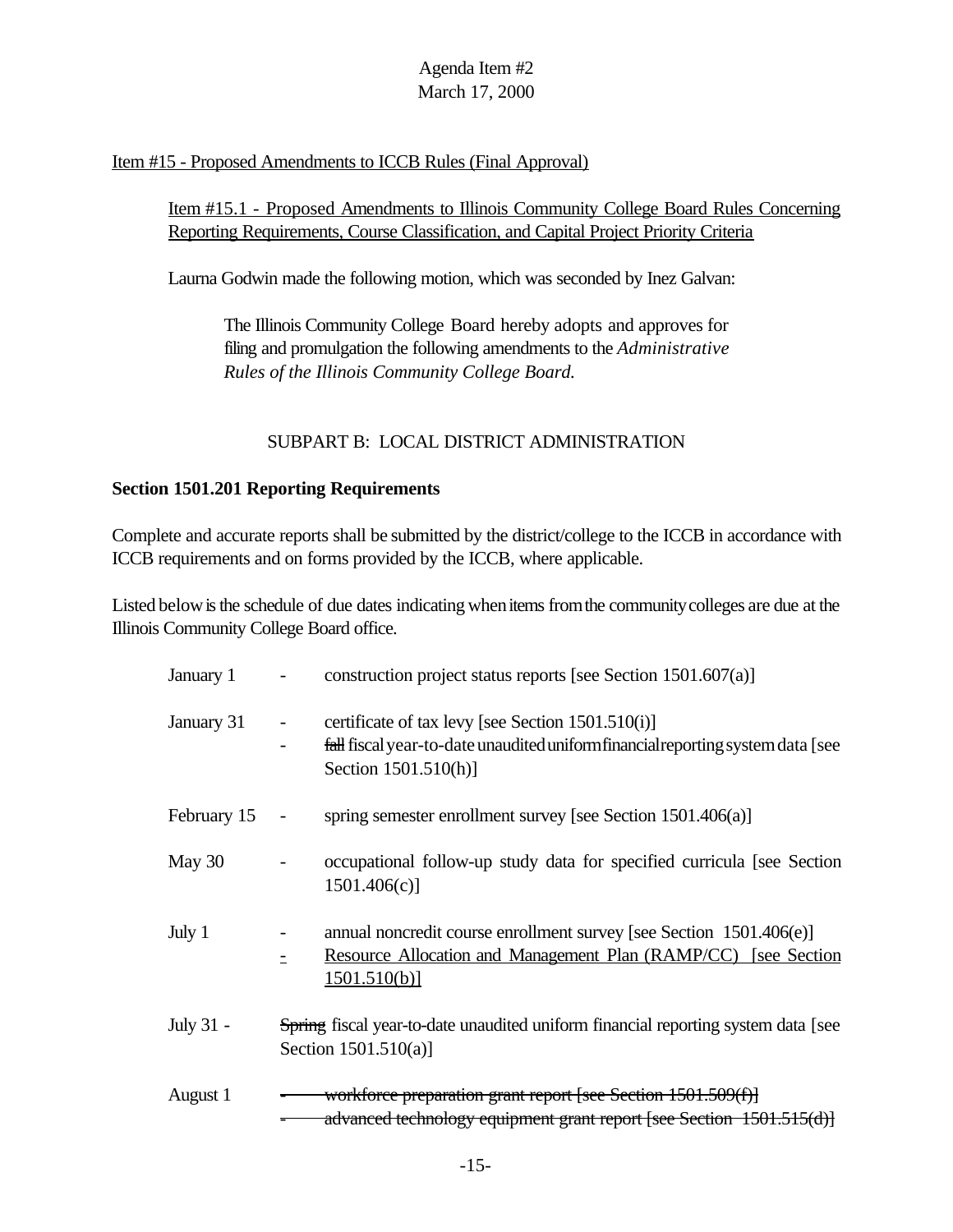|                | Resource Allocation and Management Plan (RAMP/CC) [see Section                    |  |  |  |  |
|----------------|-----------------------------------------------------------------------------------|--|--|--|--|
|                | 1501.510(b)                                                                       |  |  |  |  |
|                | program review report [see Section 1501.303(d)]                                   |  |  |  |  |
|                | program review listing [see Section 1501.303(d)]                                  |  |  |  |  |
|                | credit hour certification, final report (see Section 2-16 of the Public           |  |  |  |  |
|                | Community College Act)                                                            |  |  |  |  |
|                | annual student enrollment and completion data [see Section 1501.406(a)]           |  |  |  |  |
|                | square footage and acreage (facility information) [see Section 1501.510(c)]       |  |  |  |  |
|                | special initiatives grants report [see Section 1501.519(d)]                       |  |  |  |  |
| September 1    | application for recognition for specified colleges [see Section 1501.202(d)]<br>- |  |  |  |  |
|                | underrepresented groups report/special populations grant report [see              |  |  |  |  |
|                | Sections 1501.406(d)-and $1501.508$ (d)]                                          |  |  |  |  |
|                | unit cost data [see Section 1501.510(d)]<br>Ξ                                     |  |  |  |  |
|                | budget survey [see Section $1501.510(e)$ ]                                        |  |  |  |  |
| September 15 - | unit cost data [see Section $1501.510(c)$ ]                                       |  |  |  |  |
|                | confirmation of ICCB grants and district credit hours by the external auditor     |  |  |  |  |
|                | [see Section 1501.503(b)]                                                         |  |  |  |  |
| September 30 - | summer fiscal year year-to-date unaudited uniform financial reporting             |  |  |  |  |
|                | system data [Section $1501.510(d)$ ]                                              |  |  |  |  |
| October $1-$   | budget survey [see Section $1501.510(e)$ ]                                        |  |  |  |  |
|                | fall enrollment data [see Section 1501.406(a)]                                    |  |  |  |  |
|                | fall enrollment survey [see Section 1501.406(b)]                                  |  |  |  |  |
| October 15     | faculty, staff and salary data [see Section 1501.308(a)]                          |  |  |  |  |
|                | external audit [see Section 1501.503(a)]                                          |  |  |  |  |
|                | special initiative grants audit [see Section 1501.503(a)]                         |  |  |  |  |
|                | special populations grant audit [see Section $1501.503(a)$ ]                      |  |  |  |  |
|                | workforce preparation grant audit [see Section 1501.503(a)]                       |  |  |  |  |
|                | advanced technology equipment grant audit [see Section 1501.503(a)]               |  |  |  |  |
|                | fiscal year budget [see Section 1501.504]                                         |  |  |  |  |
|                | certificate of chargeback [see Section 1501.503(a)]                               |  |  |  |  |
|                | unexpended special populations grant funds [see Section 1501.508(f)]              |  |  |  |  |
|                | unexpended workforce preparation grant funds [see Section 1501.509(h)]            |  |  |  |  |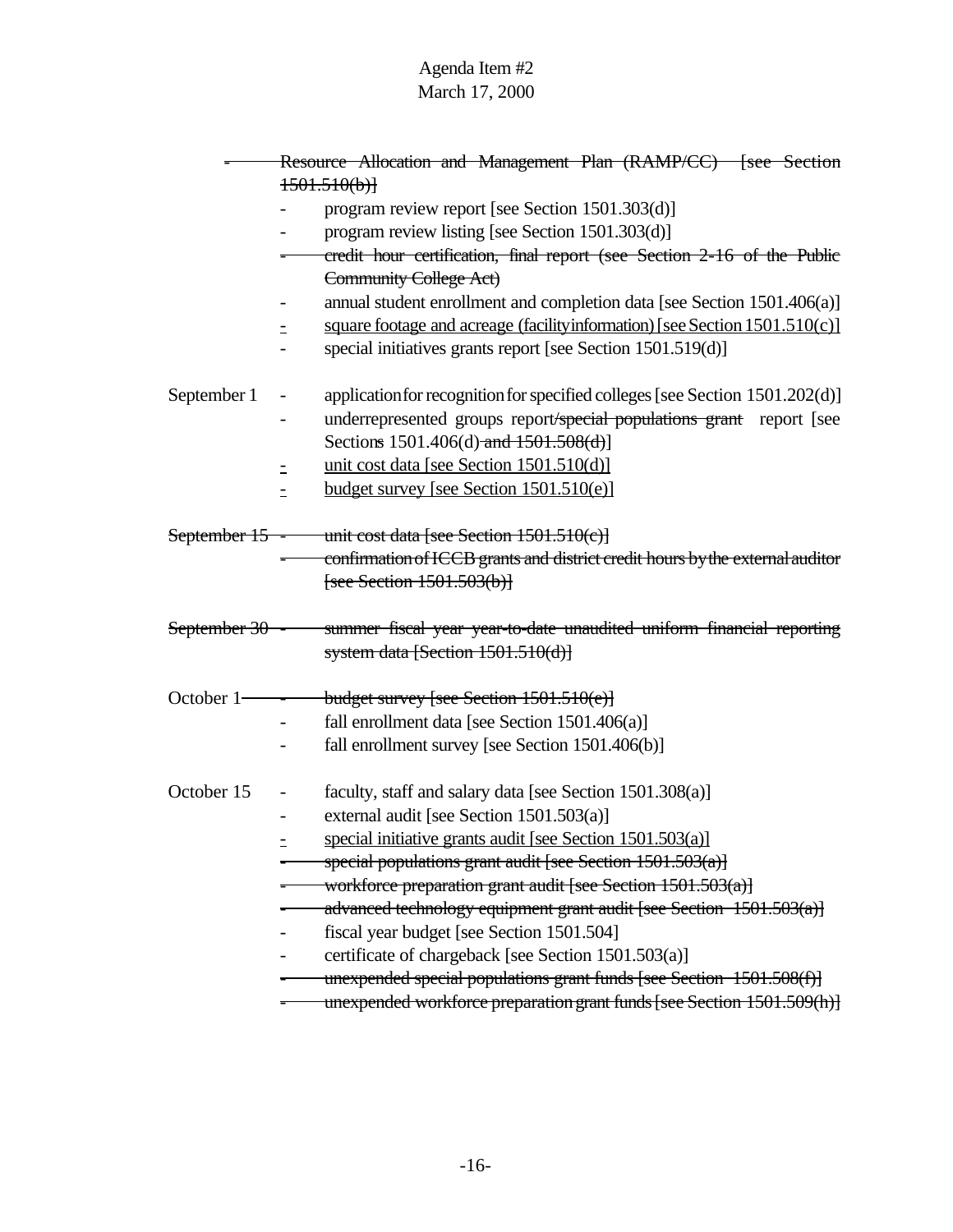| audit/unit cost reconciliation statement [see Section $1501.510(g)$ ]                                                     |  |
|---------------------------------------------------------------------------------------------------------------------------|--|
| unexpended special initiative grant funds [see Section 1501.519(e)]                                                       |  |
| audit/unit cost reconciliation statement [see Section 1501.510(g)]<br><del>November 1</del><br>$\overline{\phantom{a}}$   |  |
| December 1<br>annual financial statements and notice of publication [see Section<br>$\overline{\phantom{a}}$<br>1501.506] |  |

30 days after the end of each term - course resource data and credit hour claims [see Sections 1501.406(b) and Section 1501.507(a)]

60 days after the end of the fall term - inventory of facilities [see Section 1501.607(c)]

## SUBPART C: PROGRAMS

### **Section 1501.309 Course Classification and Applicability**

- a) Course Classification. Information on courses for which credit is to be awarded shall be submitted to ICCB on forms provided by ICCB in order for the courses to be classified into appropriate instructional and funding categories and added to the college's Management Information System (MIS) Course Master File.
- b) Course Credit Hour Determination.
	- 1) Credit hours for courses for which ICCB credit hour grants are to be claimed shall be determined on the basis of an expected 45 hours of combined classroom/laboratory and study time for each semester hour or 30 hours of such time for each quarter credit hour.
	- 2) Courses with students participating in lecture/discussion-oriented instruction will be assigned one semester credit hour or equivalent for each 15 classroom contact hours of instruction per semester or equivalent. It is assumed that two hours of outside study will be invested for each classroom contact hour.
	- 3) Courses in which students participate in laboratory/ clinical-laboratory-oriented instruction will be assigned one semester credit hour or equivalent for each 30-45 classroom contact hours of instruction per semester or equivalent. It is assumed that one hour of outside study will be invested for each two laboratory contact hours.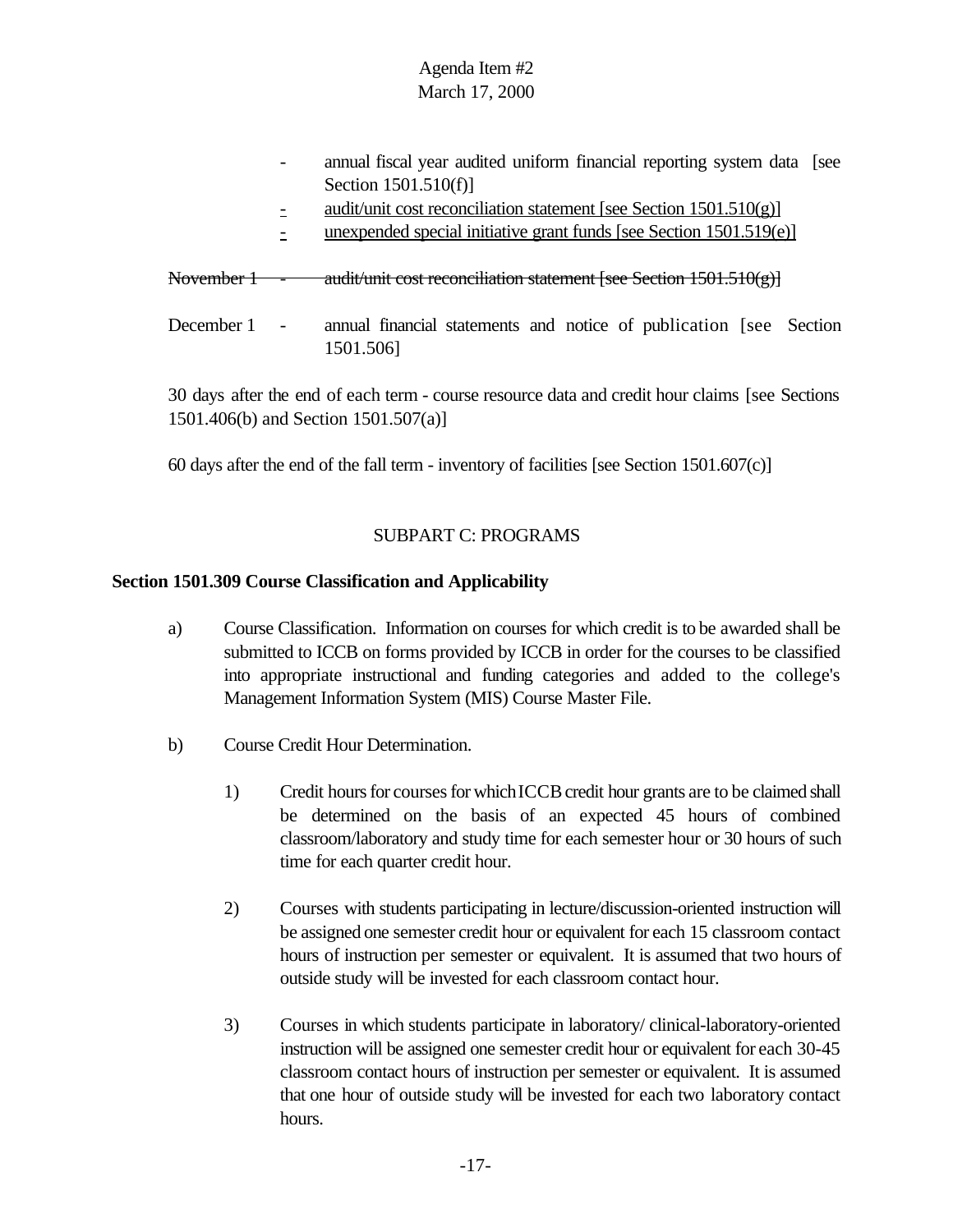- 4) Students who participate in nonclinical internship, practicum, or on-the-job supervised instruction shall receive one semester credit hour or equivalent for each 75-149 contact hours per semester or equivalent and students who participate in clinical practicums shall receive one semester credit hour or equivalent for each 30-60 contact hours per semester or equivalent. It is assumed that one hour of outside study time will be invested from each two clinical practicum contact hours.
- c) Course Syllabus. A syllabus shall be developed and maintained for each credit course and shall be available to the public and students upon request. A syllabus contains the description of the course, specific objectives of the course, a topical outline, and the method for evaluating student performance.
- d) Course Applicability. All credit courses must be part of an approved unit of instruction (pursuant to Section 1501.302), and the approved unit of instruction for each course shall be indicated on the college's ICCB MIS Course Master File.
	- (1) Lower-DivisionBaccalaureateCourses. Courses designed to meet lower-division baccalaureate degree requirements shall be applicable to associate transfer degrees. For each baccalaureate course offered, the college shall either obtain approval for the course to be listed as a statewide articulated transfer course by a general education or baccalaureate major panel of the Illinois Articulation Initiative or maintain current written articulation agreements or transfer equivalency documents with:
		- A) at least three (3) Illinois public universities, or
		- B) at least three baccalaureate degree-granting institutions to which a majority (51%) of the college's students transfer, or
		- C) one or more baccalaureate degree-granting institutions to which a majority  $(51\%)$  of the college's students, majoring in the field for which the course is required, transfer.
	- 2) Remedial Course Credit. No remedial course credit shall be applicable to associate degrees designed for transfer to institutions granting baccalaureate degrees.
	- 3) Adult Basic Education Course Credit. No adult basic education course credit is applicable to degrees or to certificates, except the Adult Basic Education Certificate.
	- 4) Adult Secondary Education Course Credit. No adult secondary or college preparatoryeducationcourse credit isapplicable todegrees or certificates, except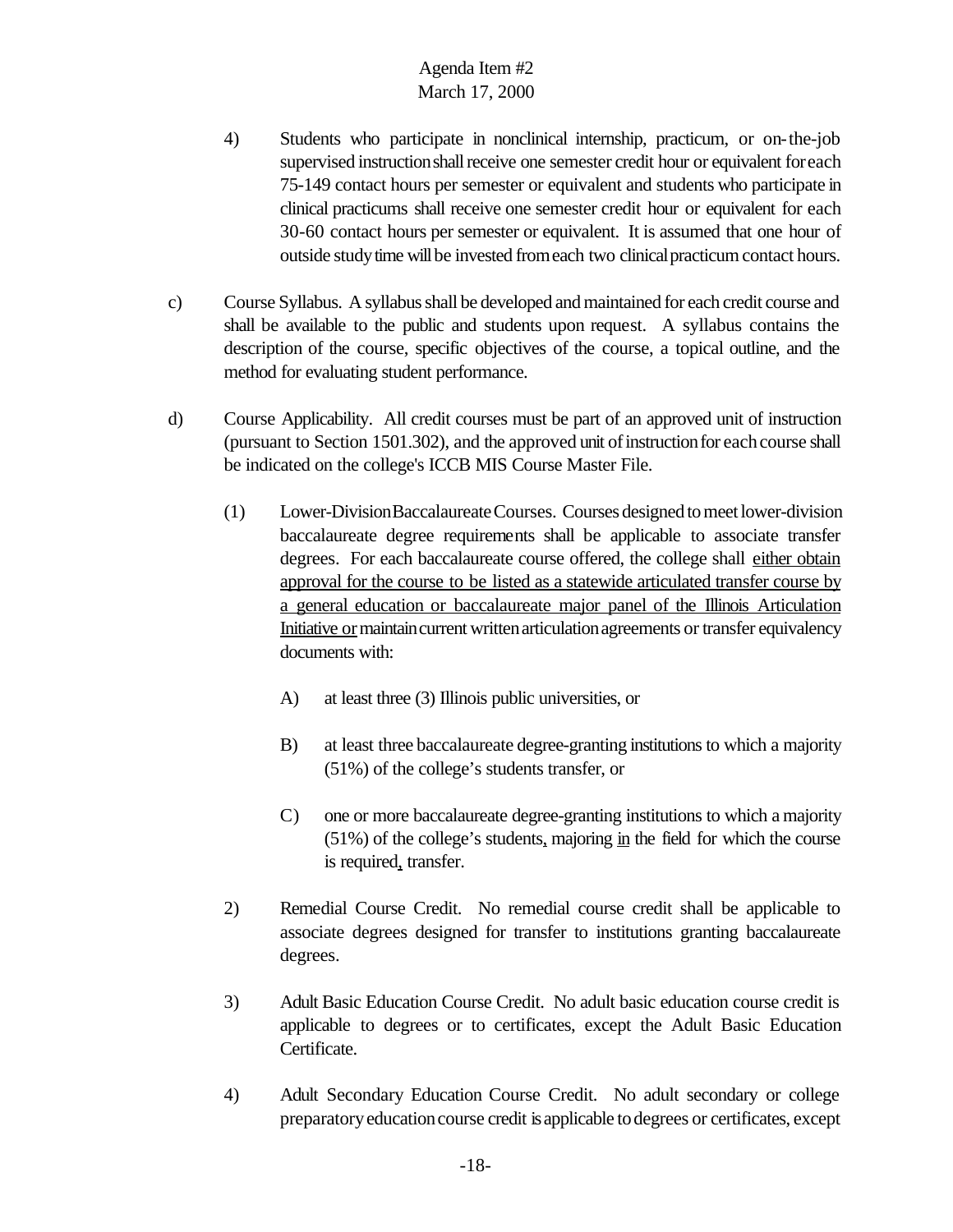the Adult Secondary Education Certificate.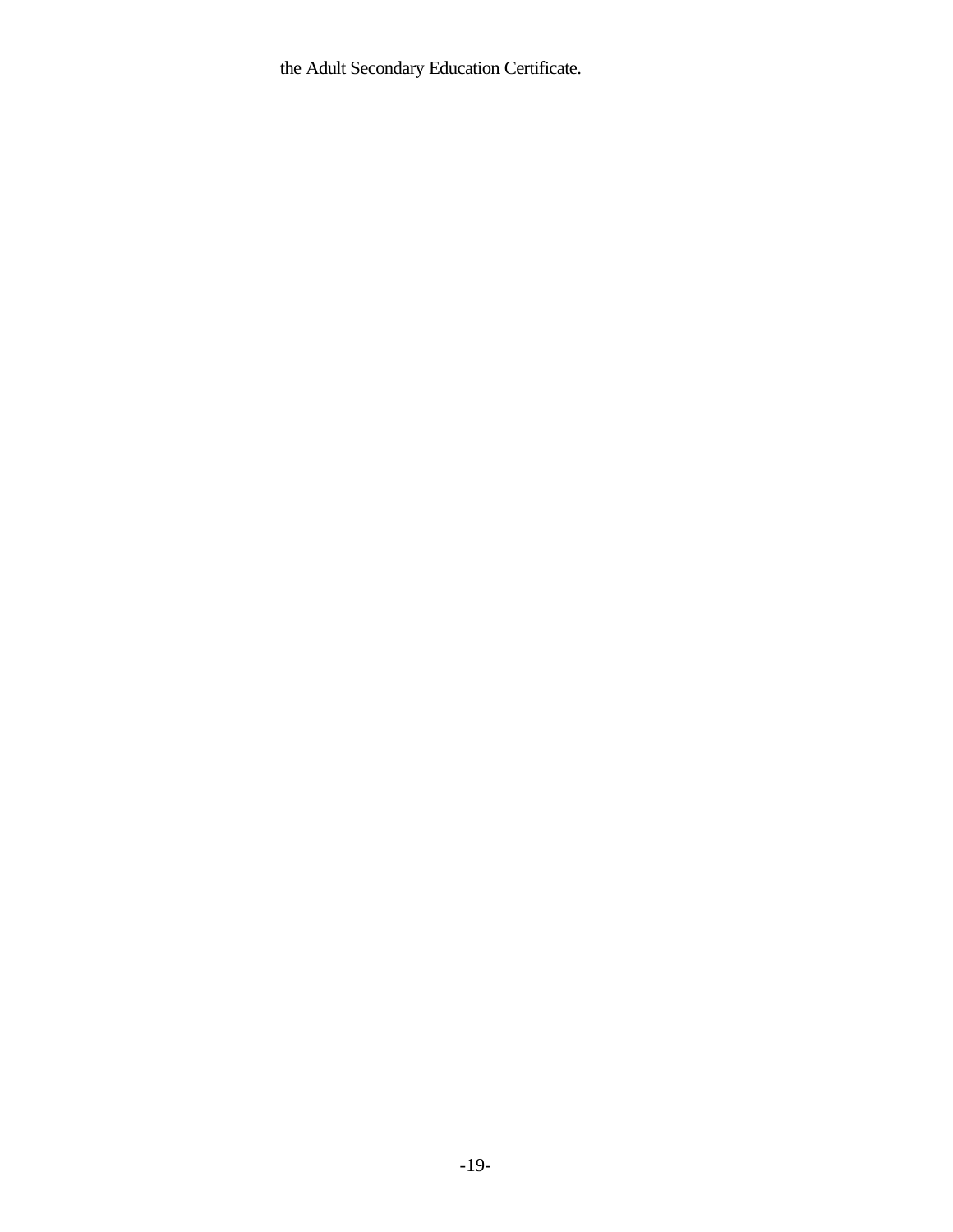- 5) General Studies Course Credit. General studies course credit is applicable only to the Personal Development; Homemaking; Improving Family Circumstances; Intellectual and Cultural Studies; Community and Civic Development; and Health, Safety and Environment Certificates.
- e) Special Upper-Division Courses.
	- 1) A college may offer any course that is offered by a university, regardless of numbering system, if the university normally permits its own students to take the course aslower-divisionstudents. Such courses will be eligible for ICCB grants, if they meet all other criteria.
	- 2) Ifat least three public universitiesin Illinois agree, or if a public university which is the principal recipient of transfers from the community college agrees, certain special courses taught at the upper-division level may be offered by a college and be eligible for ICCB grants, provided they meet all other criteria.
- f) Independent Study. Independent Study course credit shall not exceed 25 percent of the credit hour requirements for a student to earn an associate degree. The topic of an independent study course shall be listed on the student's permanent academic record.
- g) Internships. An internship experience for credit that is designed to provide the student an opportunity to put into practice the theories and techniques learned in the classroom/laboratory shall be applicable to anassociate degree or certificate, provided at least12semester credit hours or equivalent inthe corresponding curriculumare completed by the student prior to, or are taken by the student concurrently with, such experience.
- h) Courses Approved as Repeatable.
	- 1) Courses in which the content varies from term to term or from student to student (e.g., independent study, special topics, and internship courses) or in which a student is expected to gain increased depth of knowledge and skill through repetition (e.g., music, speech, theatre, and journalism performance or production courses) shall, at the request of the college, be approved for repeatability under the following conditions:
		- A) The number of times the course may be taken for credit does not exceed four semesters (or six quarters);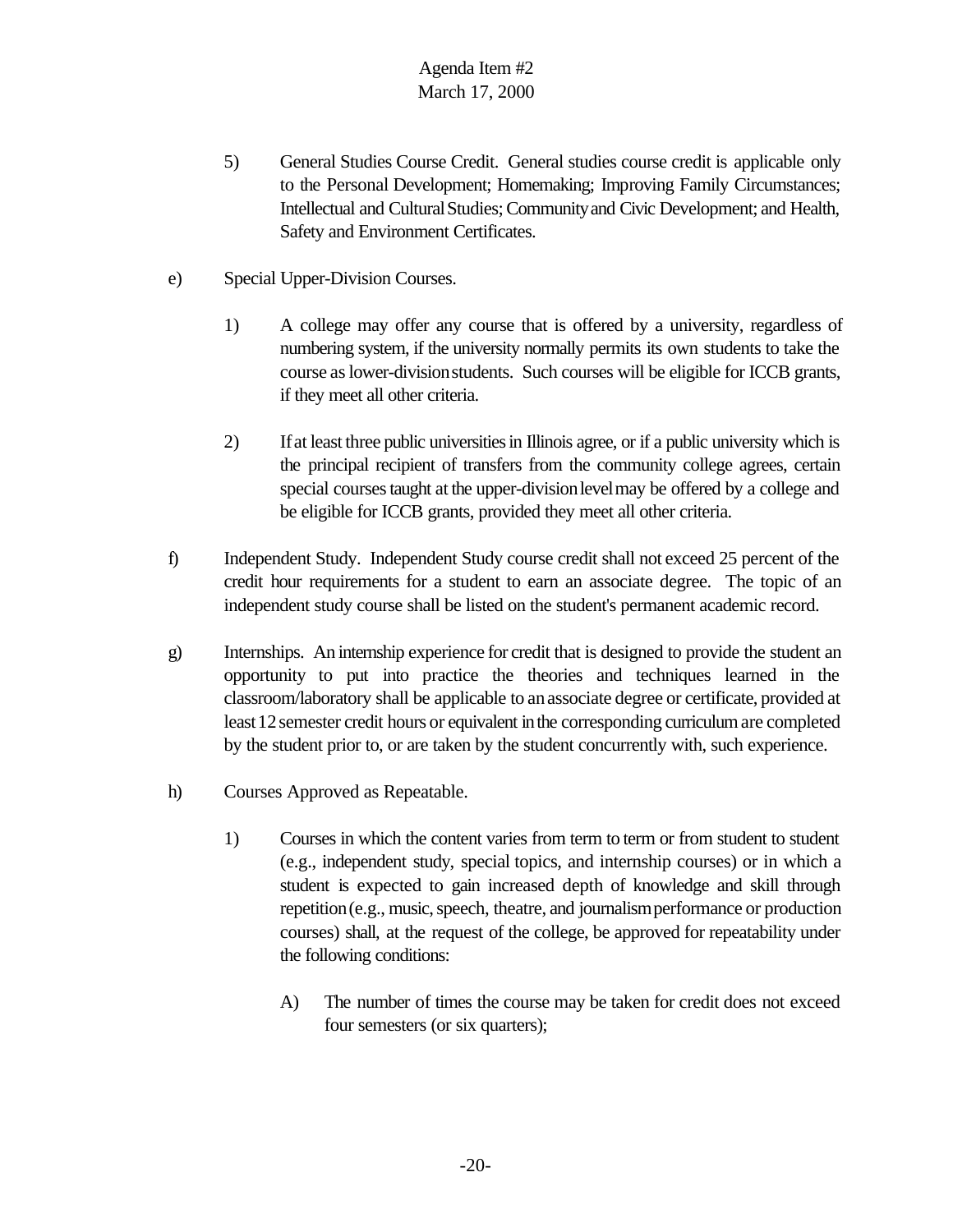- B) The method of determining the amount of credit to be awarded for each section of the course, for each term, or for each student is specified in the college's catalog, on the course syllabus, and on the course classification form, and the subject matter and number of credits for which the student enrolled is specified on the student's permanent academic record;
- C) The college's catalog, the course syllabus, and the course classificationform requesting approval of repeatability by the ICCB indicate the number of such credits that will apply to degree or certificate completion for a single course or a combination of related courses; and
- D) The total number of credit hours for a single course or for a combination of related courses that are applicable to degree or certificate completion does not exceed the maximums established in subsection (e) governing independent study, subsection (b) governing credit hour determination, or Section 1501.507(b)(10) governing the maximum rate of credit hour production.
- 2) A vocational skill course that persons employed in an occupation or vocation must retake periodically by law inorder to maintain employment shall, at the request of the college, be approved for repeatability under the following conditions:
	- A) The content of the course is determined by law and does not change from one year to the next, and
	- B) A copy of the law (or regulation administering it) and a course syllabus accompanies the course classification form requesting repeatability.
- 3) An adult basic, or adult secondary, or a remedial education course that is organized into discrete modules and offered for variable credit shall, at the request of the college, be approved for repeatability under the following conditions:
	- A) No discrete module is repeated more than three times,
	- B) The title of each module completed and the grade received is permanently recorded on the student's academic record, and
	- C) The content and number of credit hours for each discrete module is shown on the course syllabus and on the course classification form requesting approval of repeatability by the ICCB.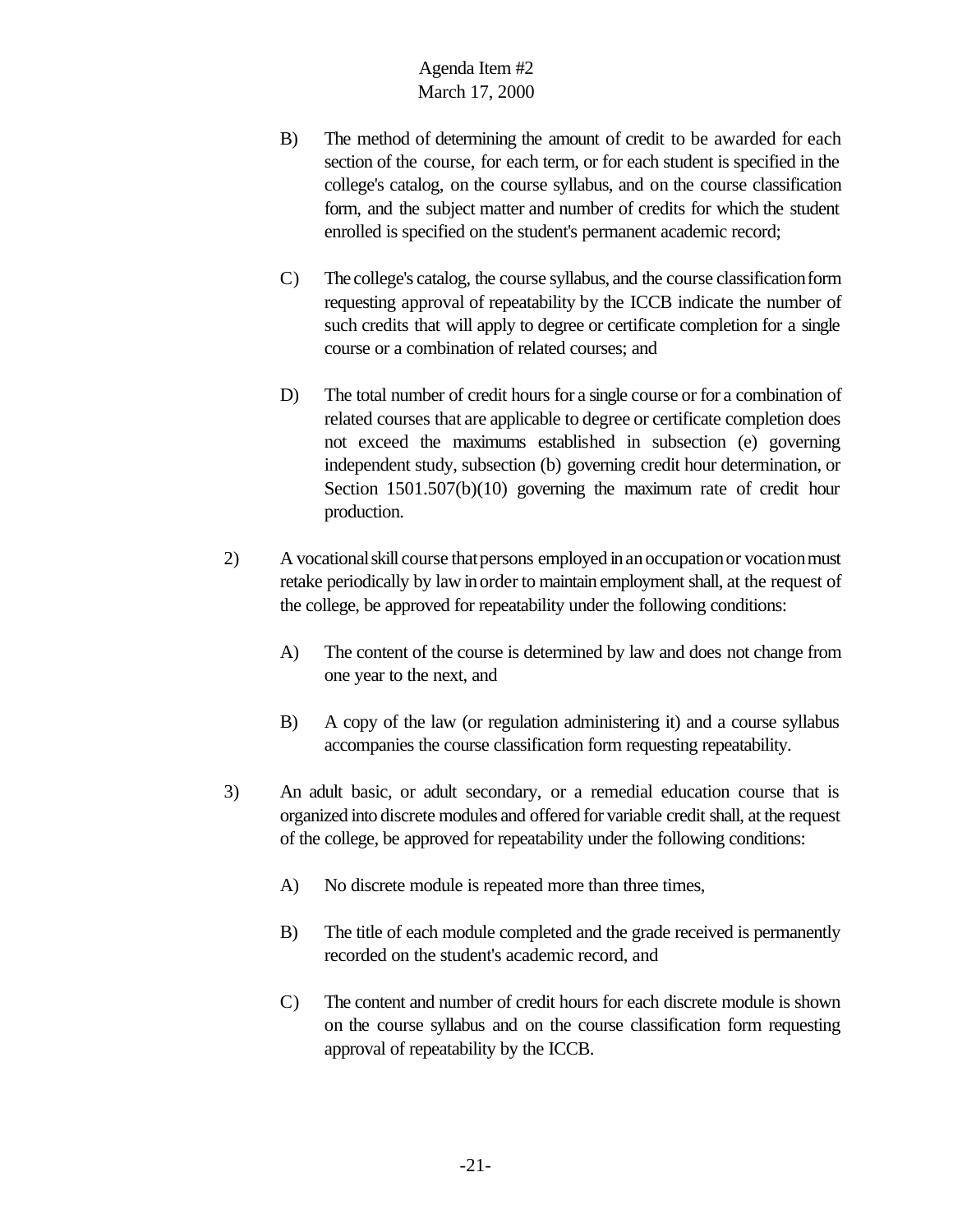- 4) An adult basic, adult secondary, or a remedial education course that is not organized into discrete modules shall, at the request of the college, be approved for repeatability under the following conditions:
	- A) The number of times the course may be taken for credit does not exceed four times, i.e., repeatable three times.
	- B) The variety of skill levels included in the course and the methods used to accommodate individual differences based on an assessment of student skills is specified in the course syllabus.
	- C) The course title and the grade received is permanently recorded on the student's academic record each time that the course is taken.

# SUBPART E: FINANCE

### **Section 1501.505 Nonresident Student Tuition Calculations**

Each community college district will establish its own student tuition rates for in-district residents, in-state out-of-district residents, out-of-state residents, and out-of-countryresidents in accordance with the state policies prescribed in the Illinois Community College Act (110 ILCS 805/6-4) and in this Section.

- a) In-District Tuition. The local community college board of trustees may set the tuition rates for in-district residents within the following policies:
	- 1. The local community college board of trustees may set tuition rates for its indistrict residents including variable rates for each of its programs, terms, time of enrollment, courses, delivery method, or otheridentifiable grouping of courses as long as the weighted average of the tuition for all credit courses including adult education is no more than 1/3 the college district's per capita cost. The method of calculating the per capita cost will be as prescribed inSection6-2 ofthe Illinois Community College Act. The depreciation rate used in the out-of-district tuition calculation for capital expenditures for equipment and temporary buildings shall be 12.5 percent each year for eight years, and for permanent facilities 2 percent each year for 50 years.
	- 2. A public community shall permit senior citizens (as defined in 110 ILCS 990/1 (c) as persons 65 years or older whose annual household income is less than the threshold amount provided in Section 4 of the "Senior Citizens and Disabled Persons Property Tax Relief and Pharmaceutical Assistant Act") to enroll without the payment of tuition in regularly scheduled credit courses, other than credit courses designed specifically for senior citizens,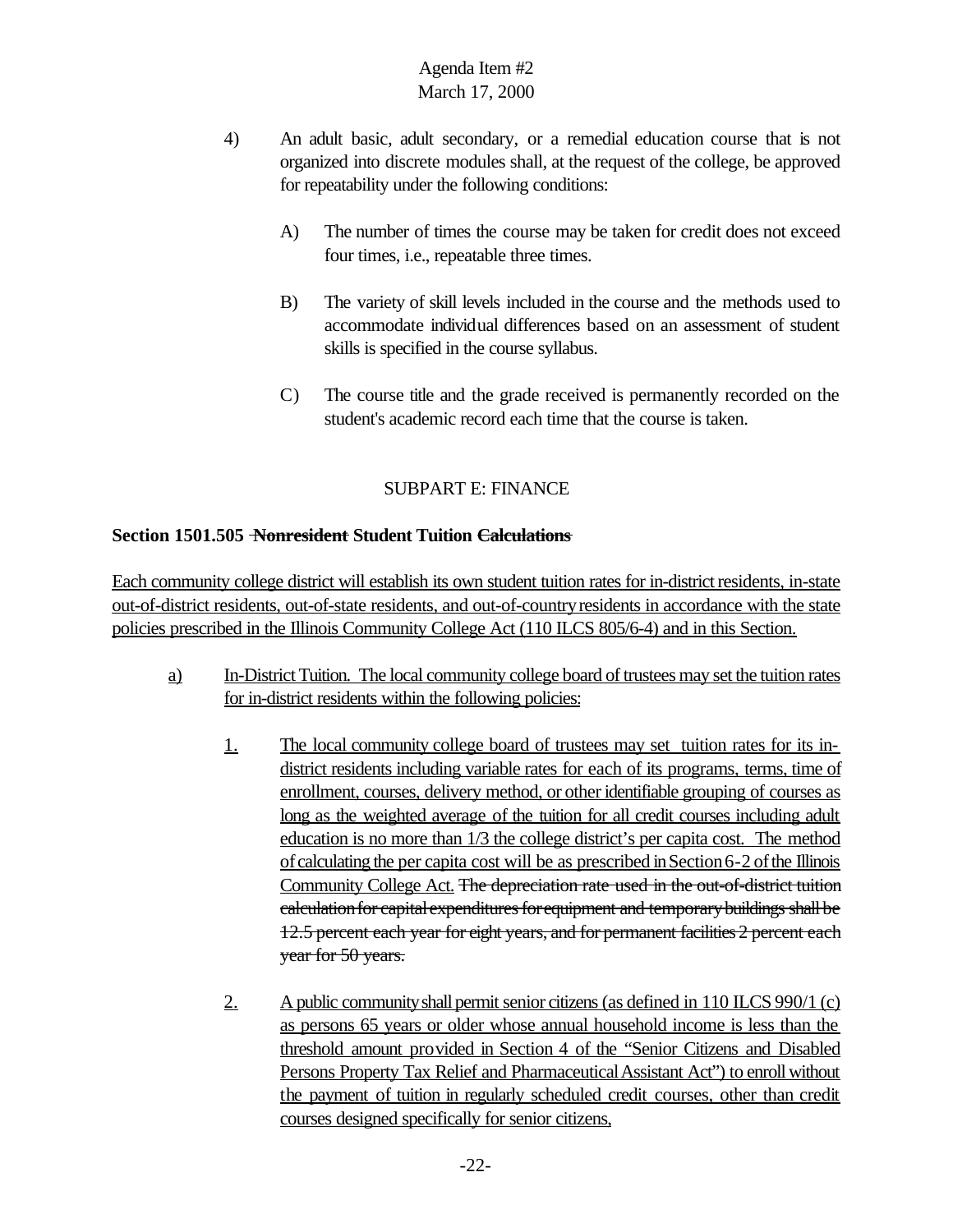provided that available classroom space exists and tuition paying students enrolled constitute the minimum number required for the course.

- b) Out-of-District Tuition. The local community college board oftrustees mayset the tuition rates for out-of-district residents living within Illinois within the following policies: The foreign student tuition rate shall be the same as out-of-state student tuition rate, as specified in Chapter 122, Section 106-4.1 of the 1991 Illinois Revised Statutes [110 ILCS 805/6-4.1].
	- 1) The college will use the calculation for out-of-district tuition for chargeback purposes as prescribed inSection6-2 ofthe Illinois CommunityCollege Act. The depreciation rate used in the out-of-district tuition calculation for capital expenditures for equipment and temporary buildings shall be 12.5 percent each year for eight years and for permanent facilities 2 percent each year for 50 years.
	- 2) The college may use the variable tuition provision in Section 6-4 of the Illinois Community College Act to set market-driven out-of-district tuition rates for courses offered via Internet, correspondence, and other distance learning modes.
	- 3) The college mayset the out-of-district tuitionratesfor adult basic education, adult secondary adult education, and English as a second language courses for students who do not meet eligibility requirements in 105 ILCS 5/10-22.20 of the Illinois School Code.
	- 4) The college may charge in-district tuition to a student who is an out-of-district resident but who is employed for at least 35 hours per week by an entity located in the district or is enrolled in a course that is being provided under terms of a contract for services between the employing entity and the college.
	- 5) The college board of trustees may at its optioncharge in-district tuitionto out-ofdistrict residents who are attending an educational institution located within the college district.
	- 6) The college may enter into cooperative agreements for instruction with its neighboring districts for any or all of their programs to provide increased access to education for their students and may charge in-district tuition rates for students from any district within the cooperative agreement.
	- 7) The college may set the out-of-district tuition rate for all other credit instruction offered by the college at a minimum of 1.5 times the highest in-district tuition rate of any of its neighboring contiguous Illinois community college districts.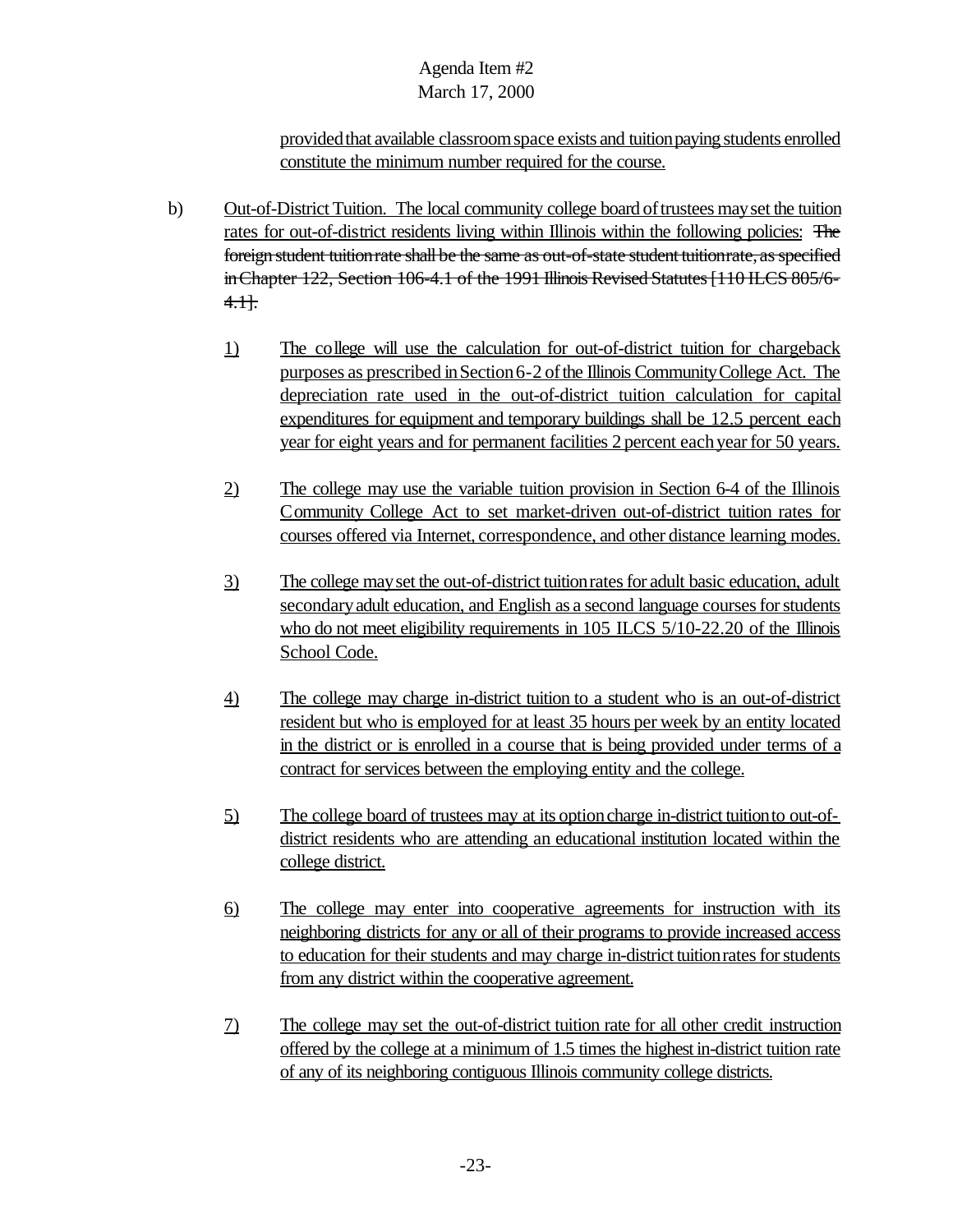- c) Out-of-State Tuition. The local community college board of trustees may set the tuition rates for out-of-state residents within the following policies:
	- 1) The college may use the variable tuition provision specified in Section 6-4 of the Illinois Community College Act to set market-driven out-of-state tuition rates for courses offered via Internet, correspondence, and other distance learning modes.
	- 2) The college may set the out-of-state tuition rates for adult basic education, adult secondary education, and English as a second language courses for students who do not meet eligibility requirements in 105 ILCS 5/10-22.20 of the Illinois School Code.
	- 3. The college may charge in-district tuition to a student who is an out-of-state resident but who is employed for at least 35 hours per week by an entity located in the district or is enrolled in a course that is being provided under terms of a contract for services between the employing entity and the college.
	- 4. The community college board of trustees may at its option charge in-district tuition to students who are out-of-state residents but who are attending educational institutions within the college district.
	- 5) The college may set out-of-state tuition rates within interstate agreements for instruction with out-of-state institutions in accordance with the agreement, subject to approval by the ICCB.
	- 6) The college mayset out-of-state tuitionratesfor allother credit instruction offered by the college at a minimum of 1.67 times its in-district tuition rate.
- d) Out-of-CountryTuition. The local community college board of trustees may set the tuition rates for out-of-country residents using the same policies as for out-of-state residents described in subsection (c) of this Section.

## SUBPART E: FINANCE

### **Section 1501.510 Reporting Requirements**

Each college shall submit the items listed belowina format prescribed by the ICCB and according to the schedules indicated**:**

a) Fiscal year-to date unaudited uniform financial reporting system data by July 31 for the period July 1 - June 30 of the previous fiscal year.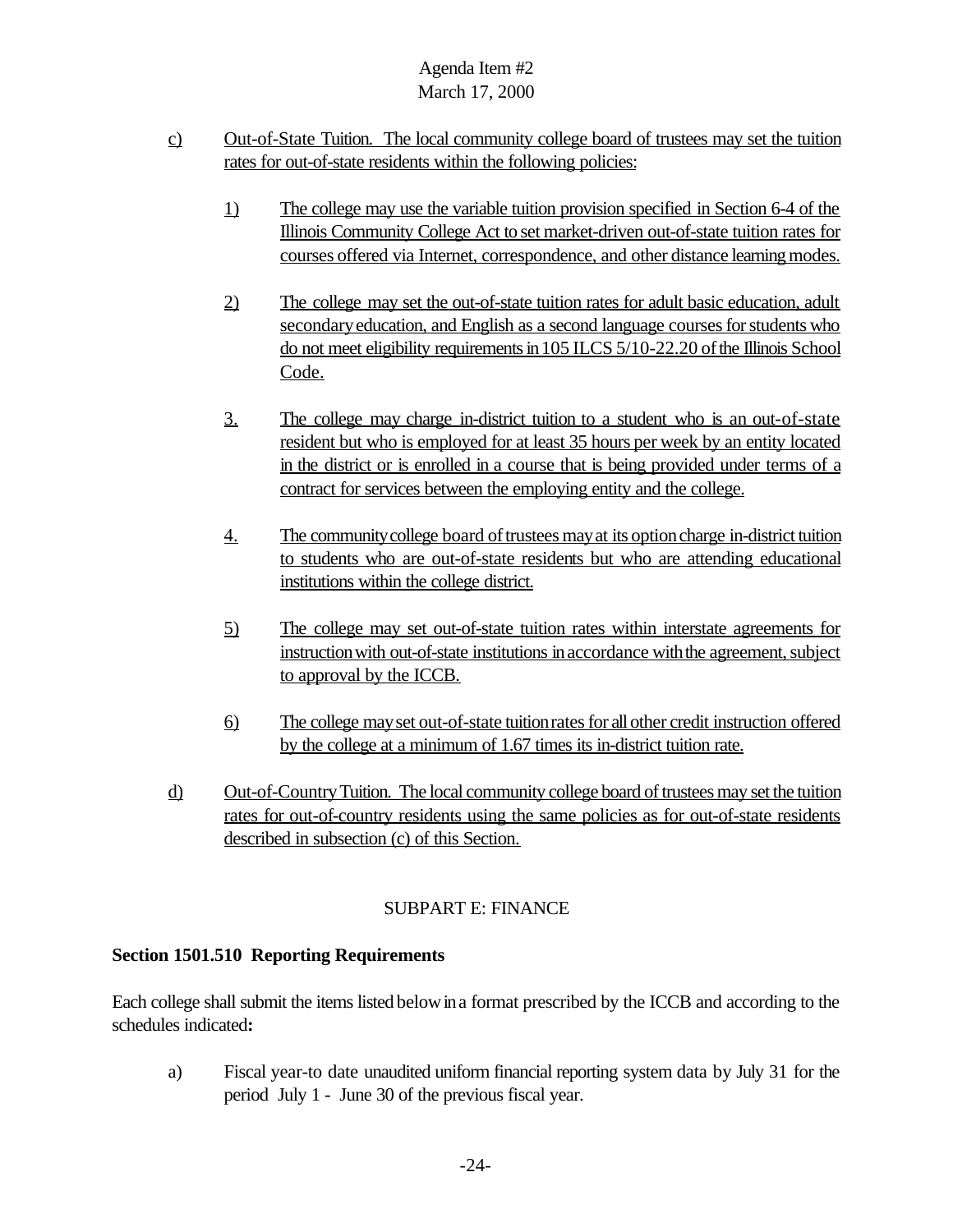- b) Resource allocation and management planning (RAMP) data by July August 1 of each year.
- c) Square footage and acreage (facility information) are due August 1.
- d) Fiscalyear-to-date unaudited uniformfinancialreporting systemdata bySeptember 30for the period July 1 - August 31.
- $\text{det}$  Unit cost data for the previous fiscal year by September 1 +5 following the end of that fiscal year.
- e) A survey of local budget and tax extensions and collections by September October 1 of each year.
- f) Annual fiscal year audited uniform financial reporting system data by October 15 following the end of the previous fiscal year.
- g) An Audit/Unit Cost Reconciliation Statement by October 15 November 1 of each year.
- h) Fiscal year-to-date unaudited uniform financial reporting system data by January 31 for the period July 1 - December 31.
- i) Certificate of Tax Levy by January 31 of each year.

### SUBPART F: CAPITAL PROJECTS

#### **Section 1501.603 State-Funded Capital Projects**

- a) Projects Eligible to Receive State Funds. State funds may be requested for capital projects, both those to be purchased and those to be constructed, as defined herein. The funds shall be requested prior to construction and may include or consist of architectural and engineering fees associated with the project. Such projects shall consist of:
	- 1) Buildings, Additions, and/or Structures (including fixed equipment). Types of buildings that may be included are:
		- A) Administration and student personnel services facilities.
		- B) Central utility facilities.
		- C) Classrooms.
		- D) Fine and applied arts classrooms and laboratories.
		- E) Libraries.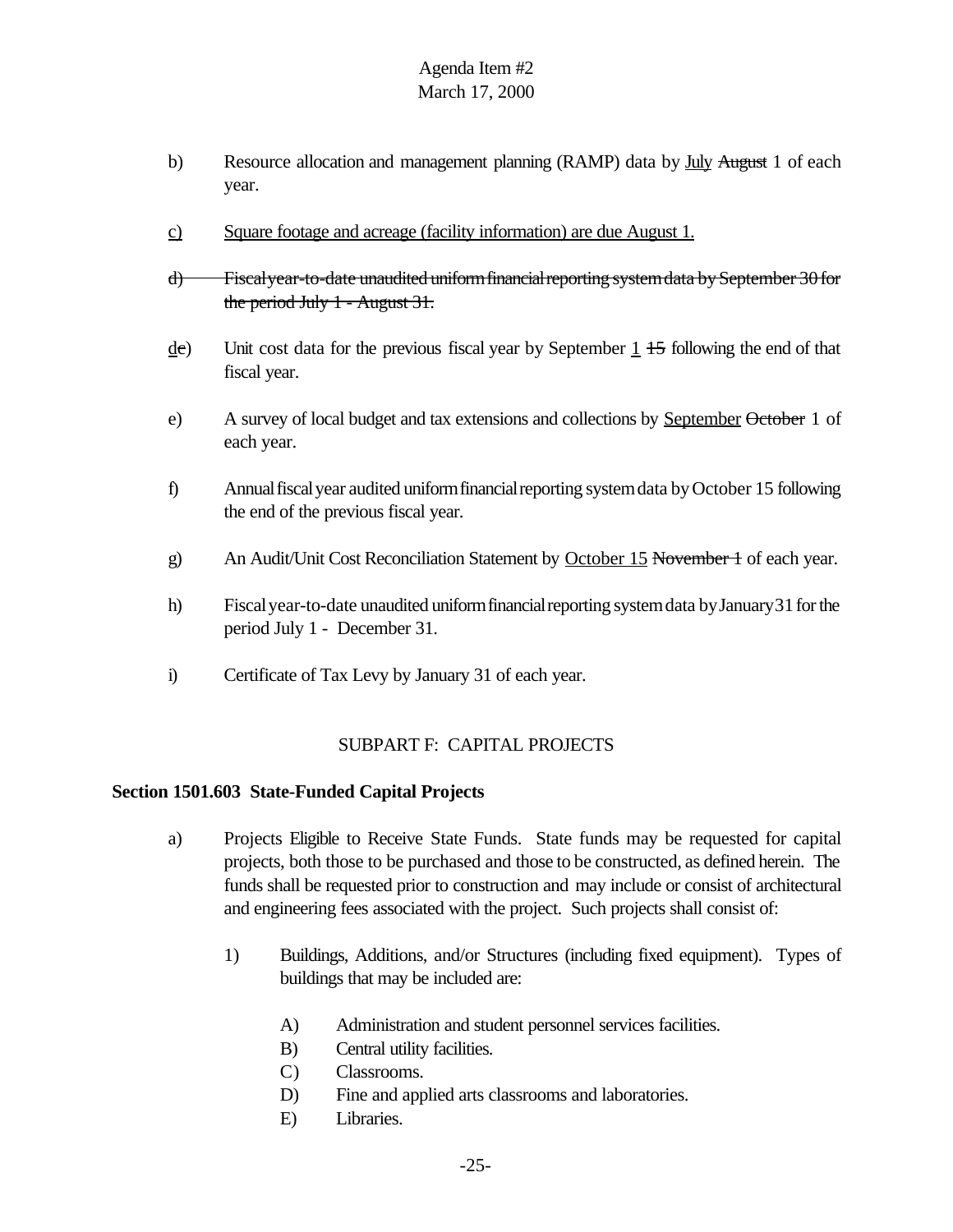- F) Occupational, technical, and semi-technical laboratories, shops, and classrooms.
- G) Other structures used for the operation and maintenance of the campus.
- H) Physical education instructional facilities.
- I) Science laboratories and related science facilities.
- J) Student areas appropriate to the needs of a commuterinstitution, including food services, lounge areas, study areas, storage lockers, child care facilities, and facilities for student activities such as newspaper editing and student government.
- 2) Land.
- 3) Movable Equipment.
- 4) Utilities (those beyond a five foot perimeter of buildings).
- 5) RemodelingorRehabilitationofExistingFacilities. Such projects include provision for:
	- A) Access for handicapped students.
	- B) Emergency repairs (including construction defects/deficiencies).
	- C) Energy conservation.
	- D) Programmatic changes.
- 6) Site Improvements.
	- A) Clearance.
	- B) Drainage.
	- C) Earth movement.
	- D) Finish grading, seeding, landscaping.
	- E) Other work required to make land usable as a building site.
	- F) Parking.
	- G) Streets and walkways.
- 7) Planning. A building project may be divided into sub-projects with planning funds (architect or engineering fees) requested for one fiscal year and construction funds requested in a subsequent year.
- b) Application Criteria for New Construction Projects at the PrimarySite. In order for capital projects for new construction to be considered for state funding, the following requirements shall be met: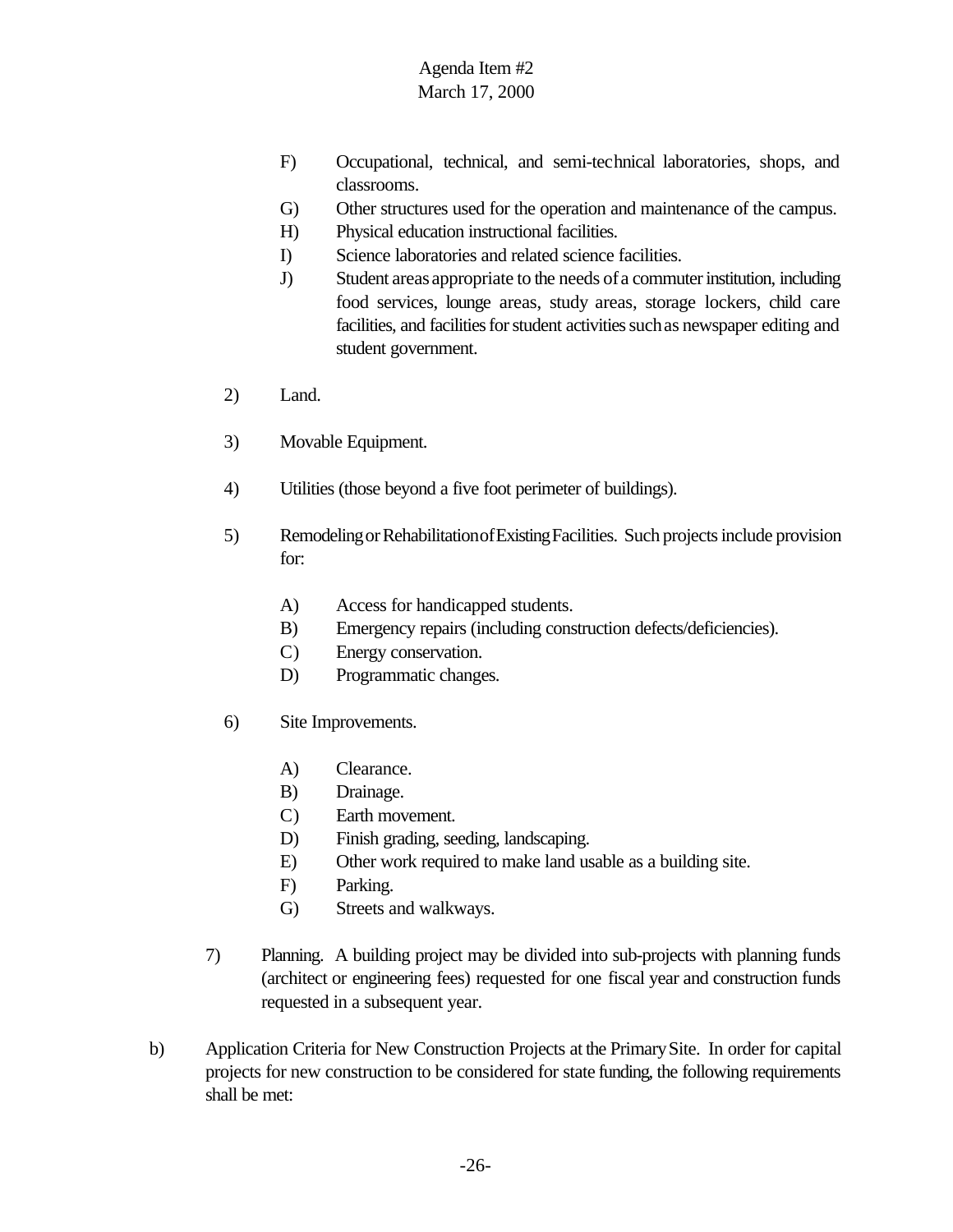- 1) The information required under Section 1501.510(a) shall have been submitted.
- 2) Certification of local board approval of the project(s) requested shall be provided.
- 3) Certificationshall be provided that funds or credits are available to provide the local share of the project(s) in accordance with Articles IIIA and V of the Act.
- 4) Certificationshall be provided that a suitable construction site is available. Suitability is determined through a site feasibility study and a Capital Development Board technicalevaluation. The feasibility study shall address, at a minimum, the following:
	- A) The location of the site in relation to geography and population of the entire district and in relation to sites of the district's other colleges.
	- B) The impact onthe surrounding environment, including the effect of increased traffic flow.
	- C) Accessibility to the site by existing and planned highways and/or streets.
	- D) Cost of development of the site in relation to topography, soil condition, and utilities.
	- E) Size of the proposed site in relation to projected student population (as determined by census data) and land cost.
	- F) The number, location, and characteristics (types of terrain, geography, roadway access, and suitability of the site for building purposes) of alternative sites considered.
	- G) The location of the site inrelation to existing institutions of higher education.
- 5) Requests for site acquisition shall include a local board of trustees authorization to purchase the site, a copy of the feasibility study, a local board of trustees resolution that local funds are available, a copy of the Capital Development Board evaluation, three appraisals of the property, and a written request for ICCB approval in addition to the information requested in the Resource Allocation and Management Plan/Community Colleges (RAMP/CC).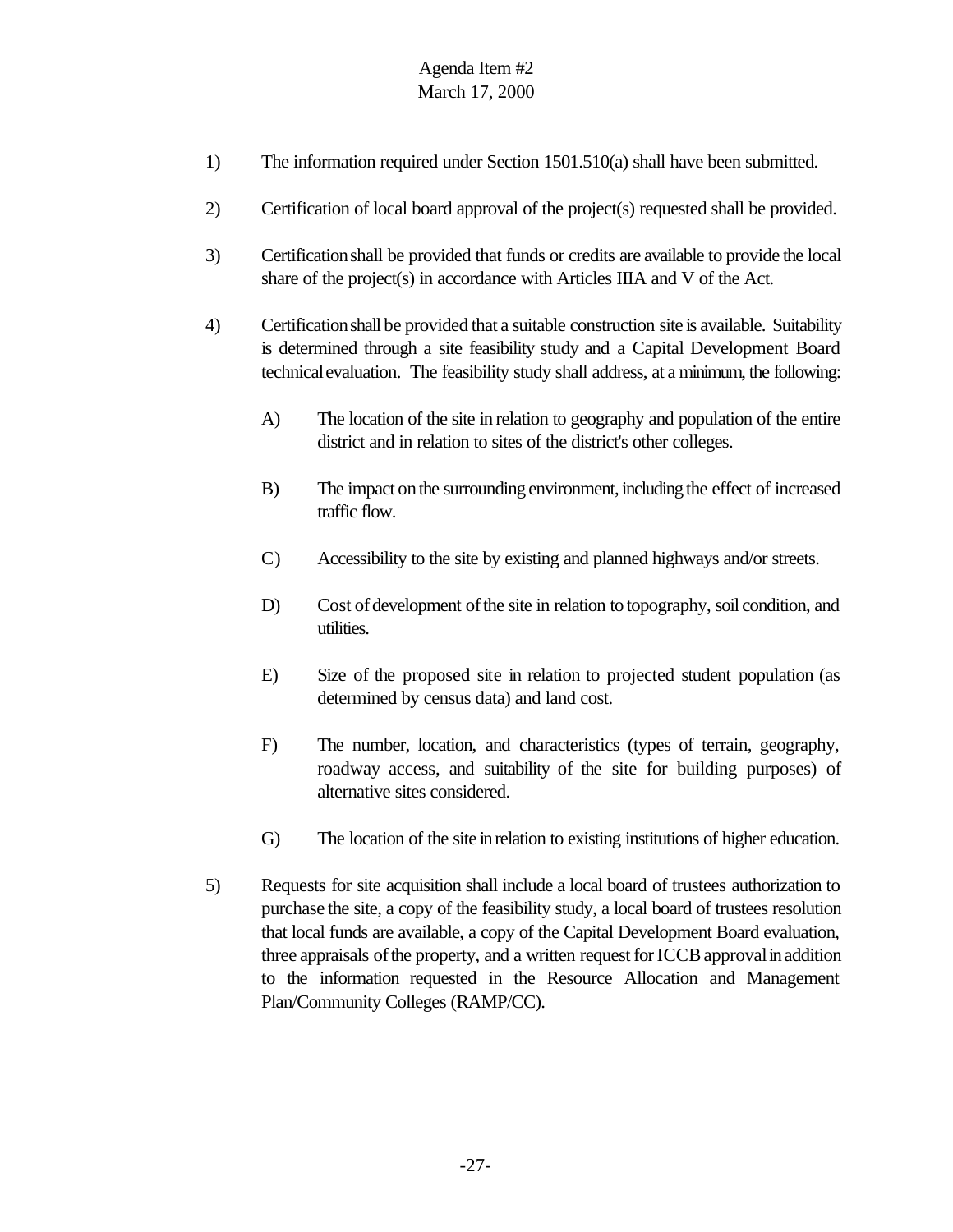- 6) Evidence of need for the space requested shall be provided either on a general enrollment basis as specified in subsection (e)(4)(C) of this Section or a specific program need basis as specified in subsection (e)(4)(D) of this Section.
- 7) The projectshall be within the missionof a community college as set forth in Section 1-2(e) of the Act.
- (c) Application Criteria for Remodeling and Rehabilitation Projects. Projects to remodel and rehabilitate a facility shall require submittal of the following:
	- 1) An application on forms prescribed by the ICCB.
	- 2) Certification of local board approval of the project(s) requested.
	- 3) Certification that funds or credits are available to provide the local share of the project(s) in accordance with Articles IIA and V of the Act.
	- 4) A summary detailing the effects of the remodeling on space usage (classrooms, laboratories, offices...).
	- 5) A justification statement regarding the need to remodel.
- d) Application Criteria for Secondary Site Projects. Projects for the acquisition/ construction of a new site and/or structure for purposes otherthana primary site facility and projects for acquisition of sites and/or structures adjacent to the primary site shall require submittal of the following:
	- 1) A resolution by the local board of trustees stating that:
		- A) Local funds or credits are available to provide the localshare of the project(s) in accordance with Articles IIA and V of the Act.
		- B) The programs offered have been approved by the ICCBand Illinois Board of Higher Education (IBHE) or approval of these stated programs by those boards is pending.
	- 2) Copies of at least two appraisals of the property.
	- 3) Verification that the condition of the facility is not a threat to public safety. This shall include tests ofstructuralintegrity, asbestos, toxic materials, underground storage tanks, and other hazardous conditions. (Findings regarding the existence of these hazards shall not preclude the procurement of the site/structure but the knowledge of the hazardous condition and any costs incurred in correcting the condition shall be incorporated into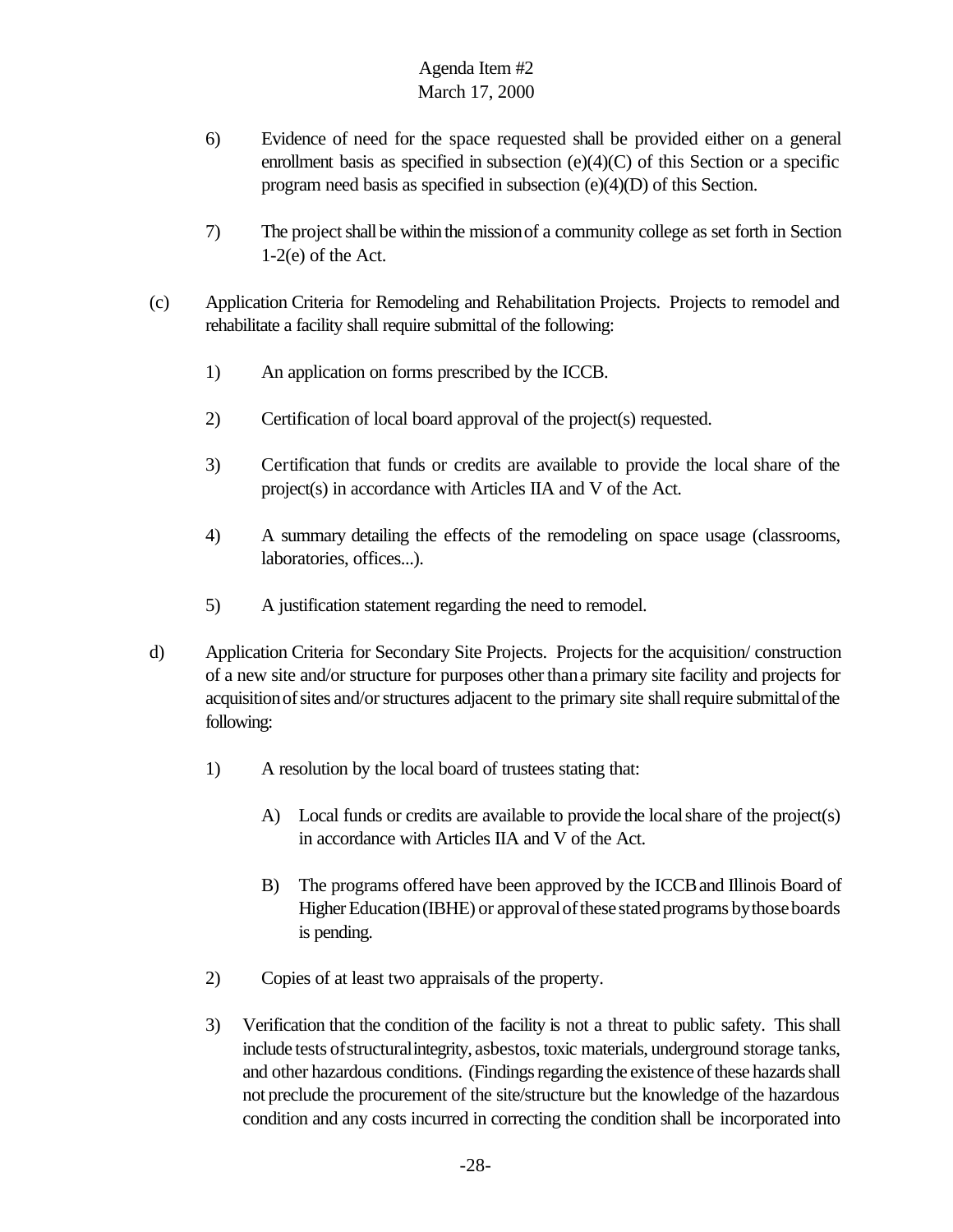the total cost of procuring the facility.)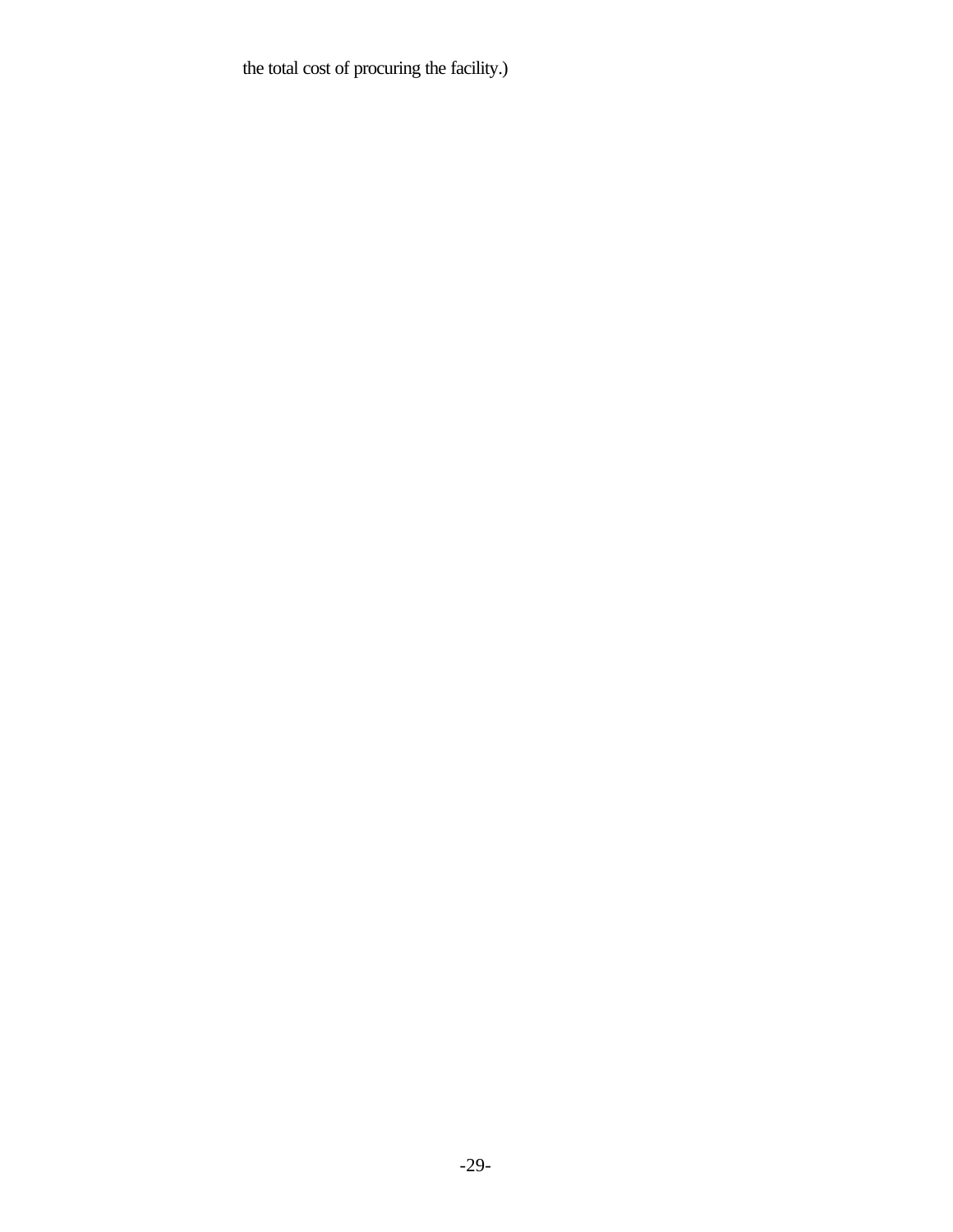- 4) Identification of the location of the site and its relationship to the main campus, community college facilities in contiguous districts, and other higher education facilities in contiguous districts.
- 5) Identification of all estimated costs associated with the purchase and any subsequent construction and/or rehabilitation of the site/structure.
- e) Project Priority Criteria. Capital project priorities will be established within the categories named in Section 1501.603(a) according to the following criteria:
	- 1) Land. Requests for state funding for land will be assigned a priority based on the extent to which the state has participated financially in acquiring the following acreage:
		- A) Up to 1,500 full-time equivalent on-campus day students in the fall term allows eligibility for 100 acres.
		- B) Between 1,500 and 3,000 full-time equivalent on-campus day students in the fall term allows eligibility for 150 acres.
		- C) More than 3,000 full-time equivalent on-campus day students in the fall term allows eligibility for 250 acres.
		- The lower the amount of state financial participation already provided, the higher the priority of the project.
	- 2) Site Improvements. Requests for state funding for parking areas will be assigned a priority based on the extent to which the state has previously participated financially in spaces for 80 percent of full-time equivalent faculty and staff and spaces for the following percentages of students:
		- A) When public transportation serves the college at least every two (2) hours during the day, twenty (20) percent of the fall term day or evening headcount enrollment.
		- B) When public transportation serves the college less frequently, fifty (50) percent of the fall term day or evening headcount enrollment.
			- $C$ ) When no public transportation is available, sixty-five  $(65)$  percent of the fall term day or evening headcount enrollment.
	- The lower the amount of state financial participation already provided, the higher the priority of the project.
	- 3) Other site improvements will be assigned a priority in conjunction with the facilities to which they relate.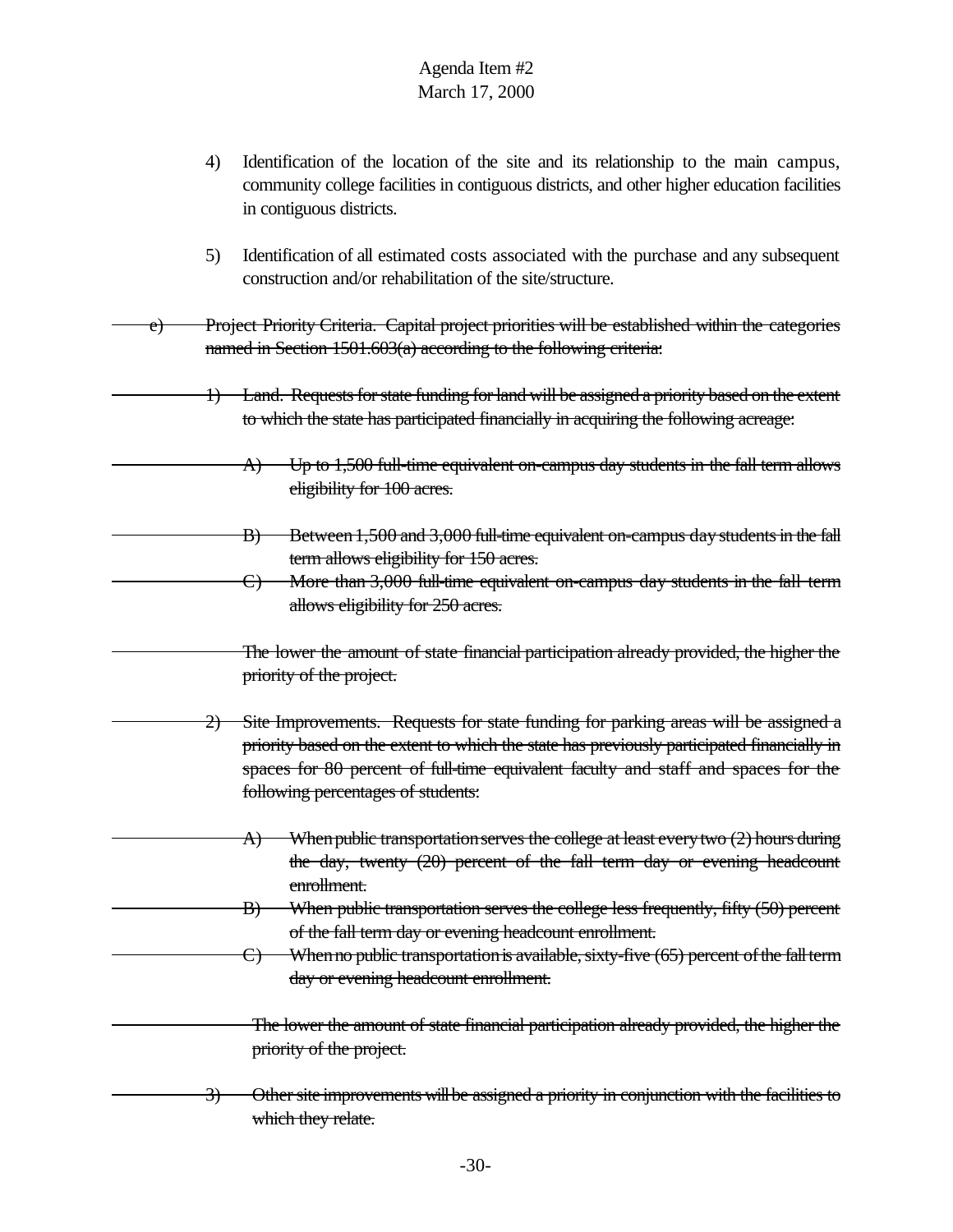| <del>4)</del> | Buildings, additions, and/or structures (including qualifying fixed equipment and<br>planning funds). Each of the following criteria will be considered in establishing<br>priorities of buildings, additions, and/or structures:                                                                                                                                                                                                                                                                                                                                                                                                                                                                                                                                                                                                                                                                           |
|---------------|-------------------------------------------------------------------------------------------------------------------------------------------------------------------------------------------------------------------------------------------------------------------------------------------------------------------------------------------------------------------------------------------------------------------------------------------------------------------------------------------------------------------------------------------------------------------------------------------------------------------------------------------------------------------------------------------------------------------------------------------------------------------------------------------------------------------------------------------------------------------------------------------------------------|
|               | Type of space to be constructed (in priority order):<br>A)                                                                                                                                                                                                                                                                                                                                                                                                                                                                                                                                                                                                                                                                                                                                                                                                                                                  |
|               | Instructional space including basic classrooms, laboratories and shops,<br>1)<br>and preparation and storage areas.<br>ii) Learning resource centers including libraries, audio-visual centers, and<br>learning laboratories.<br>iii) Administrative and counseling offices.                                                                                                                                                                                                                                                                                                                                                                                                                                                                                                                                                                                                                                |
|               | Student center, including food service area, lounge area, study area,<br>IV)<br>storage lockers, child care facilities, and facilities for student activities<br>such as newspaper editing, student government, and other student<br>organizations.                                                                                                                                                                                                                                                                                                                                                                                                                                                                                                                                                                                                                                                         |
|               | Physical education facilities, designed primarily for instructional use.<br>V)<br>Fine arts center, including rehearsal, practice, and studio facilities.<br>vi)<br>Support facilities including maintenance shops, garages, warehouses and<br>vii)<br>storage facilities.<br>viii)<br>Theater and/or auditorium facilities.                                                                                                                                                                                                                                                                                                                                                                                                                                                                                                                                                                                |
|               | Physical education facilities, designed primarily for spectator or<br>$\dot{\mathbf{m}}$<br>recreational use.                                                                                                                                                                                                                                                                                                                                                                                                                                                                                                                                                                                                                                                                                                                                                                                               |
|               | Utilization of Existing Space. Priorities will be assigned so that the higher the<br>$\vert B \rangle$<br>weekly on-campus classroom and class laboratory hours of utilization for credit<br>and noncredit courses offered by the college, the higher the priority assigned to<br>a requested project.                                                                                                                                                                                                                                                                                                                                                                                                                                                                                                                                                                                                      |
|               | Requests for space will be assigned priorities so that the less existing permanent<br>space per student a facility has, the higher the priority of the project. For facilities<br>other than occupational program instructional shops, the following amounts of<br>space are considered to be sufficient: for the first 1,500 on-campus full-time<br>equivalent day students, 110 gross square feet (GSF) per on-campus full-time<br>equivalent day student; for the next 1,500 on-campus full-time equivalent day<br>students, 100 GSF per on-campus full-time equivalent day student; for each<br>additional on-campus full-time equivalent day student, 90 GSF per on-campus<br>full-time equivalent day student. For occupational program instructional shops,<br>140 GSF per on-campus full-time equivalent day student enrollment in courses<br>using such shops will be considered sufficient space. |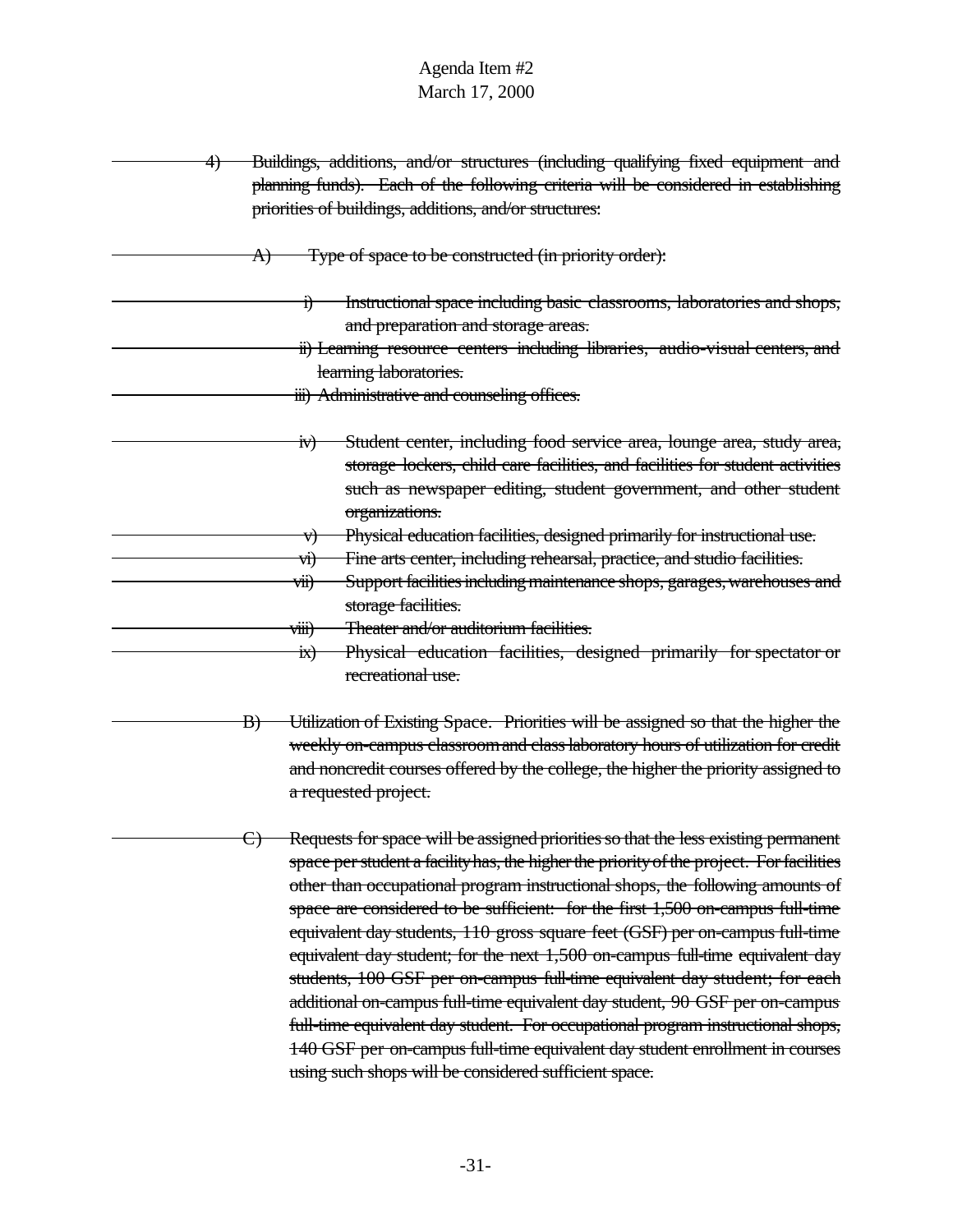D) Program Considerations. Consideration will be given to the need for special facilities based onthe programs to be housed inthe requested facilities. Priorities will be assigned so that the greater the need for special facilities the higher the priority. Criteria for need will be: i) Labor market demand for graduates of the program (as indicated by current manpower data). ii) Unavailability of special facilities needed for the program. iii) Other special needs as described in the program justification statement submitted by the college with the project request. 5) Remodeling or Rehabilitation of Existing Facilities. The following criteria will establish the order of remodeling/rehabilitation projects (in priority order): A) Those projects which will reduce physical health and safety hazards to the general student body and staff (e.g., structural defects/deficiencies). B) Those projects which will reduce physical health and safety hazards to a limited number of students and/or staff (e.g., handicapped modifications). C) Those projects which will result in financial and/or natural resource savings (e.g., energy conservation). D) Those projects which will result in the development of more efficient utilization of existing space. 6) Movable Equipment. Equipment priorities will be the same as those of the projects to which the equipment relates. 7) Utilities. Utilities will be assigned priorities which are the same as those of the projects to which they relate. 8) Additional consideration may be given to the priority ranking of a project if it had previous ICCB approval for planning or construction. e) Project PriorityCriteria. All projects must meet requirements as stated in ILCS 805/5-3 and 5-4. Capital project priorities will be established within the categories named in subsection (a) of this Section according to the following criteria: 1) New Facilities: The acquisition of buildings/additions/structures through construction of new facilities or purchase of existing facilities. Includes planning, qualifying fixed and moveable equipment as necessary to support the new facility, land acquisition required for the facility, and any site improvements or utility work necessary to support the facility. All requests for new facilities must meet the criteria specified in either subsection(b) of this Section for new construction at a primary site or subsection(d) of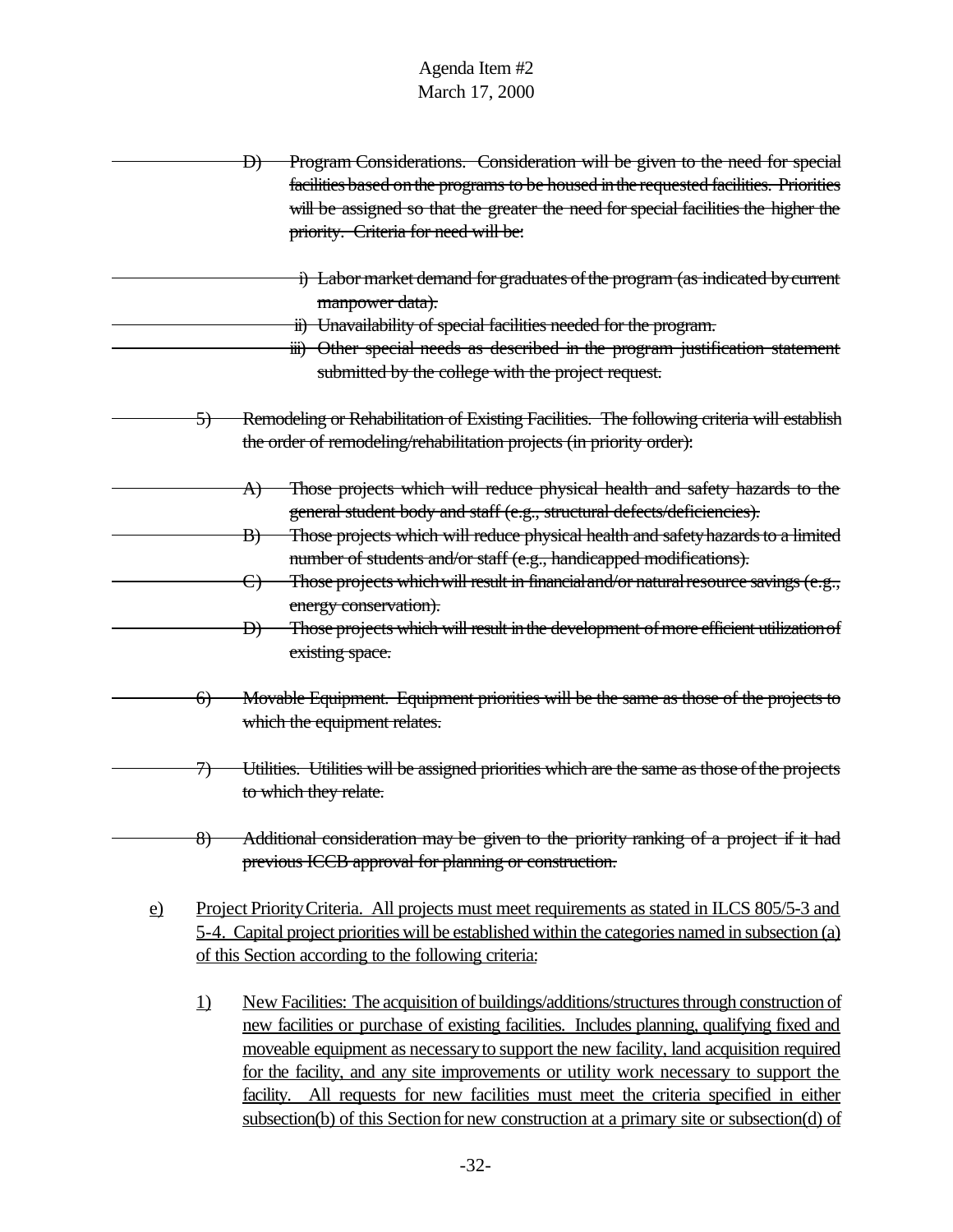this Section for secondary site projects.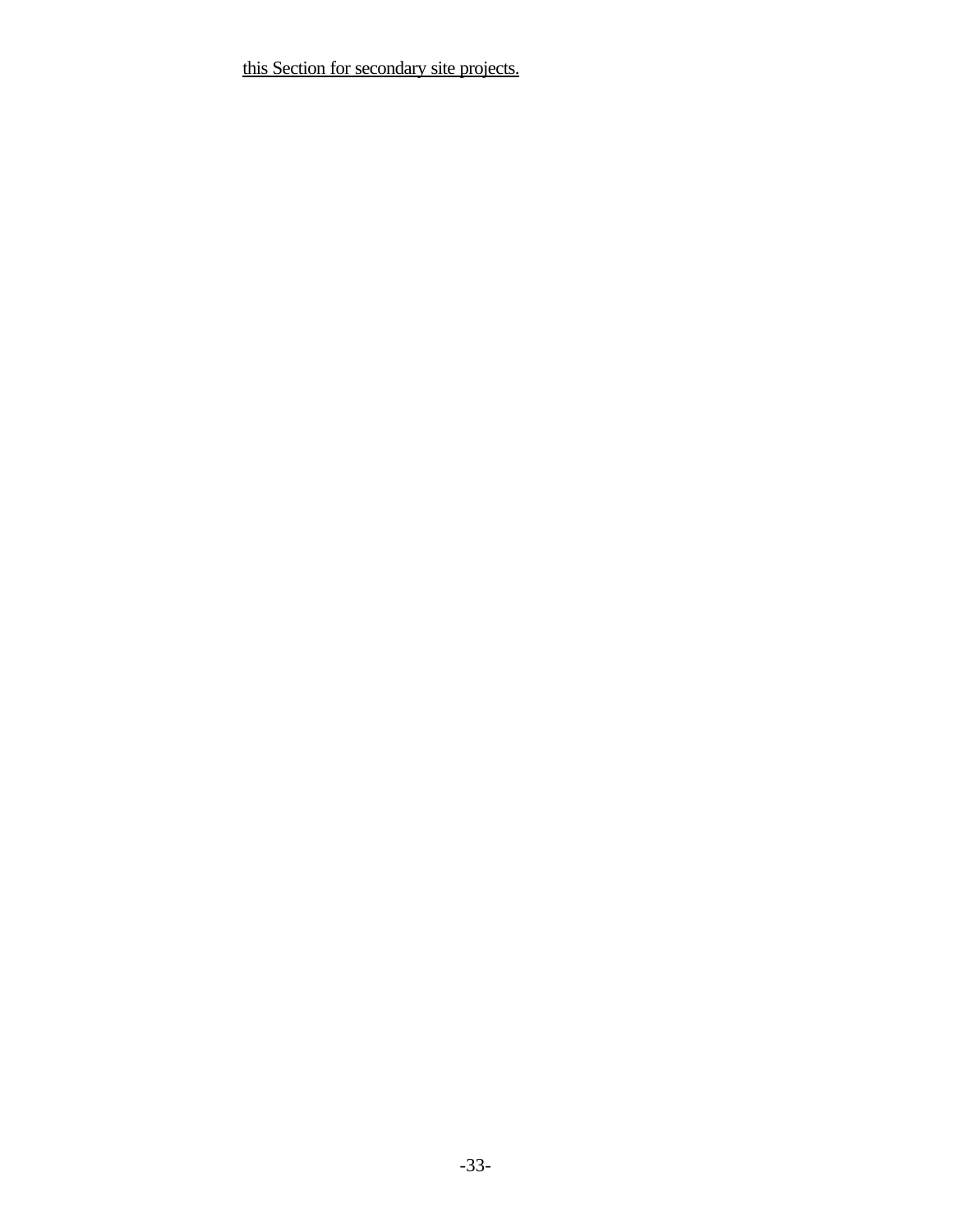Each of the following criteria will be considered in establishing priorities for new facilities:

- A) Type of space to be constructed (in priority order):
	- i) Instructional, study, office, and student areas (all weighted equally):
		- Instructional space including basic classrooms, lecture halls, seminar rooms, and other rooms used primarily for scheduled instruction, both credit and noncredit. These rooms may contain multimedia or telecommunications equipment. Space utilized as classroom service, i.e., projection rooms, telecommunication control booths, closets, etc., are included. (FICM Codes 110-115). Instructional space also includes laboratory facilities, both class and open, used for instructional purposes and service areas that serve as an extension of the activities of the laboratory (FICM Codes 210- 255).
		- Studyareas, including all library facilities, any rooms or areas used by individuals at their convenience, general learning labs, and any service areas necessary to support the activities of these rooms. (FICM Codes 410-455).
		- Office facilities that provide work areas to support the academic, administrative, and service functions of the colleges.Also includes rooms such as student counseling rooms and testing areas, staff conference rooms, file rooms, and break rooms (FICM Codes 310-355).
		- Student service areas include general use facilities such as child care facilities (FICM Codes 640 and 645), food service facilities (FICM Codes 630 and 635), lounge facilities (FICM Codes 650 and 655), merchandise areas such as bookstores, student supply stores, or ticket outlet services (FICM Codes 660 and 665), and rooms utilized for recreation and amusement (FICMCodes 670 and 675). Meeting rooms used by the institution or the general public for a variety of nonclass meetings also are included (FICM Codes 680 and 685).
	- ii) Support areas, including central administrative computer and telecommunications rooms, maintenance shops, garages, warehouses, and storage facilities (FICM Codes 710-765).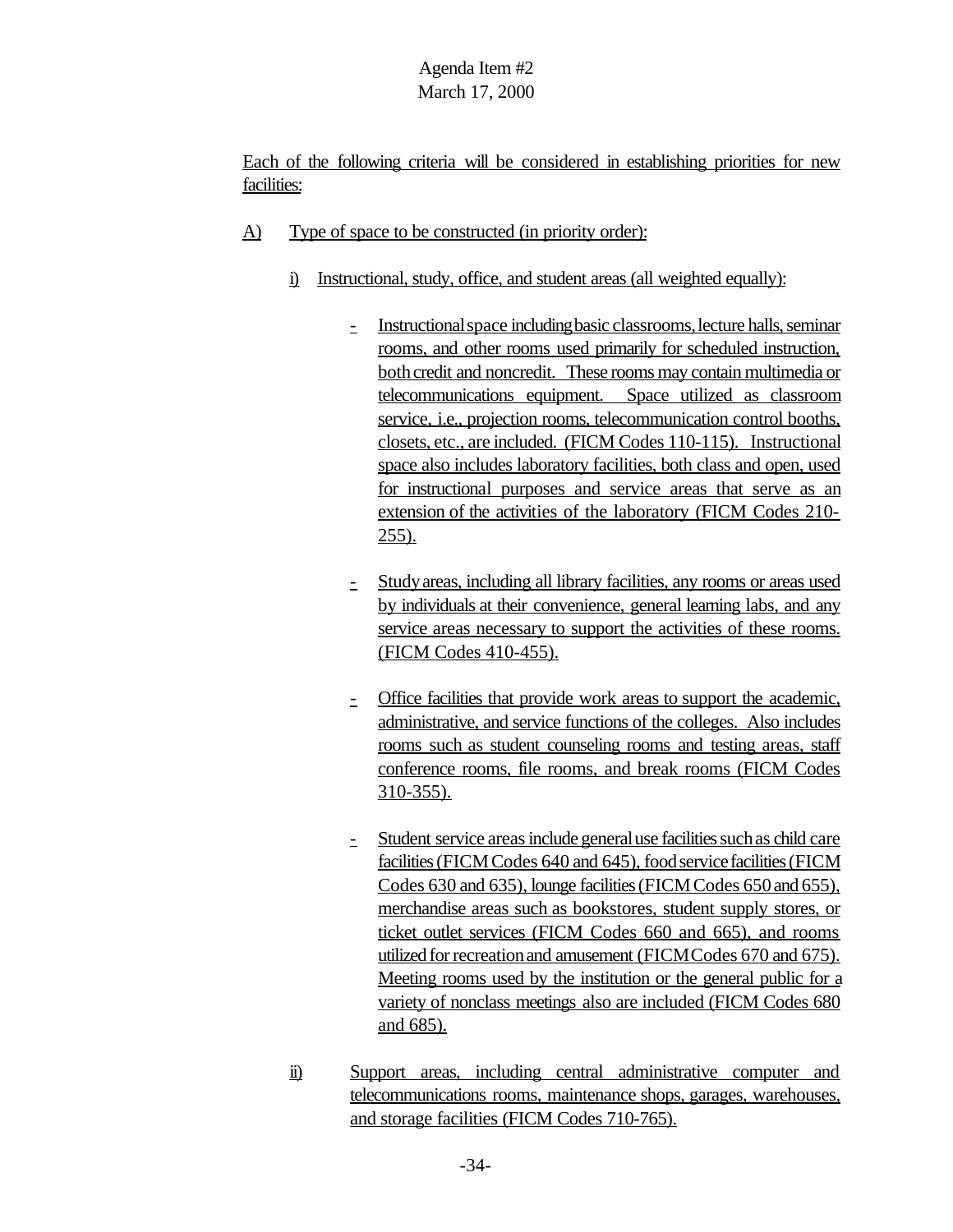- iii) Assembly areas, including theaters, auditoriums, arenas, exhibition rooms, and concert halls used primarily for general presentations or performances. Includes areas that serve as an extension of the activities in that facility (FICM Codes 610-625).
- iv) Physical education areas used for physical education instructional programs and intercollegiate and recreationalactivities. Includes areas such as gymnasia, athletic courts, swimming pools, and other special use athletic facilities (FICM Codes 520, 523, and 525). (Does not include specific classrooms more appropriately classified under FICM code series 100.)
- v) Special use facilities not included elsewhere, such as armory, armory services, media production services, clinics, etc. (FICM Codes 510, 515, and 530-590).
- B) Core Campus Considerations. Priorities will be assigned to colleges who do not have adequate core campus components in place. A core campus generally consists of classrooms, laboratories, student services, day care, learning resources/library, business and industrytraining services, and facilitiesto support high enrollment programmatic areas.
- C) Space Criteria/Considerations.
	- i Utilization of Existing Space. Priorities will be assigned so that the higher utilization rate generated byweekly instructional hours for credit and noncredit courses offered at permanent locations owned by the college (college holds title, lease purchase, or purchasing contract for deed), the higher the priority that will be assigned. Instructional hours are defined as those enrollments generated by students taking credit and noncredit courses.
	- ii Space per Student. Requests for space will be assigned priorities so that the less existing permanent space per student available at facilities owned by the college (college holds title, lease purchase, or contract for deed), the higher the priority assigned to the project.
- D) Program Considerations. Consideration will be given to the need for special facilities based on the programs to be housed in the requested facilities. Priorities will be assigned so that the greater the need for special facilities, the higher the priority. Criteria evaluated for need will include (not in priority order) but not be limited to:
	- i) Documented need as evidenced by the college's accountability and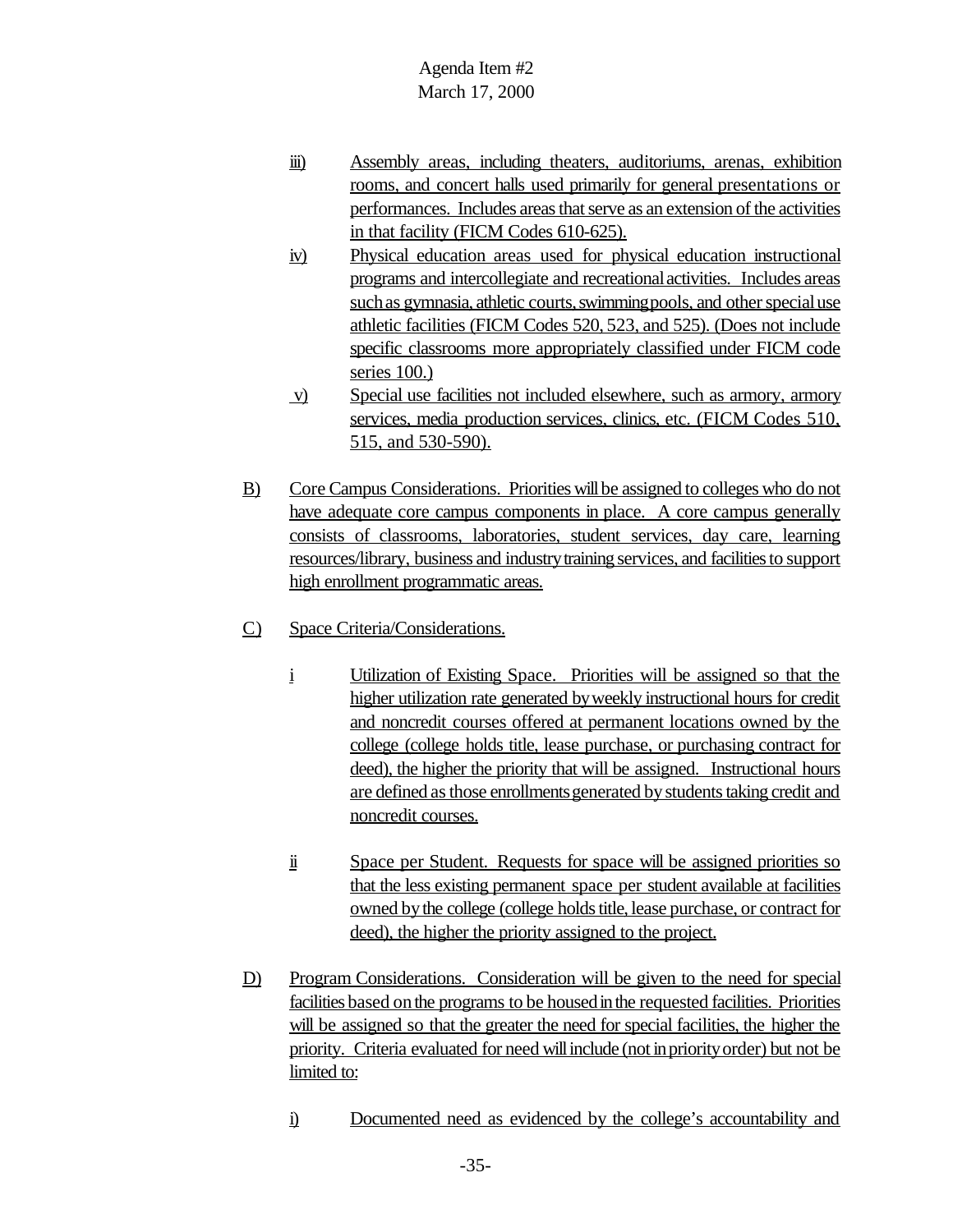productivity reviews.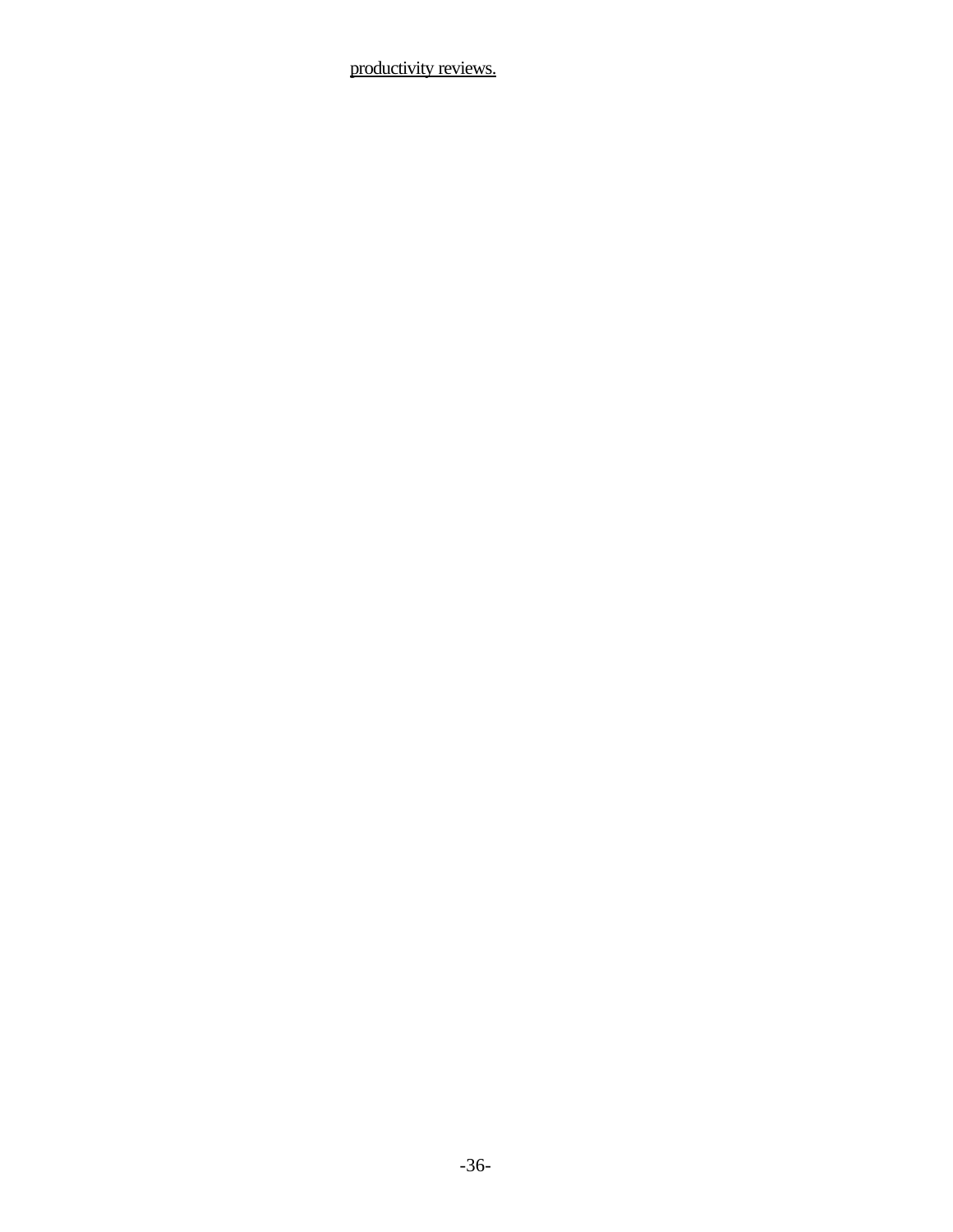- ii) Labor market demand for completers of the program (as indicated by current manpower data).
- iii) Unavailability of special facilities needed for the program.
- iv) Other special needs or measures as described in the program justification statement submitted by the college with the project request.
- 2) Remodeling or Rehabilitation of Existing Facilities. Remodeling or rehabilitation projects will be evaluated on structural considerations and/or programmatic considerations and core campus considerations, if applicable to project. Requests for remodeling or rehabilitation projects must meet the criteria specified in subsection (c) of this Section. The following criteria will establish the order of remodeling/rehabilitation projects:
	- A) Structural Considerations (in priority order).
		- i) Those projects which will reduce physical health and safety hazards to the student body and staff (e.g., structural defects/deficiencies, handicapped modifications).
		- ii) Overall condition of space and/or other structural integrity considerations.
		- iii) Those projects that will result in financial and/or natural resource savings (e.g., energy conservation).
		- iv) Those projects that will result in the development of more efficient utilization of existing space.
	- B) ProgramConsiderations. Consideration will be given to the need for remodeling or rehabilitation of facilities based on the programs to be housed in the facilities. Priorities will be assigned so that the greater the need for remodeling or rehabilitation, the higher the priority. Criteria evaluated for need will include (not in priority order), but not be limited to:
		- i) Documented need as evidenced by the college's accountability and productivity reviews.
		- ii) Labor market demand for completers of the program (as indicated by current manpower data).
		- iii) Unavailability of special facilities needed for the program.
		- iv) Other special needs or measures as described in the program justification statement submitted by the college with the project request.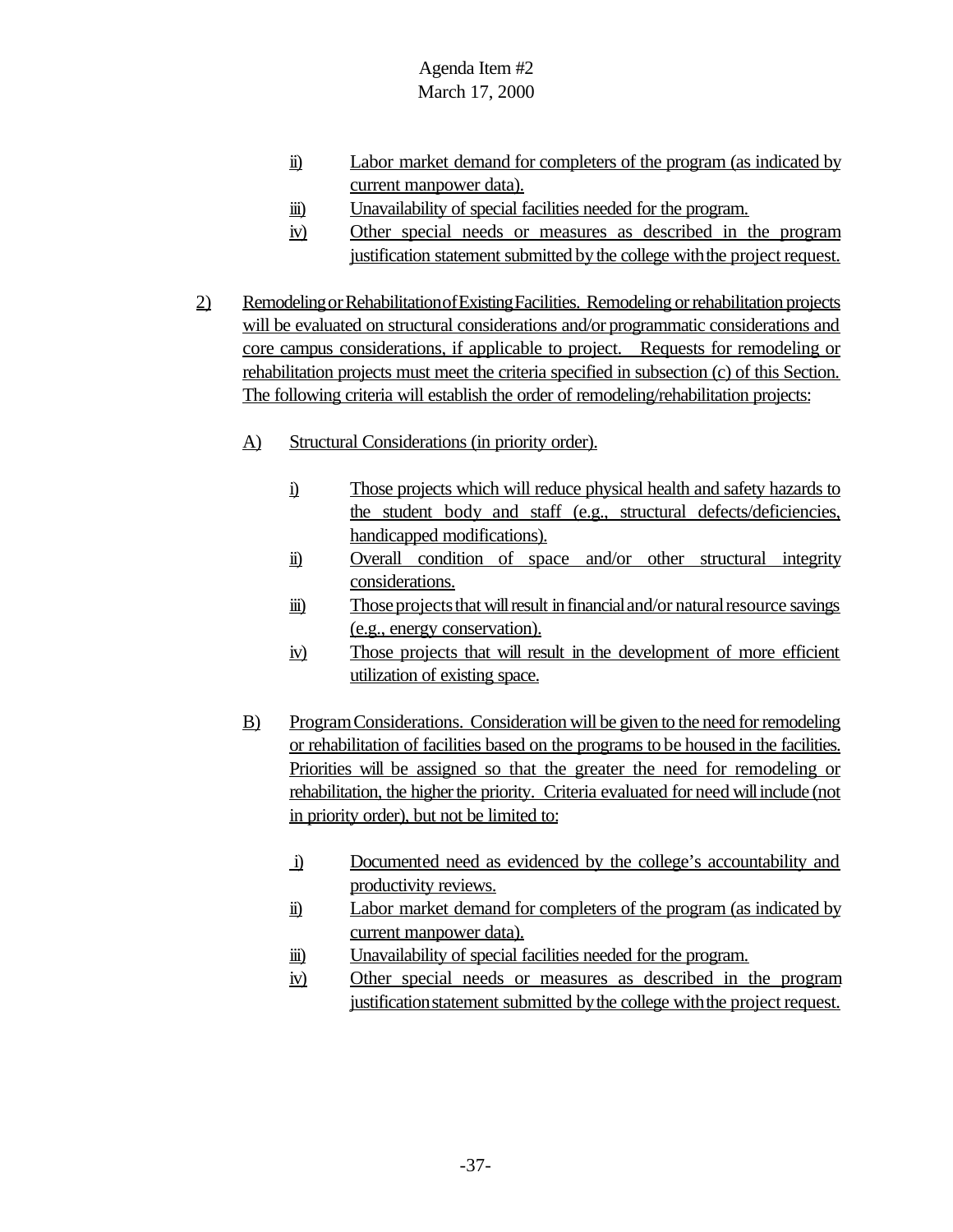- C) Core Campus Considerations. Priorities will be assigned to colleges who demonstrate the need for remodeling or rehabilitation of existing core campus components due to either structural integrity issues or increased demand for services. A core campus generally consists of classrooms, laboratories, student services, day care, learning resources/library, business and industry training services, and facilities to support high enrollment programmatic areas.
- 3) Land. Requests for state funds for land purchases not related to new facilities acquisition will be evaluated based on the need to support existing campus facilities and services. Requests must meet applicable criteria specified in subsection (b) of this Section for land purchases at the primary site or subsection (d) of this Section for secondary site projects.
- 4) Utilities. Utilities projects (beyond a five foot perimeter of buildings) not related to new facility acquisition will be evaluated based on the need to support existing campus facilities and services.
- 5) Site Improvements. Site improvements not related to new facilities acquisition will be evaluated in conjunction with the facilities to which they relate and other demonstrated need.
- 6) Additional consideration may be given to the priority ranking of a project if it had previous ICCB approval for planning or construction.
- f) Construction Standards. The following standards shall be applied in the design and construction of facilities:
	- 1) Building Efficiency. Campuswide building efficiency should be at least 70 percent. However, individual buildings may be below this level if they are high-rise (four or more floors), include a large number of small classrooms and/or labs, or if a large portion of the building is designed for custodial or mechanical purposes to serve the entire campus.
	- 2) Facilities Codes. All construction, remodeling, and rehabilitationof facilities shall be in compliance with the following standards:
		- A) Uniform Building Code (International Conference of Building Officials, Whittier, California, 1988) or BOCA Basic/National Building Code, 1987 Edition (Building Officials and Code Administrators International, Inc., Country Club Hills, Illinois).
		- B) BOCA Basic/National Mechanical Code, 1987 Edition (Building Officials and Code Administrators International, Inc., Country Club Hills, Illinois).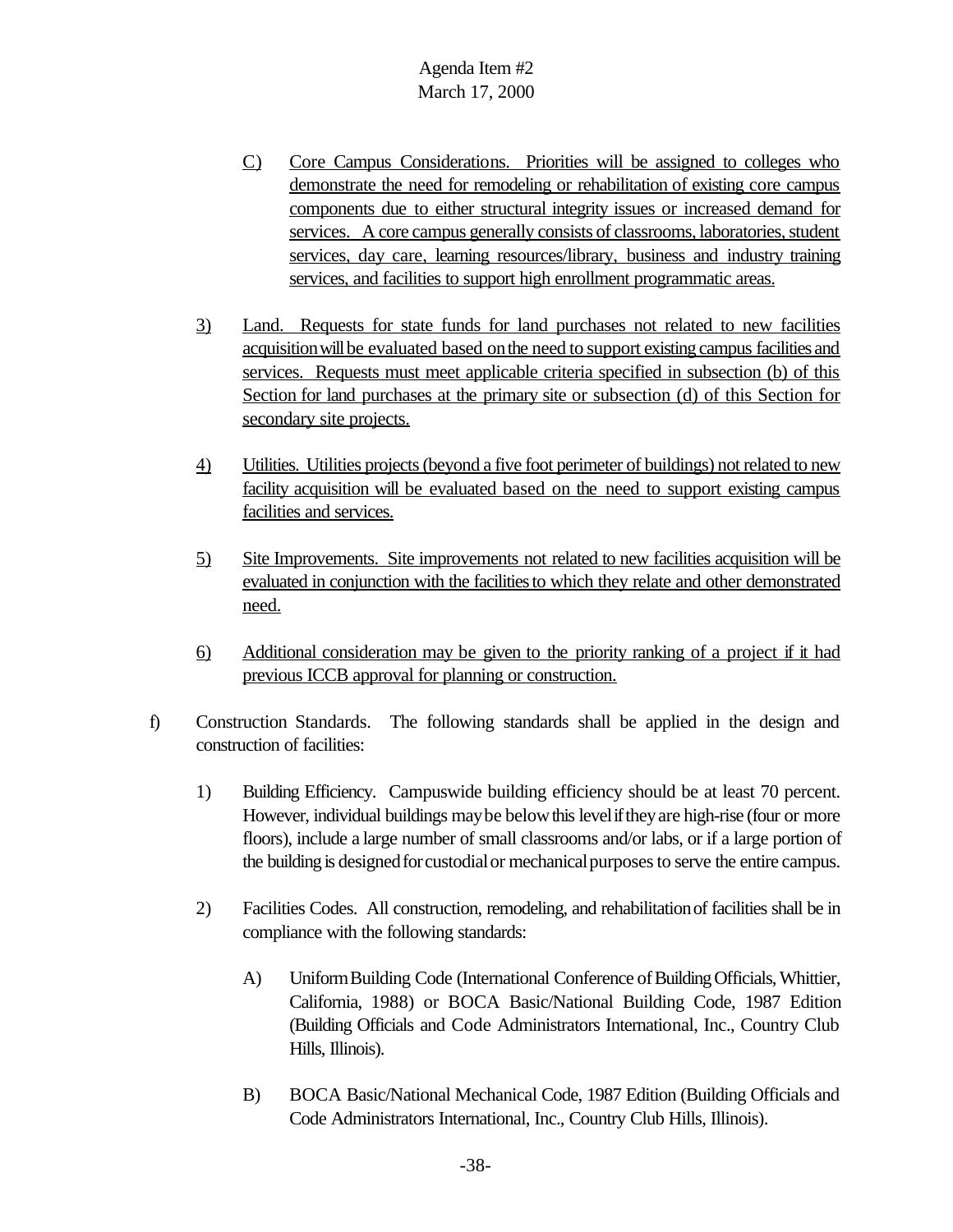- C) National Electrical Code (National Fire Protection Association, Quincy, Massachusetts, 1988).
- D) Illinois Plumbing Code (77 Ill. Adm. Code 890).
- E) Illinois Accessibility Code (71 Ill. Adm. Code 400).
- F) Fire Prevention and Safety (41 Ill. Adm. Code 100).
- G) National Fire Protection Association 101 Life Safety Code (National Fire Protection Association, Quincy, Massachusetts, 1988).
- H) ASHRAE 90-80 Energy Conservation in New Building Design (American Society of Heating, Refrigeration, Air Conditioning Engineers, Atlanta, Georgia, 1980).
- I) Any local building codes that may be more restrictive than the code listed above.

#### Item #16 - Executive Session

Dave Davis made a motion, which was seconded by Inez Galvan, to go into Executive Session at 11:15 a.m. for the purpose of discussing personnel issues.

At 12:05 p.m. the Board reconvened into open session. Dave Davis made a motion, which was seconded by Inez Galvan, to deny Cynthia Dawkins' grievance as discussed in executive session. The motion was approved by unanimous voice vote. Student advisory vote: Yes. There were no dissenting votes.

#### Item #18 - Adjournment

Jim Berkle made a motion, which was seconded byLaurna Godwin, to adjournthe meeting at 12:07 p.m. The motion was approved by unanimous voice vote. Student advisory vote: Yes.

Edward T. Duffy, Chair Joseph J. Cipfl, President/CEO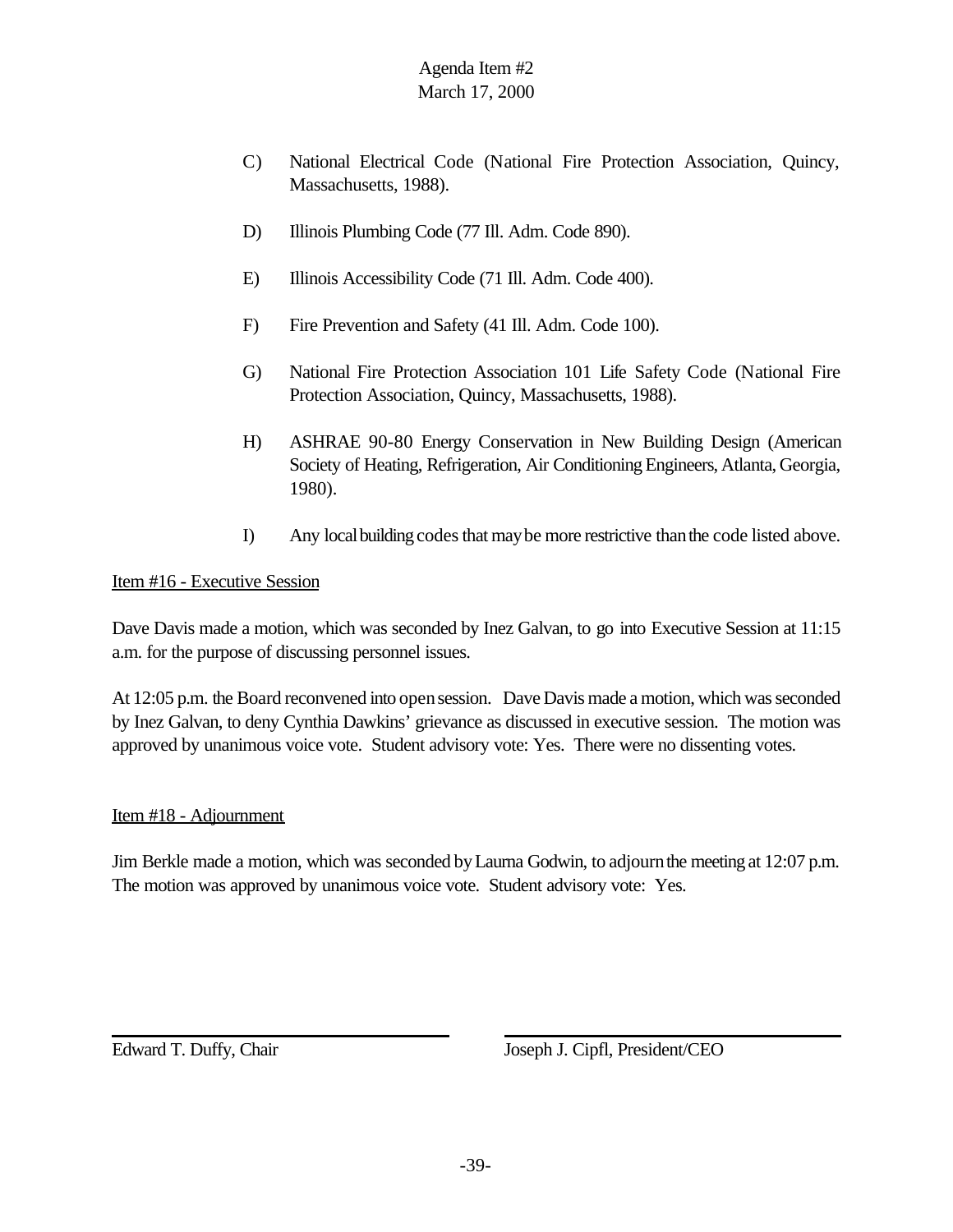#### Illinois Community College Board

### **OVERVIEW OF GOVERNOR'S FISCAL YEAR 2001 BUDGET**

On February 2, 2000, Governor George Ryan presented his fiscal year 2001 budget to the General Assembly and the citizens of Illinois. Governor Ryan recommended an operating budget of \$2,504.9 million for higher education, an increase of \$155 million or 6.6 percent. The ICCB portion of the Governor's budget includes an increase of \$18.6 million or a 6.2 percent% increase. The percentage increase in the Governor's budget for the universities is 5.7 percent. The Governor's budget is essentially the same as the budget endorsed by the Illinois Community College Board and Illinois Board of Higher Education in December 1999. Table 1 details the allocation of the Governor's budget. All line items in the ICCB budget are identical to the amounts previously supported by the ICCB and IBHE. Table 2 summarizes the allocation of the Governor's budget by community college district. While the individual budget line items did not change in total, there are minor differencesinallocations bydistrict due to the use of updated data from the community college system.

The Governor's capital budget provided \$171.9 million for all of higher education. The community college system was recommended by the Governor for 13 specific projects (Spoon River College, Kaskaskia College, South Suburban College, Danville Area Community College, City Colleges of Chicago-Malcolm X, Oakton Community College, College of Lake County, Carl Sandburg College, McHenry County College, Kishwaukee College, Lincoln Land Community College, Illinois Eastern Community Colleges-Frontier Community College, and Kankakee Community College) totaling \$44.3 million. In addition for the community college system, the Governor's budget provides for \$8.7 million in Capital Renewal funds and \$1.6 million for two districts' public broadcasting stations. Table 3 summarizes the Governor's capital budget for community colleges.

### **INFORMATION ONLY**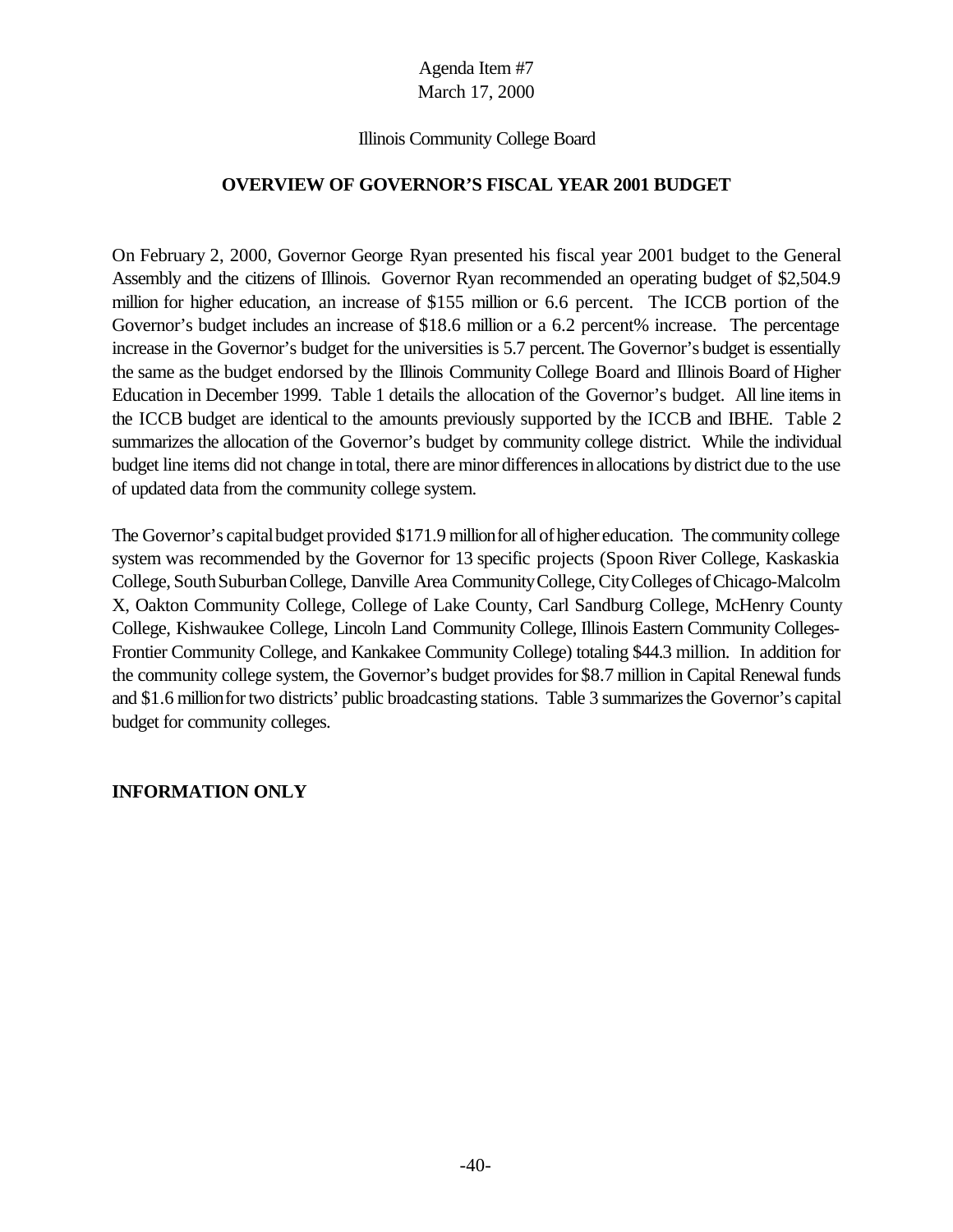#### Illinois Community College Board

### **STATUS REPORT ON ADULT EDUCATION GOVERNANCE**

In Spring 1999, House Resolution 304 charged the Illinois Board of Higher Education (IBHE), the Illinois Community College Board (ICCB), and the Illinois State Board of Education (ISBE) to jointly examine the future of adult education in Illinois. As a result of that coordinated effort, each of the three Boards voted to support the transfer of adult education from the ISBE to the ICCB. On February 2, 2000, Governor George H. Ryan asked the Illinois General Assembly to support him in transferring this program as presented in HB 4266.

Representatives Tom Ryder and Judy Erwin sponsored the bill along with David Wirsing, Bill Black, Larry Woolard, Patti Bellock, Larry McKeon, Rosemary Mulligan, and Ron Stephens. The House of Representatives strongly supported this bill, voting 83-31 in favor with 1 voting present. The bill then moved to the Senate.

Senators DanCronin and Todd Seiben are the Senate sponsors of HB 4266 along with Kathleen Parker and Dick Klemm. On March 8, 2000, the Senate Education Committee unanimously passed HB 4266. A vote is expected by the full Senate by the close of the legislative session in mid-April.

Significant progress has been made in bringing together the various stakeholders and agenciesinvolved in adult education and literacy. Two stakeholder groups have been very important in discussing the appropriate venue for the administration of adult education: the Illinois Adult and Continuing Educators Association (IACEA) and community-based organizations. The ICCB worked closely with both groups to identify and address their concerns regarding the transfer of state-level administration of the adult education and literacy programs they offer. Working with IACEA, the ICCB staff reached an understanding with them through a statement clarifying the legislative intent of the bill. The Jewish Federation and the Illinois Immigrant and Refugee Council facilitated meetings of community-based organizations and ICCB staff that lead to the resolution of their concerns in an amendment to HB 4266.

Communication and discussion is ongoing among ICCB President/CEO Joe Cipfl and Board Chairman Ed Duffy, State Superintendent Max McGee and ISBE Board Chairman Ron Gidwitz, and IBHE Executive Director Keith Sanders and Board Chairman Phil Rock. Staffs of the ICCB and ISBE are meeting to discuss potential transition issues so that, if the Senate passes the bill, the agencies will be prepared to begin to work together immediately.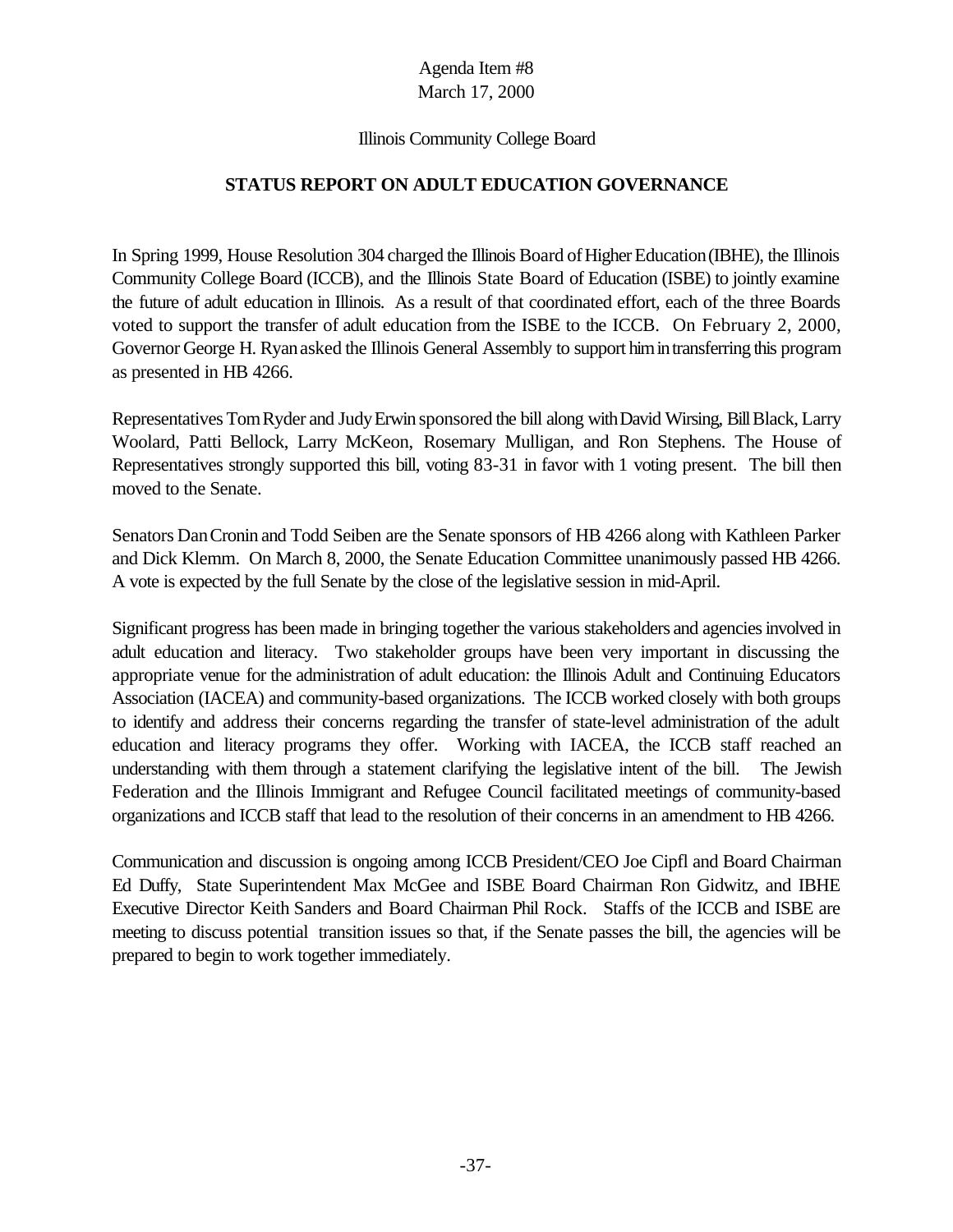#### Illinois Community College Board

# **STATUS REPORT ON ILLINOIS COMMUNITY COLLEGE SYSTEM STRATEGIC PLANNING INITIATIVE**

Last May, the Illinois Community College Board officially authorized the development of a strategic plan for the community college system. Under the leadership of Robert Luther, President of Lake Land College; Virginia McMillan, Executive Vice President of the ICCB; and Brenda Albright, Project Facilitator, a systemwide steering committee has been working to draft a plan that will receive widespread input prior to being recommended for this Board's adoption.

The Committee met on January 13 to review the first draft of the plan. At that meeting, it was determined that the proposed areas offocus or pledges for the plan would be **world class workforce; high quality programs and services; access; technology skills; and values and ethics**. The Committee worked on rationale statements for each pledge, as well as action steps to be taken by the system in implementing the plan. Each pledge will be accompanied by performance measures to ensure that the plan is carried out. The draft has been revised and was considered by the Committee at its March 9<sup>th</sup> meeting. The Board will receive a complete update on the results of that meeting on March 17.

### **INFORMATION ONLY**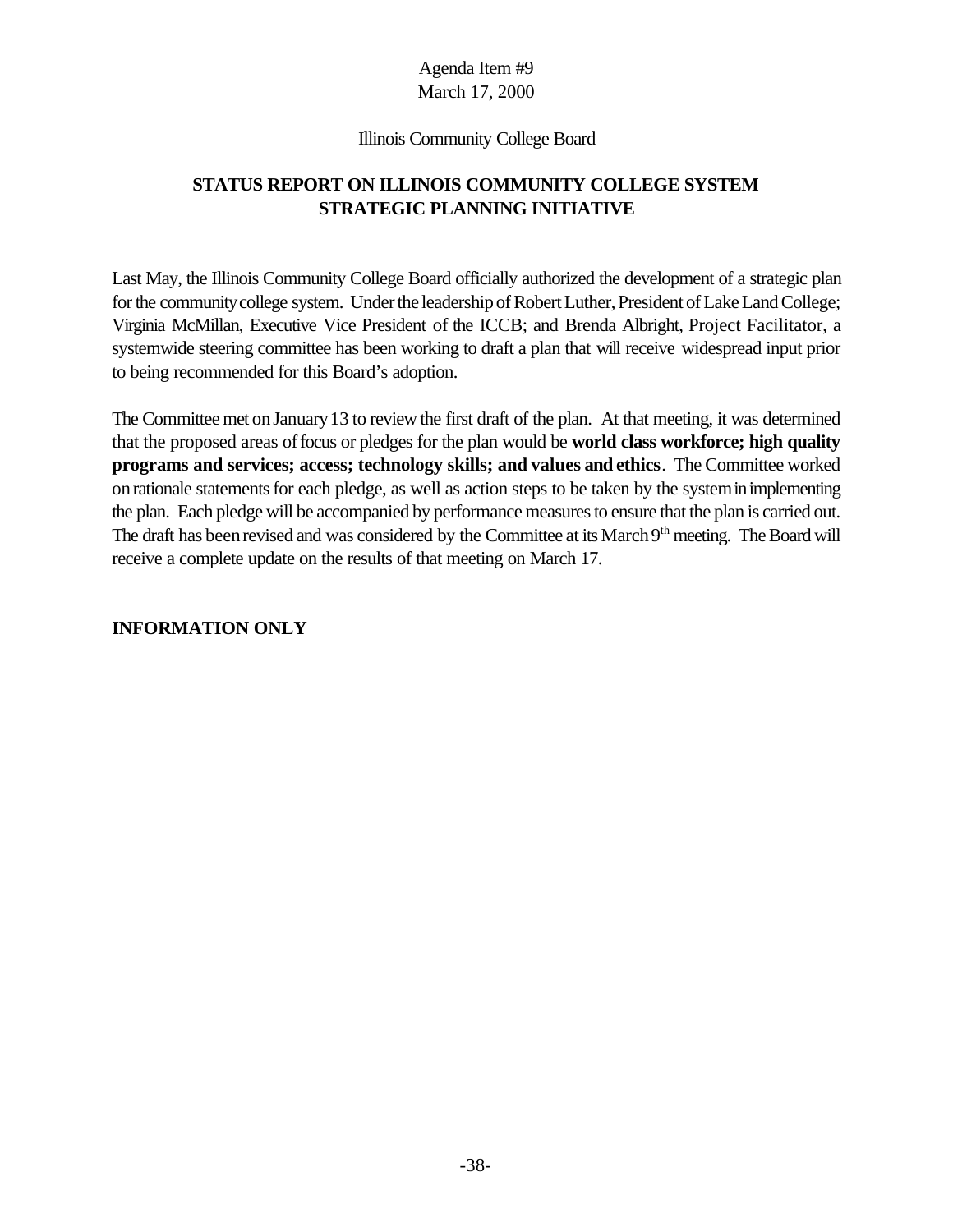#### Illinois Community College Board

## **REPORT ON COMMUNITY COLLEGE PROGRAMS AND SERVICES FOR SPECIAL POPULATIONS AND UNDERREPRESENTED GROUPS FISCAL YEAR 1999**

Public Act 85-283 requires public colleges and universitiesto develop goals and strategies to increase the participation and success of minorities, females interested in nontraditional occupations, and persons with disabilities. Each college and university must report annually on the progress in improving the status of underrepresented groups to the Illinois Community College Board and Illinois Board of Higher Education. A focus topic identified by Board staff this year is a concern for the rights of persons with disabilities, including their right to access programs and services in higher education institutions. Signed into law on July 26, 1990, the Americans for Disabilities Act contains requirements for new construction, for alterations or renovations to buildings and facilities, and for improving access to existing facilities of private companies providing goods or services to the public. It also requires that state and local governments provide access to programs offered to the public.

In addition to legislation, accreditation requirements for the North Central Association (NCA) give colleges an opportunity to respond to the needs of underrepresented populations. NCA requirements specify that the affiliated institutions must practice equity of treatment of individuals and support the building of a diverse educational community. The Association expects colleges to create and maintain a teaching and learning environment that supports sensitivity to diverse individuals and groups.

The externally attached report analyzes the progress of underrepresented groups in Illinois community colleges by comparing these data to the 1990 Illinois general population. It also describes programs and activities created by community colleges to increase representation from these populations.

### **INFORMATION ONLY**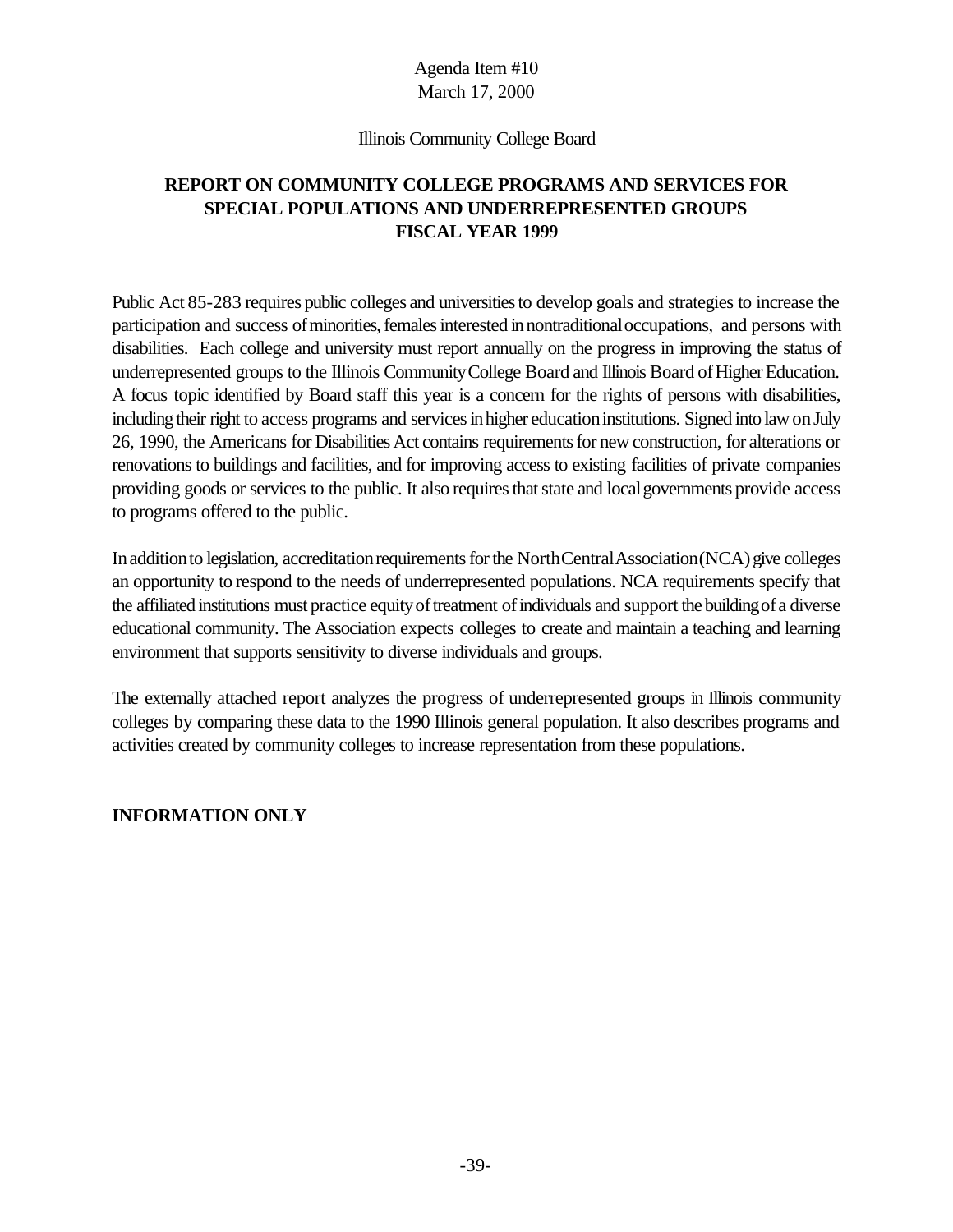#### Illinois Community College Board

## **STATUS REPORT ON THE P-16 PARTNERSHIP FOR EDUCATIONAL EXCELLENCE**

OnMarch19, 1999, the IllinoisCommunityCollege Board endorsed the P-16 Partnership for Educational Excellence. In doing so, the ICCB joined the State of Board of Education and the Board of Higher Education in publicly recognizing the three boards' shared responsibility in improving the educational attainment of all Illinois citizens. Since that time, the Joint Education Committee (JEC), which includes membership from the three education boards and the Illinois Workforce Investment Board, was reconvened to serve as the state's official P-16 Partnership coordinating body. To date, the JEC has met four times, most recently on March 6, 2000.

Discussions of the JEC have focused primarily on the first two priority areas identified in the P-16 Partnership – student preparation and teacher quality – and the identificationof current and new initiatives that require the support and/or involvement of all three agencies. Areas of discussion regarding student preparation include the development and implementation of the Prairie State Achievement Exam to be administered to high school juniors, ways to ensure that every high school is able to offer a curriculum that truly prepares students for college and the workplace, and the alignment of curriculum between the secondary and postsecondary levels. Areas of discussion regarding teacher quality have centered on initiatives related to the reform of teacher preparation and professional development, including the redesign of a basic skills test for teacher candidates, induction programs for new teachers, implementation of a new multi-tiered certification system for teachers, and the creation of teacher development academies and other means of providing required professional development opportunities to teachers. In addition, JEC members have discussed budget and legislative initiatives for fiscal year 2001 and agreed on mutual support for those that relate to P-16.

One item of particular note is the Prairie State Achievement Exam (PSAE). The PSAE is a legislatively mandated test that is to be given to all high school juniors. It is intended to assess students' attainment of newly implemented student learning standards. ISBE has indicated that a priority in the development of the PSAE is that the results of the test be meaningful to higher education and employers, and the P-16 partners have had several discussions about how to accomplish that. At the March6, 2000 JEC meeting, Superintendent Glenn McGee presented a proposed collaborative model that would link the PSAE and the ACT, a nationally recognized examthat is predictive of students' preparation for college-level studies. ISBE staff have been working with ACT to align components of the ACT test with the Illinois learning standards and develop additional components as needed to ensure complete assessment of the Illinois standards. In addition, it is proposed that selected components of ACT Work Keys, a workplace skills assessment, be incorporated into the PSAE as well. As proposed, the PSAE would provide each high school student with test scores that measure achievement of the Illinois learning standards and that include nationally recognized and portable scores on the ACT college-entrance exam and Work Keys. Final details of the collaboration remain to be worked out between ISBE and ACT. However,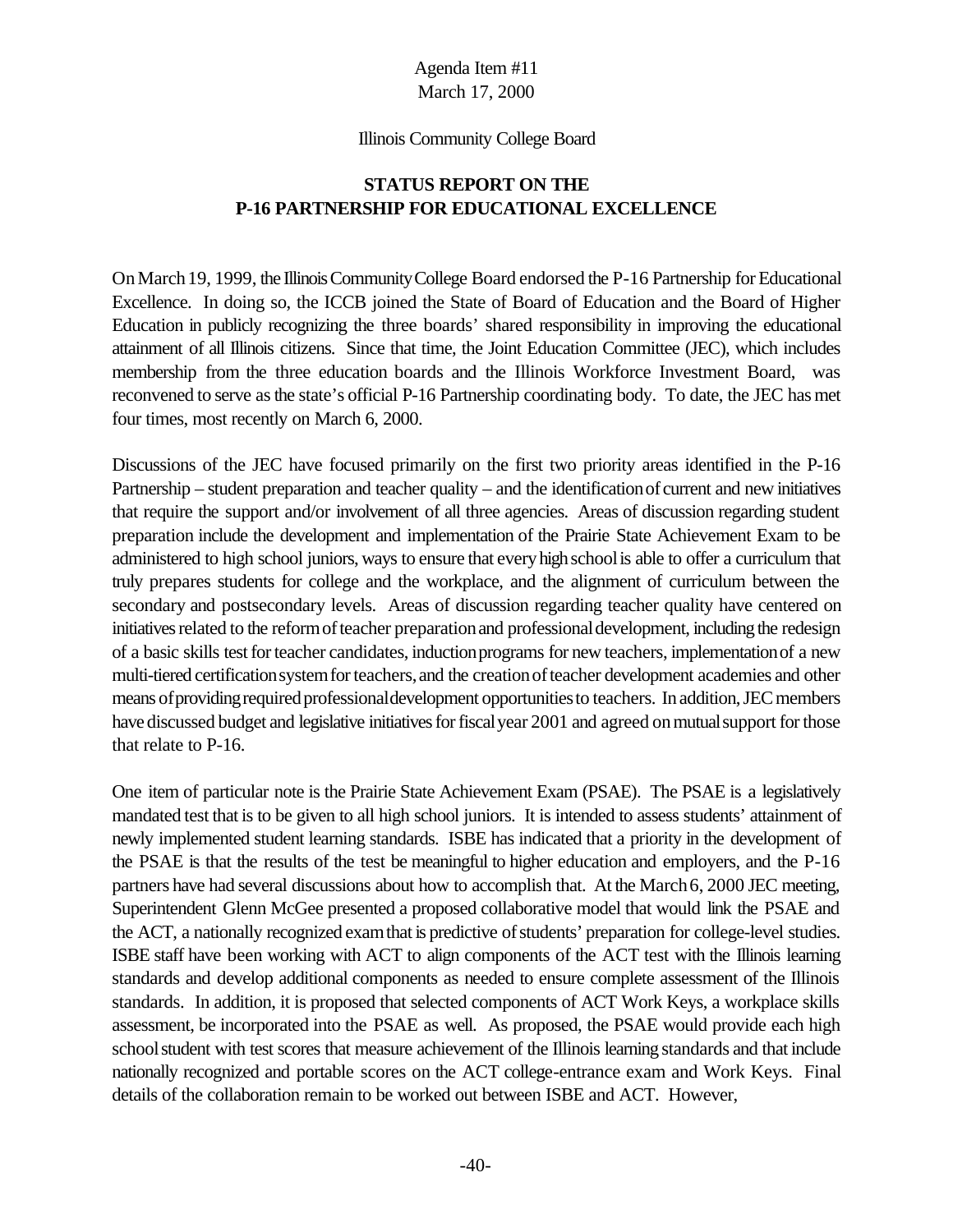Superintendent Magee requested the support of the P-16 partners in this endeavor. ICCB staff believe this model for the PSAE holds great promise as a useful admission tool for colleges and universities. Additional information will be brought to the Board as the collaborative model of the PSAE is finalized.

There are a number of other issues that will be high on the P-16 agenda in the coming months and that have strong implications for community colleges, including the basic skills test for teacher education students, the new teacher recertification process, teacher recruitment, and student preparation. In addition, the P-16 partners are preparing to resubmit applications for two federal grants, GEAR UP and Teacher Quality Enhancement, both of which were not funded for fiscal year 2000. Information on these matters will be presented to the Board in future status reports on the P-16 Partnership.

### **INFORMATION ONLY**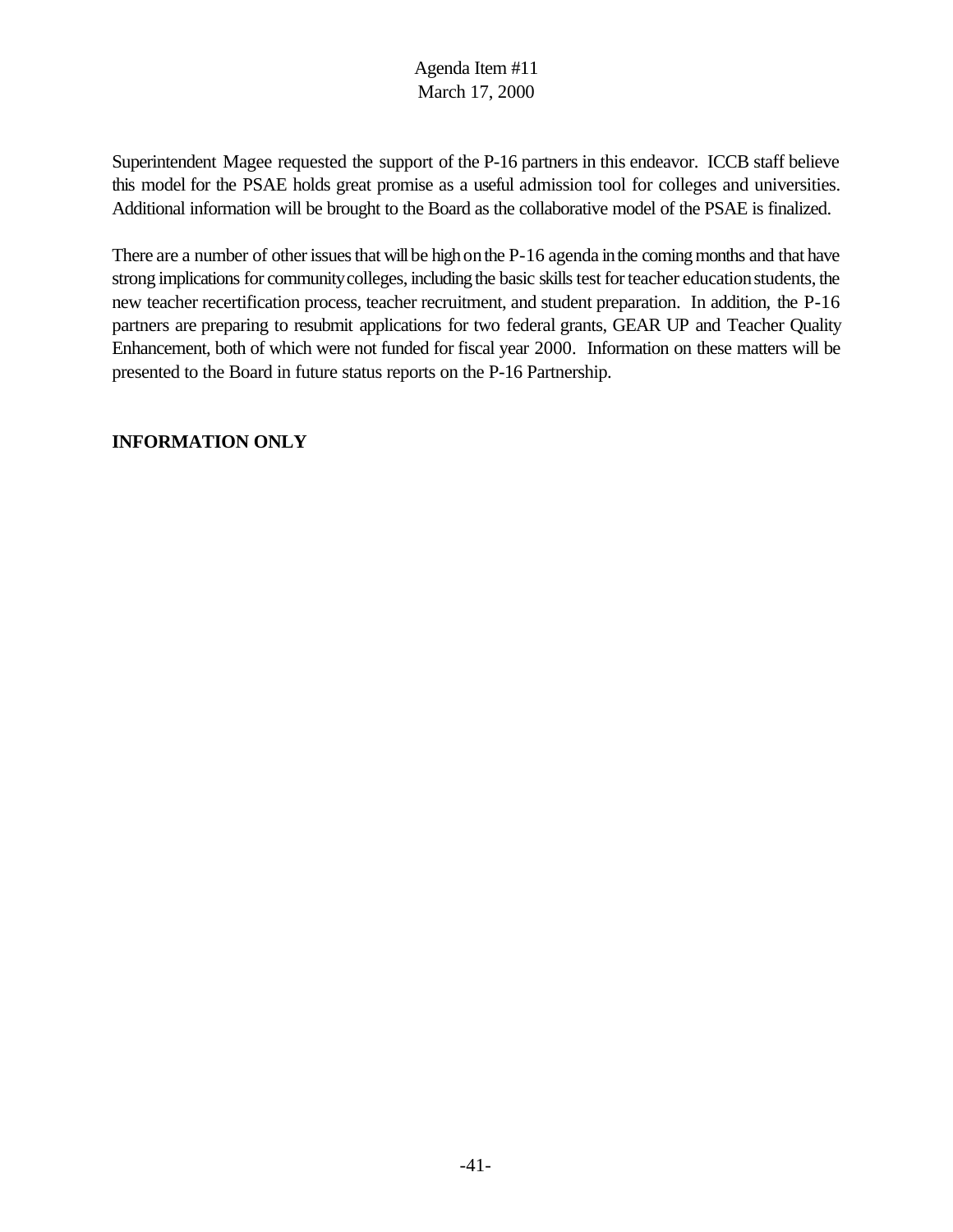#### Illinois Community College Board

### **FISCAL YEAR 2000 SPRING ENROLLMENT REPORT**

Each spring, community colleges report their opening spring term enrollment figures to the Illinois Community College Board on a brief spring enrollment survey. These figures reflect only those students enrolled in credit courses that were operational on the census date (last day for course registration for regularclasses). Enrollment for classes beginning after the census date are reflected in the annual enrollment counts. The following report summarizes the survey results.

### **INFORMATION ONLY**

**BACKGROUND.** This report contains information on student enrollments as of the end of registration (usually the 10th day of the term) for the spring semester and for the winter quarter at the College of DuPage, the one district on the quarter system. Results of the fiscal year 2000 survey show that headcount and full-time equivalent(FTE) enrollmentsincreased statewide compared withthe same termone year ago. The spring semester headcount was 328,705 compared to 321,379 (an increase of7,326 or 2.3 percent). FTE was 170,170 compared with 169,098 a year ago (an increase of 1,072 or 0.6 percent).

After experiencing a decrease last year, spring headcount enrollments registered a slightly larger increase this year. FTE enrollments also registered a small increase this year following a decrease last year.

Table 1 contains comparative spring tenth-day enrollments for the last five years. Fiscal year 2000 spring headcount totals and FTE enrollments are above the five-year averages of approximately 326,864 and 169,186, respectively. Spring 2000 headcount is at its highest level in the past five years and reflects the first increase inthe same time frame. Figure 1 on the next page illustrates a comparison of headcount and FTE trends from 1996 - 2000.

#### Table 1

### **SUMMARY OF OPENING SPRING ENROLLMENTS IN ILLINOIS PUBLIC COMMUNITY COLLEGES FROM 1996 TO 2000**

|                       | 1996     | 1997    | 1998    | 1999     | 2000    |
|-----------------------|----------|---------|---------|----------|---------|
| Headcount             | 328,341  | 328,060 | 327,835 | 321,379  | 328,705 |
| Percent Change        | $-0.9\%$ | $-0.1%$ | $-0.1%$ | $-2.0\%$ | 2.3%    |
| <b>FTE</b>            | 166,473  | 168,159 | 172,028 | 169,098  | 170,170 |
| <b>Percent Change</b> | $-0.7%$  | 1.0%    | 2.3%    | $-1.7%$  | 0.6%    |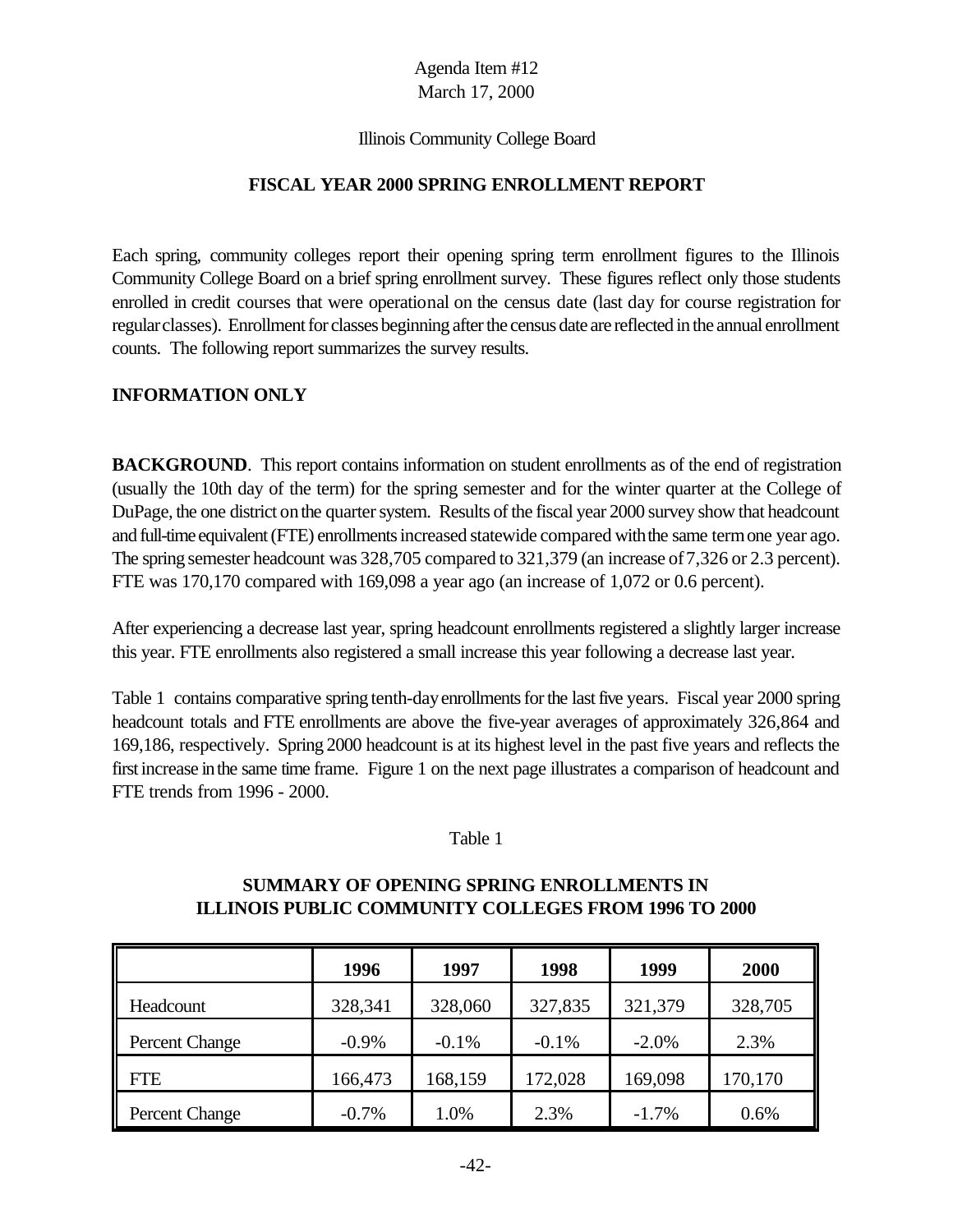Agenda Item #12 March 17, 2000



Table 2 provides a comparisonoffiscal year 1996 through fiscal year 2000 spring headcount enrollments for each community college. Of the 48 community colleges, 25 colleges experienced increases in headcount, while 11 exhibited decreases during the past year. Twelve colleges experienced little or no change (less than 1.0 percent) over the last year. Table 3 contains a comparison of FTE enrollments for the five-year period. FTE increases were reported by 24 colleges, decreases by 13, and 11 colleges indicated little or no change.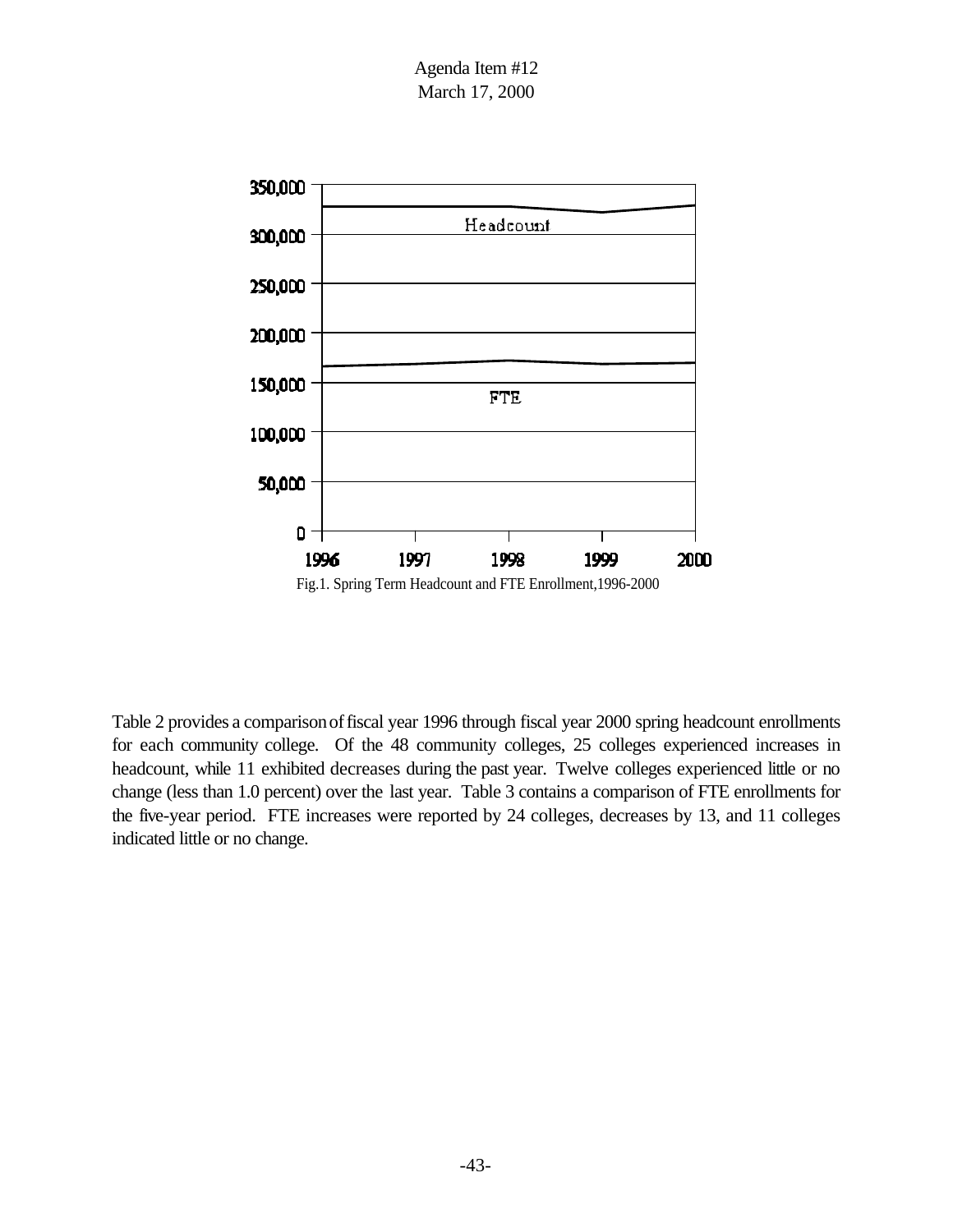#### Illinois Community College Board

### **STUDENT ENROLLMENTS AND COMPLETIONS IN THE ILLINOIS COMMUNITY COLLEGE SYSTEM - FISCAL YEAR 1999**

*Time at the January 2000 meeting did not allow forthe presentation of thisreport;therefore, it was deferred until the March meeting.* The annual report on student enrollments and completions in the Illinois Community College System is based on fiscal year 1999 data for students as provided by the colleges at the close of the fiscal year. For comparison with past enrollments and completions, summary data for the four previous fiscal years (1995-1998) are also presented. Detailed tables comparing fiscal year 1998 and fiscalyear 1999 credit headcount, full-time equivalent (FTE) enrollments, and graduates by college are included. In this year's report, for the first time selected percentage information on the characteristics of students participating innoncredit courses are also furnished. The following background material includes highlights from the report.

#### **INFORMATION ONLY**

**BACKGROUND.** Annual student enrollment and completion(A1) data are reported for all students who are officially enrolled at the college in credit coursework at any time during the fiscal year. An A1 record is also submitted for students who graduate, but are not officially enrolled during the fiscal year. As in last year's report, completions are reported only for collegiate-level programs. Advancements in adult education and English as a Second Language programs are excluded, but will be provided in the 2000 edition of *Data and Characteristics of the Illinois Public Community College System*. Noncredit student information is not a part of the A1 database. Fiscal year 1999 marks the first year that community colleges have submitted annual noncredit course enrollment data (N1) on an individual student basis to supply both demographic and course-specific information on the wide range of noncredit instruction the colleges provide. As with any new data collection initiative of this magnitude, one can expect a transition period where gradual improvements are made to the process of gathering and reporting the array of requested information. Previously, since fiscal year 1994, only aggregate noncredit enrollment data have been gathered through the use of a yearly survey. During the transition period for noncredit students both detailed data (N1) and aggregate data (paper survey) are being gathered.

#### **Overview of Student Enrollments**

- < The Illinois communitycollege systemrecorded a total of nearly one million (971,667) studentsin credit and noncredit courses in fiscal year 1999, an increase of 1.4 percent since fiscal year 1998.
- < Credit-generating students accounted forslightlymorethantwo-thirds(67.0 percent) ofthe overall fiscal year 1999 headcount.
- < During fiscal year 1999, the 48 public community colleges in Illinois enrolled 650,605 students in instructional credit courses, 1.3 percent less than the previous year. The full-time equivalent (FTE) enrollment was 216,593, a decrease of 0.3 percent since fiscal year 1998.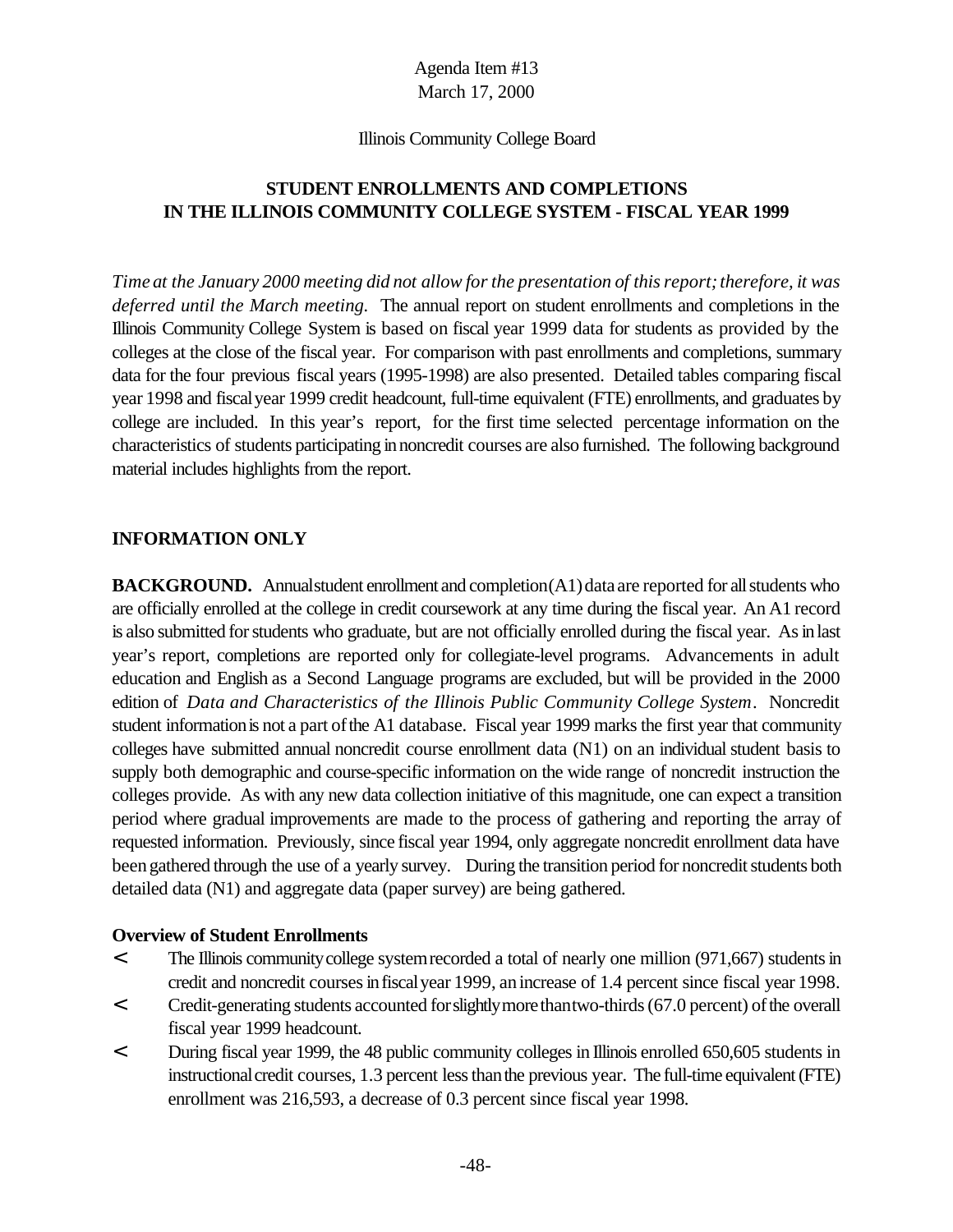- < Statewide, 33,833 noncredit course sections were conducted during fiscal year 1999.
- < From fiscal year 1998 to fiscal year 1999, the number of individuals receiving instruction through noncredit course offerings increased 7.5 percent (to 321,062 students).
- < Statewide, more than36,400 students ofthe 971,667enrolledinbothcredit and noncredit courses during fiscal year 1999 (A1 and N1). While there is some overlap, these data suggest that credit and noncredit courses are meeting largely different student and community needs.

### **Credit Enrollments**

- < Females comprised 55.8 percent of the fiscal year 1999 student population enrolled in creditgenerating programs.
- < Minority (non-white) students accounted for one-third of the credit students enrolled, one-half percent (0.5) more than in 1998. Black student representation was about the same as last year and at its lowest (14.3 percent) in the past five years. Participation by Hispanic students increased by 0.4 percent. Both foreign/non-resident alien and Asian student participation were up slightly  $(0.1)$ percent)
- < The median age of credit-generating students was 27.2 during fiscal year 1999, slightly younger than the previous year. Likewise, the average age decreased slightly to 31.4 years.
- < Baccalaureate/transferremainedthe largest credit instructionalprogramarea enrolling34.4percent of fiscal year 1999 Illinois community college system students. Enrollments in Baccalaureate/transfer programs declined 4.1 percent from last year.
- < Statewide, occupational credit program enrollments accounted for more than one-quarter of all credit students (26.4 percent). Enrollments in occupational programs declined 1.9 percent since last year which was the seventh consecutive year of decline.
- < Although 34.4 percent of the fiscal year 1999 credit student population was enrolled in the baccalaureate/transfer area, only 28.6 percent of all students indicated an intent to transfer.
- < More than one-half (55.4 percent) of the fiscal year 1999 credit students enrolled in Illinois communitycolleges indicated that they were not pursuing a degree, but attending only to complete one or several courses. Participationin college with a focus on taking courses instead of degree or certificate completion increased 3.4 percent over last year.
- < Nearly three out offour credit students attended ona part-time basis during boththe fall and spring semesters in fiscal year 1999.
- < Fifteen percent of the credit-generating students are known to already have earned some type of college certificate or degree. This includes 33,600 who earned a bachelors degree or higher – up 2,363 over last year.
- < Illinois community college students were enrolled for nearly 6,497,773 credit hours throughout fiscal year 1999 and earned over 74 percent of those hours.
- < Accumulated credit hours were available for 71.8 percent of the fiscal year 1999 student population. Of that percentage, 31.5 percent had accumulated 30 or more college-level hours (sophomore level).
- < Cumulative grade point average data wasreported for 65 percent of the fiscalyear 1999 students. Forty-five percent held an A-B average.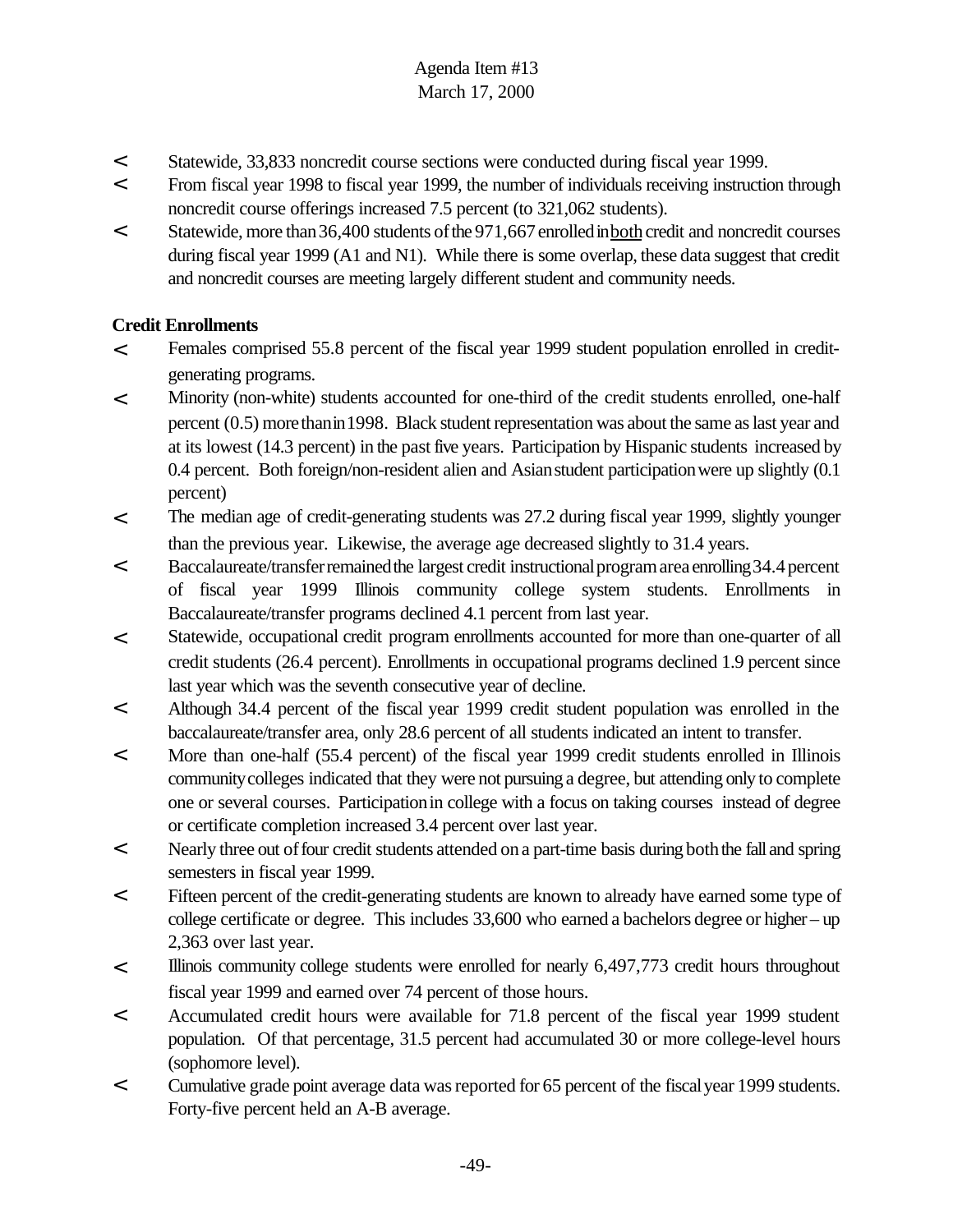### **Noncredit Enrollments**

- < Noncredit course enrollment figures in the report for fiscal year 1999 are the higher value of information generated by the Noncredit Course Enrollment Data submission (N1) or the Annual Noncredit Enrollment Survey. The collection of noncredit individual student data submission (N1) is evolving and are expected to become increasingly complete in the future.
- < Fiscal year 1999 unduplicated noncredit headcount increased 7.5 percent over last year. Similarly, the duplicated headcount or "seatcount" was 7.9 percent higher than the previous year.
- < Female students accounted for 56.4 percent of 1999 noncredit enrollmentsfor whichgender data were reported.
- < Minority students accounted for nearly one-quarter of the individuals enrolled in noncredit programs who supplied racial/ethnic data.
- < Nearly one-half of the noncredit students were 40 years or above.
- < Forty-seven percent of the noncredit offerings were in the personal and social development categoryof activity. Forty-two percent of the noncredit coursework were dedicated to developing workplace skills: professional/vocational (31.4 percent) and business and industry contractual training (10.6 percent).
- < Across all categories of activity, eight programs (two-digit CIP) had over 10,000 noncredit students enrolled. These eight program areas accounted for over three quarters of the students enrolled in noncredit courses where CIP data were reported. Over thirty-five percent of these enrollments are in work related programs: business management (15.1 percent), computer information systems (9.5 percent), transportation workers (4.1 percent), health professions (3.4 percent) and construction trades (3.3 percent).
- < Instructionalsite informationshowsthat56.8percent ofthe noncredit courses offered in1999 were held on main college campuses.

### **Student Completions**

- < More than 33,500 collegiate level degrees and certificates were awarded to students at Illinois community colleges in fiscal year 1999, -2.9 percent fewer than in fiscal year 1998.
- < Nearly 13,000 baccalaureate/transfer degrees were earned during the fiscal year, a decrease of -2.7 percent since 1998, accounting for 38.7 percent of all completions.
- < Nearly 60 percent of all fiscal year 1999 collegiate degrees and certificates were earned through completion of occupational programs.
- < Students successfully completed nearly 19,700 occupational degrees and certificates in Illinois communitycolleges during fiscalyear 1999, a -3.4 percent decrease from the previous year. The decrease was primarily due to fewer AAS degrees and short term certificates being awarded
- < Nearly half(43.7 percent) ofthe occupationaldegrees and certificates awardedinfiscalyear 1999 were associate in applied science degrees.
- < Females accounted for 60.8 percent of all completions during fiscal year 1999. A similar proportion was reflected in the baccalaureate/ transfer and occupational program areas.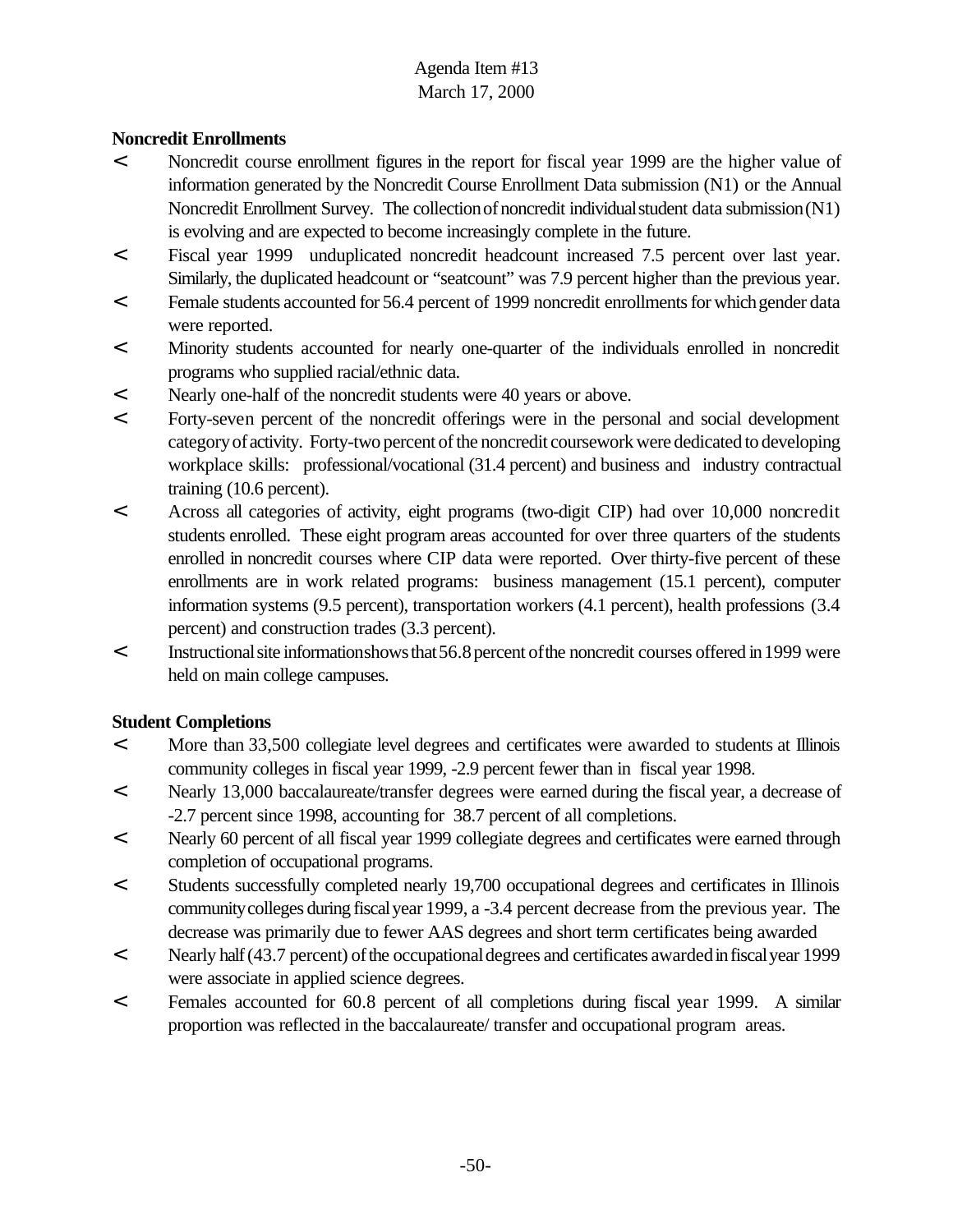- < The largest number (2,977) of male completers of a specific degree or certificate was in the associate in applied science degree program. However, the majority of AAS graduates (65.4 percent) were female.
- < Although small in number (76), the Associate in Engineering Science program had the highest proportion of male graduates (90.8 percent).
- < Minoritystudents earned one-quarter ofthe collegiate-leveldegrees and certificates granted inthe Illinois community college systemduring fiscalyear 1999. Black students achieved 13.8 percent, Hispanic students earned 6.3 percent and Asians earned 4.0 percent of the degree and certificates.
- < Minorities accounted for 16.2 percent ofthe totalbaccalaureate/transfer degree recipients. Blacks accounted for 7.6 percent, 4.9 percent were Hispanic, and 2.8 percent were of Asian origin.
- < A larger number of minority graduates was found in the occupational area (5,944) than in the baccalaureate/transfer area (2,101).
- < Among the largest minority groups, Black students completed more than twice as many collegiatelevel programs than Hispanic students.
- < Fifteen percent ofthe students who were awarded degrees and certificates during fiscalyear 1999 were less than 21 years of age. The age groups with the largest percentages of graduates were the 21 to 24 (31.6 percent), 25 to 30 (18.0 percent), and 31 to 39 year olds (17.7 percent).
- < The proportion of occupational graduates increased as age advanced.
- < Nearly three-quarters of the students who successfully completed baccalaureate/transfer degrees in fiscal year 1999 indicated an intent to transfer to a four-year institution.
- < Twenty percent of the fiscal year 1999 AAS degree graduates indicated their goal was to only complete one or several courses or finish a certificate, *not* to earn an associate degree. This demonstrates that students sometimes alter their goals as they progress through the community college system.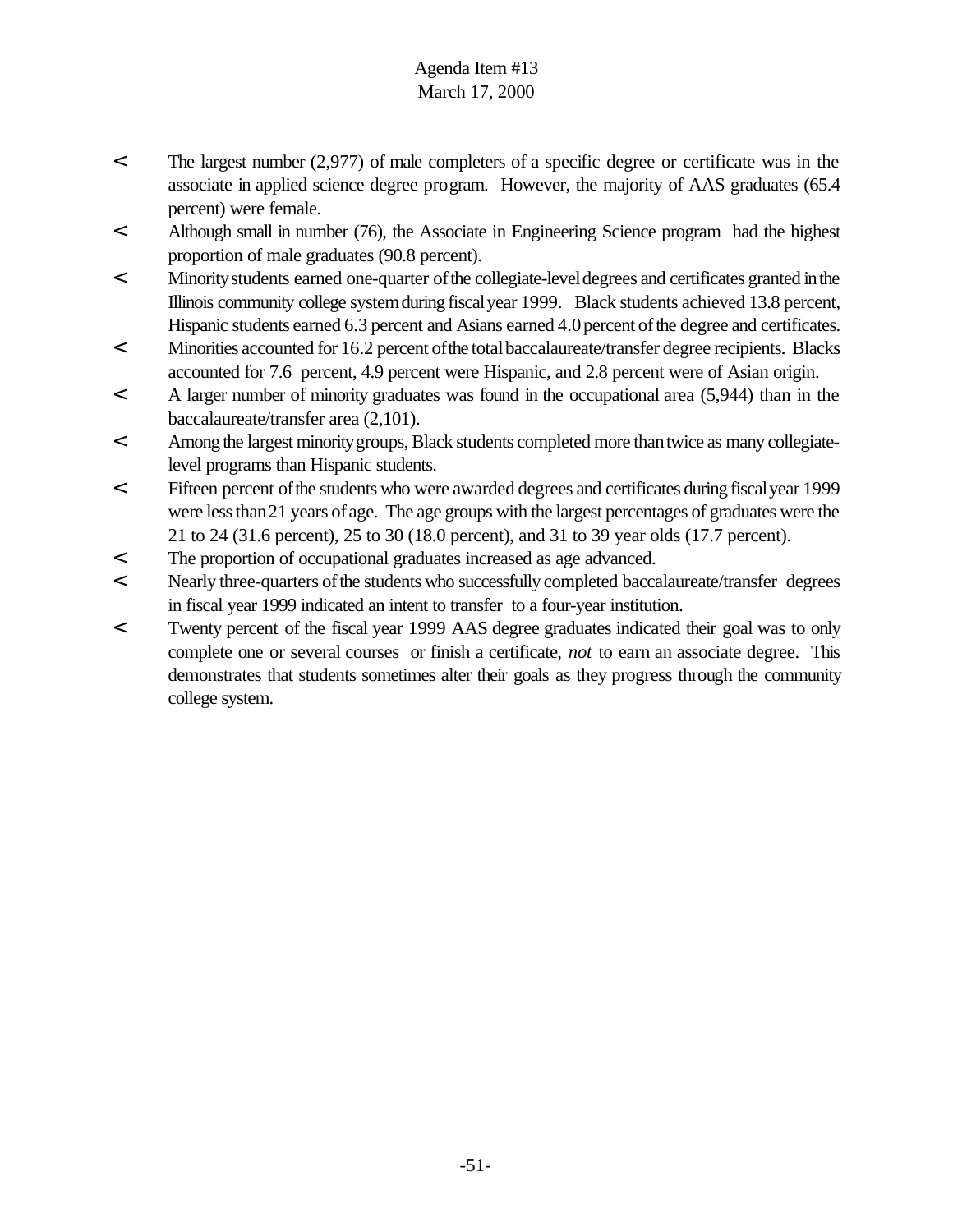#### Illinois Community College Board

### **COOPERATIVE AGREEMENT BETWEEN LEWIS AND CLARK COMMUNITY COLLEGE AND LAKE LAND COLLEGE**

### **RECOMMENDED ACTION**

It is recommended that the following motion be adopted:

The Illinois Community College Board hereby approves the cooperative agreement for instruction between Lewis and Clark Community College and Lake Land College.

**BACKGROUND.** Lewis and Clark Community College and Lake Land College are seeking approval of a cooperative agreement for instruction that would enable Lewis and Clark Community College to accept students from Lake Land College in the Turfgrass Management Associate of Applied Science Degree program. In turn, Lake Land College would accept students from Lewis and Clark Community College in the following programs: John Deere-Ag Tech Associate of Applied Science Degree, Livestock Production certificate, Swine Production Associate of Applied Science Degree, and Civil Engineering Technology Associate of Applied Degree. The colleges seek to enter into this cooperative agreement to expand educational services to the greatest number of students.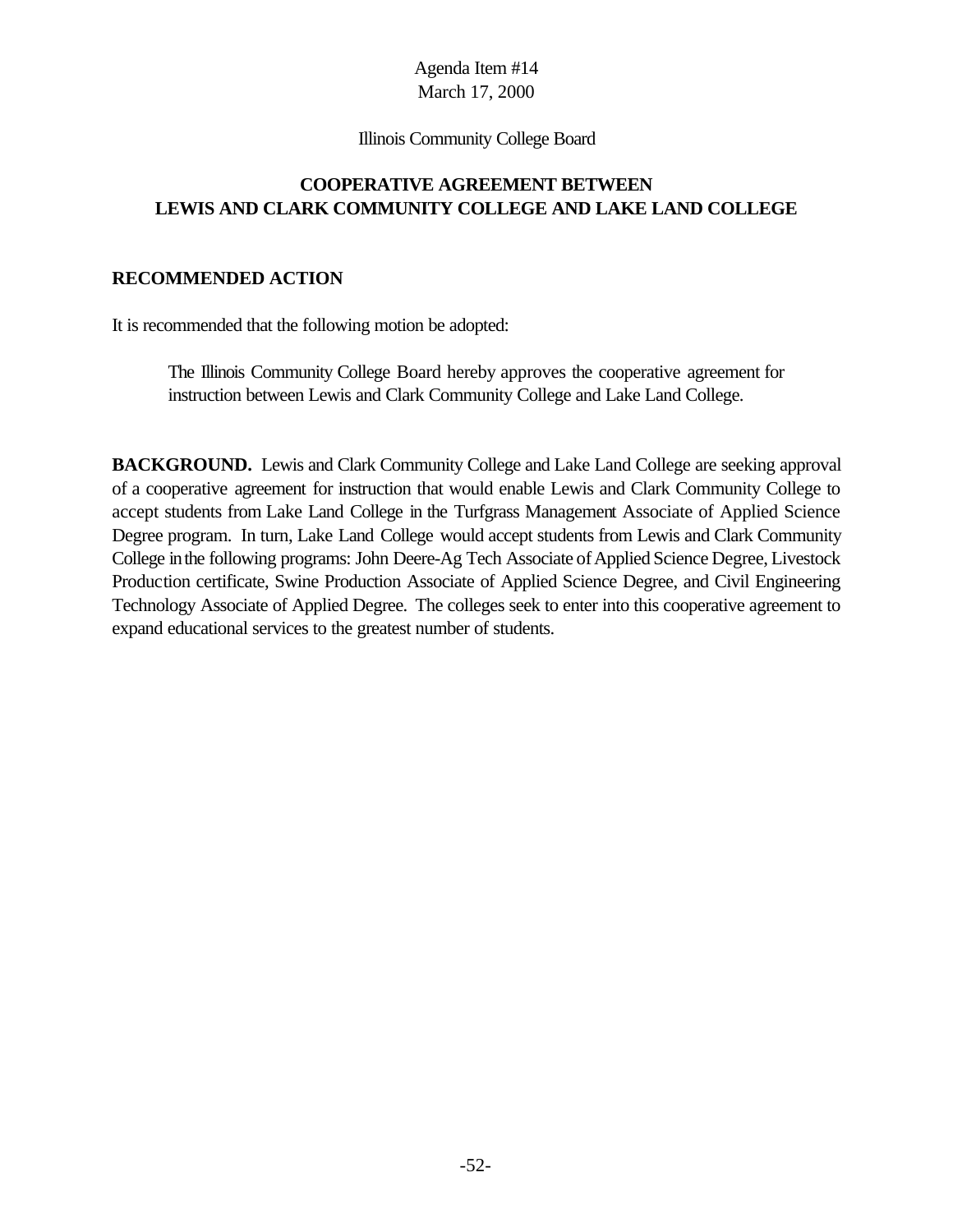#### Illinois Community College Board

### **NEW UNITS OF INSTRUCTION**

The Illinois Community College Board is requested to approve new units of instruction for the following community colleges:

### **RECOMMENDED ACTION:**

It is recommended that the following motion be adopted:

The Illinois Community College Board hereby approves the following new units of instruction for the community colleges listed below:

### **PERMANENT PROGRAM APPROVAL**

- City Colleges of Chicago Harold Washington College
- < Food Service Sanitation Certificate (2 semester credit hours)

City Colleges of Chicago - Malcolm X College, Harry S Truman College, Olive-Harvey College, Richard J. Daley College, and Wilbur Wright College

< Nursing Assistant Certificate (7 semester credit hours)

### Illinois Valley Community College

< Truck Driver Training Certificate (10 semester credit hours)

### Lake Land College

- < Paramedical Services AAS degree (68 semester credit hours)
- < Emergency Medical Services Certificate (16 semester credit hours)

### John A. Logan College

< Cardiac Medical Sonography Certificate (50 semester credit hours)

### Prairie State College

< Surgical Technology Certificate (36 semester credit hours) (Regional)

### Carl Sandburg College

< Nuclear Medicine Technology Certificate (34 semester credit hours) (Regional)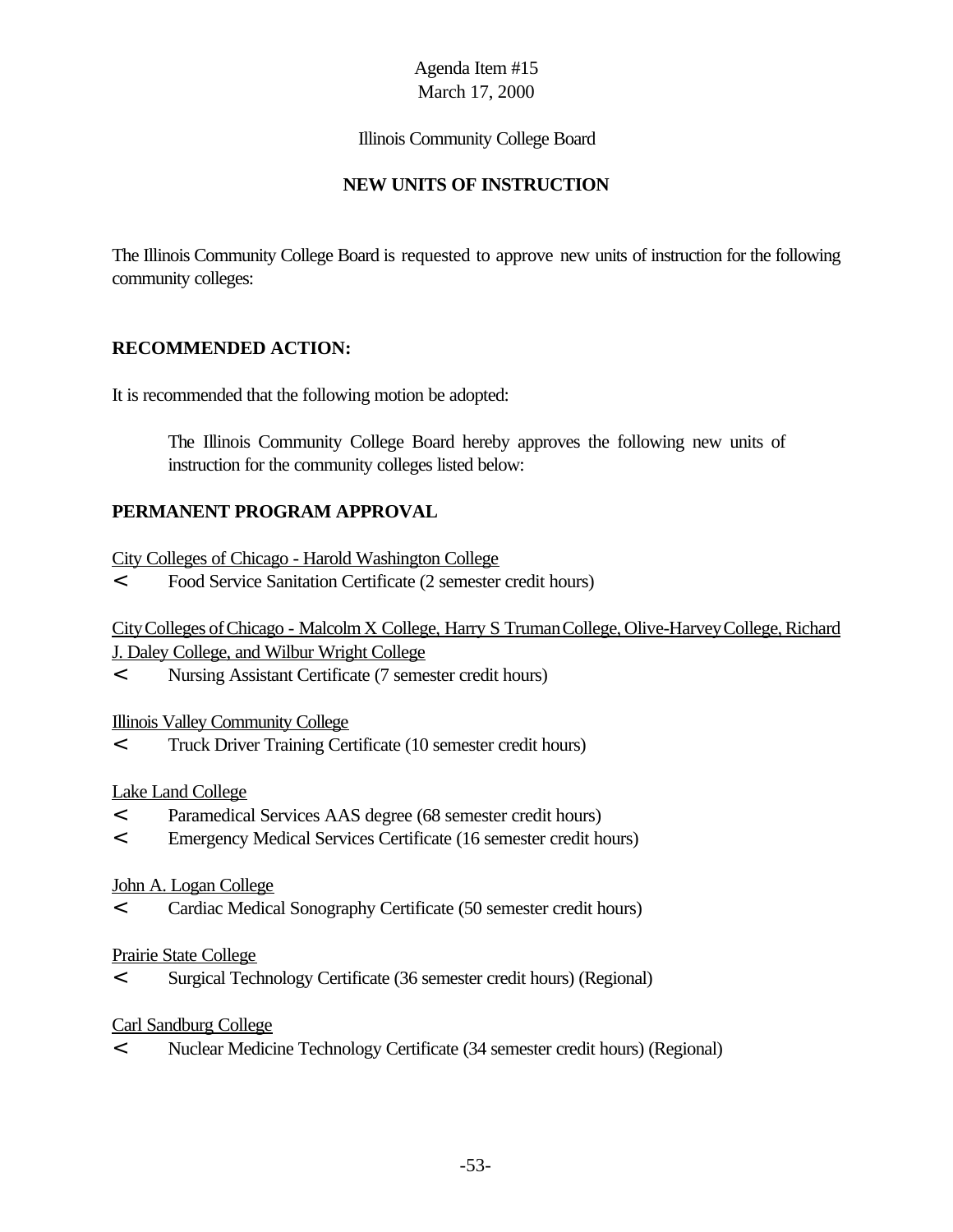### **BACKGROUND**

#### **Permanent Approvals:**

**City Colleges of Chicago - Harold WashingtonCollege** isseeking approvalof a two semester credit hour certificate program in Food Service Sanitation. This program will prepare students for employment as food preparation and service workers in a variety of settings, including restaurants, health care facilities, day care facilities, dietitian offices, and food service administration. Coursework includes the study of sanitation in preparation & service of food, sanitation chemicals, equipment & materials, and ordinances & inspection procedures. Upon completion of this program, students will have met the certification requirements of both the State of Illinois and the City of Chicago Food Service Sanitation Manager for employment in the food service industry. It is estimated that over the next several years, employment of food service and related workers will grow by approximately 15,000 jobs statewide, with many of those jobs located in the Chicago-area. The college anticipates the food service sanitation program preparing over 600 individuals for employment in food service and related positions.

**City Colleges of Chicago - MalcolmX College,Harry S TrumanCollege,Olive-HarveyCollege, Richard J. Daley College, andWilburWright College** are seeking approvalto offer a sevensemester credit hour certificate program in Nurse Assisting. This program is currently being offered as non-credit. The colleges are seeking approval to offer this program for credit. The program will train students for the taking and passing Certified Nurse Assistant examination as administered by the Illinois Department of Public Health. CNAs are employed in a variety of healthcare settings including hospitals, long-term care facilities, visiting nurse associations, rehabilitative facilities, and clinics. Coursework includes the study of basic nursing care, such as checking vital signs and patient hygiene, transportation of patients, rehabilitation nursing, care of patients in isolation, and care of the terminally ill.

**Illinois Valley Community College** is seeking approval to offer a 10 semester credit hour certificate program in Truck Driver Training. The program will prepare students for taking and passing the Commercial Driver's License (CDL) examination administered by the State of Illinois, a credential necessaryfor employment as a safe commercialtruckdriver. The curriculum will consist of courses in truck driving emphasizing safety, mapping, log maintenance, work-place skills and hands-on experience that will provide students with as much exposure to driving in real life situations as possible, resulting in the competencies and confidence necessary for succeeding as a commercial truck driver. In addition, the college has incorporated Illinois' Occupational Skill Standards for "entry-level truck driver" into the program's curriculum. The college anticipates anenrollment of 95 full-time students the first year and each year after through the third year. Labor market information provided by the college supports the need for individuals trained as commercial truck drivers both statewide and districtwide. The program will require one new full-time faculty member, and one new part-time faculty member the first year. The cost of implementing the program will be approximately  $$121,000$  the first year increasing to  $$127,000$  by the third year, primarily due to equipment costs and expenses related to marketing, medical exams/drug testing, travel and supplies.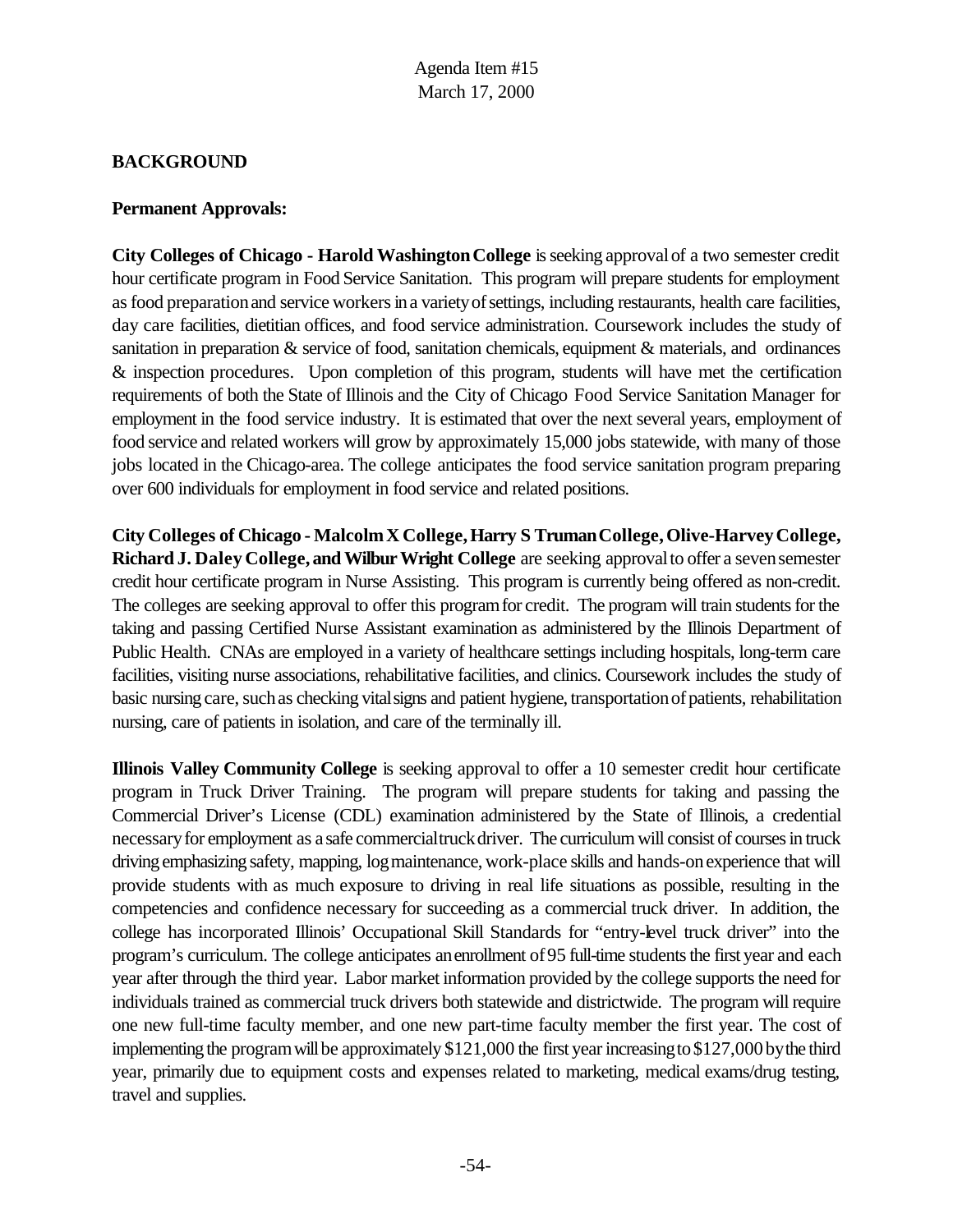Lake Land College is seeking approval to offer a 68 semester credit hour Associate of Applied Science degree program in Paramedical Services and a 16 semester credit hour certificate program in Emergency Medical Services. The certificate program will prepare students for taking and passing the EMT-Intermediate licensing examination administered by the Illinois Department of Public Health, a credential necessary for employment in the field as an intermediate-life support paramedic. The curriculum consists of courses in basic emergency medical services operations, medical terminology, and the assessment and management of patients in the pre-hospital and out-of-hospital setting. The degree program will prepare students for taking and passing the EMT-Paramedic licensing examination administered by the Illinois Department of Public Health, a credential necessary for employment in the field as an advanced-life support paramedic. The degree program curriculum will consist of additional coursework in epidemiology, pathophysiology, pharmacology and general education studies. Both programs incorporate the new National Standard Curriculum for Paramedics as published by the USDOT-National Highway Traffic Safety Administration, a requirement of the Illinois Administrative Code. Development of the programs have been a cooperative effort between the college, Sarah Bush Lincoln Health Center-EMS Department, and the IDPH-Division of EMS & Highway Safety.

The college anticipates a combined enrollment of 7 full-time and 26 part-time students the first year, increasing to 9 full-time and 35 part-time students by the third year. Labor market information provided by the college supports the need for qualified emergency medical technicians both statewide and districtwide. In Illinois, the occupation "emergency medical technician" is growing at a rate over twice as fast as the average for all occupations. The programs will require one new part-time faculty member and three existing faculty members the first year. The cost of implementing the programs will be approximately \$10,045 the first year, \$23,900 the second and third year, primarily due to cost of equipment purchases during the later years.

**John A. Logan College** is seeking approval to offer a 50 semester credit hour certificate program in Cardiac Medical Sonography. The program will prepare students with existing education/ training in various allied health disciplines for employment in the field of Cardiac Medical Diagnostic Sonography as ultrasound technologists. Employers include hospitals, clinics, long-term care facilities, mobile services, private physicians offices and group practices, rehabilitative therapy facilities, sports medicine clinics and veterinary offices. Other areas of employment may include research and development companies and educational institutions. The curriculum consists of courses in diagnostic ultrasound techniques, cardiac anatomy and physiology, medical physics and instrumentation, and cardiac imaging labs and seminar. In addition, graduates of this program will be eligible to sit for the American Registry of Diagnostic Medical Sonography exams. The college anticipates an enrollment of seven full-time students the first year through the third year. Labor market information provided by the college indicates an under supply of trained technologists in this field both districtwide and statewide. The program will require one new full-time and one new part-time facultymember. The cost of implementing this program will be around \$98,000 this first year, primarily due to equipment costs. Costs will decrease the second and third years to \$79,700 and \$66,700 per year, respectively.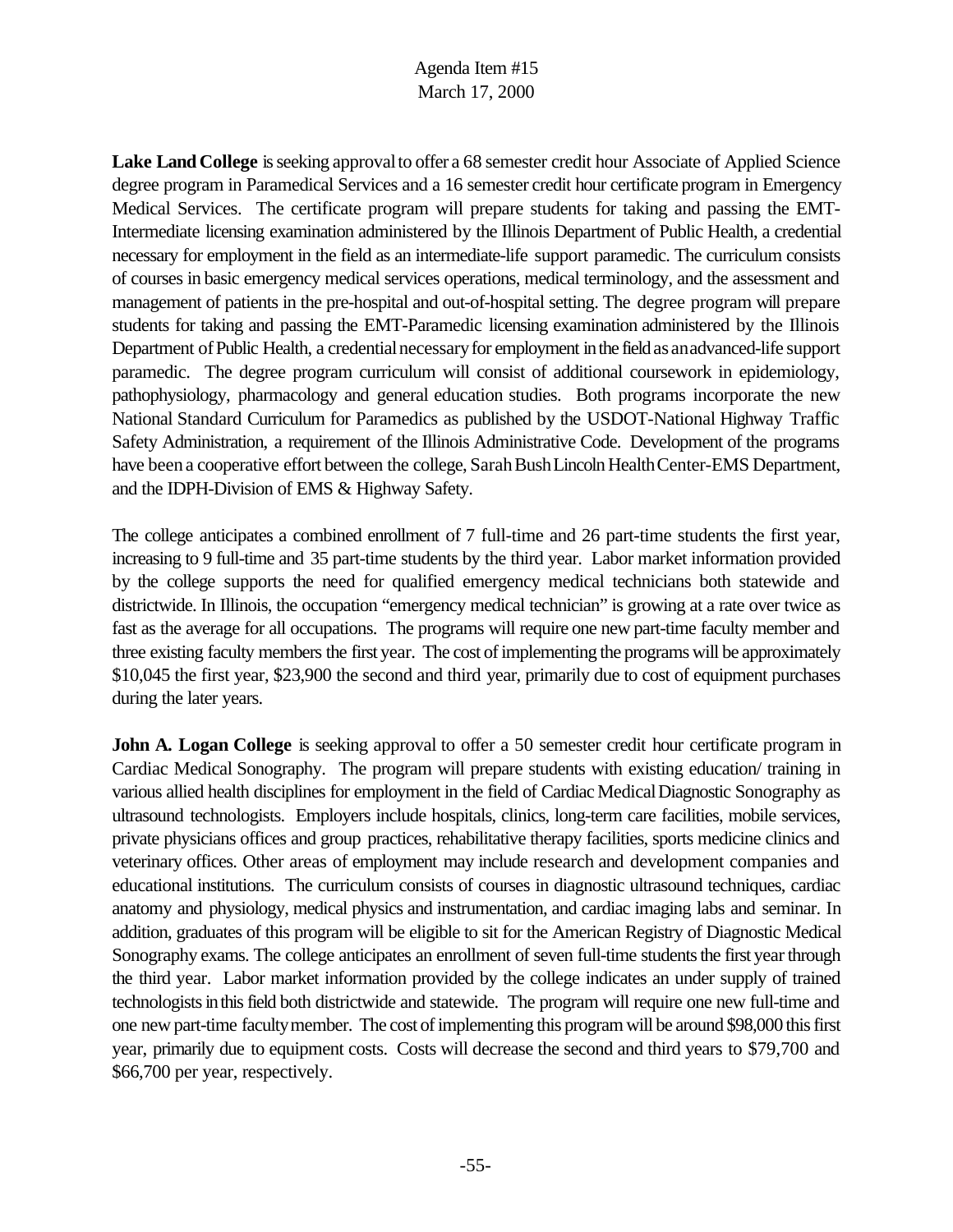**Prairie State College** is seeking regional approval to offer a 36 semester credit hour certificate program in Surgical Technology. The program will prepare students for employment as surgical technologists capable of working in operating rooms, labor and delivery rooms, surgical care centers, and clinics. Graduates of this program will be eligible to sit for the Certified Surgical Technologist examination as administered by the Liaison Council on Certification for the Surgical Technologist. The curriculum was developed in accordance to standards specified by the Association of Surgical Technologists and the Illinois Occupational Skill Standards for Surgical Technologists. Coursework includes studies in anatomy and physiology, patient care, surgical technology, and surgical procedures. The college anticipates an enrollment of 15 full-time students for the first three years. Labor market information provided by the college indicates a demand for surgical technologists both regionally and statewide. Over the next several years, employment of surgical technologists is expected to grow twice as fast as the average for all occupations inIllinois. The program will require one new full-time and one new part-time facultymember the first year. The cost of implementing this program will be approximately \$43,575 the first year, \$43,275 the second year, and \$46,225 the third year.

**Carl Sandburg College** is seeking regional approval to offer a 34 semester credit hour certificate program in Nuclear Medicine Technology. This program will prepare students for employment as advanced radiologic technologists in a variety of settings, including hospitals, imaging centers, group practices, and clinics. The curriculum consists of courses in nuclear medicine procedures, instrumentation, and radiopharmacology. In addition, clinical practicums for students are being offered at various locations within the participating community college districts. The curriculum was developed in accordance with content specifications identified by the American Registry of Radiologic Technologists and the Nuclear Medicine Technology Certification Board. Program graduates will be eligible to apply for certification exams offered by both organizations. The College will seek voluntary accreditation by the Joint Review Committee on Education in Nuclear Medicine Technology once the programhas beenestablished. The college anticipates an enrollment of 10 full-time students the first year, increasing to 12 full-time students by the third year. Regional labor market information provided by the college supports the need for this type of specialized training for allied health professionals currently working in the field of nuclear medicine technology. The program will require one new faculty member the first year. The cost of implementing this program will be approximately \$53,000 the first year, decreasing to \$47,500 by the third year, primarily due to decreasing costs for facilities, equipment and library materials.